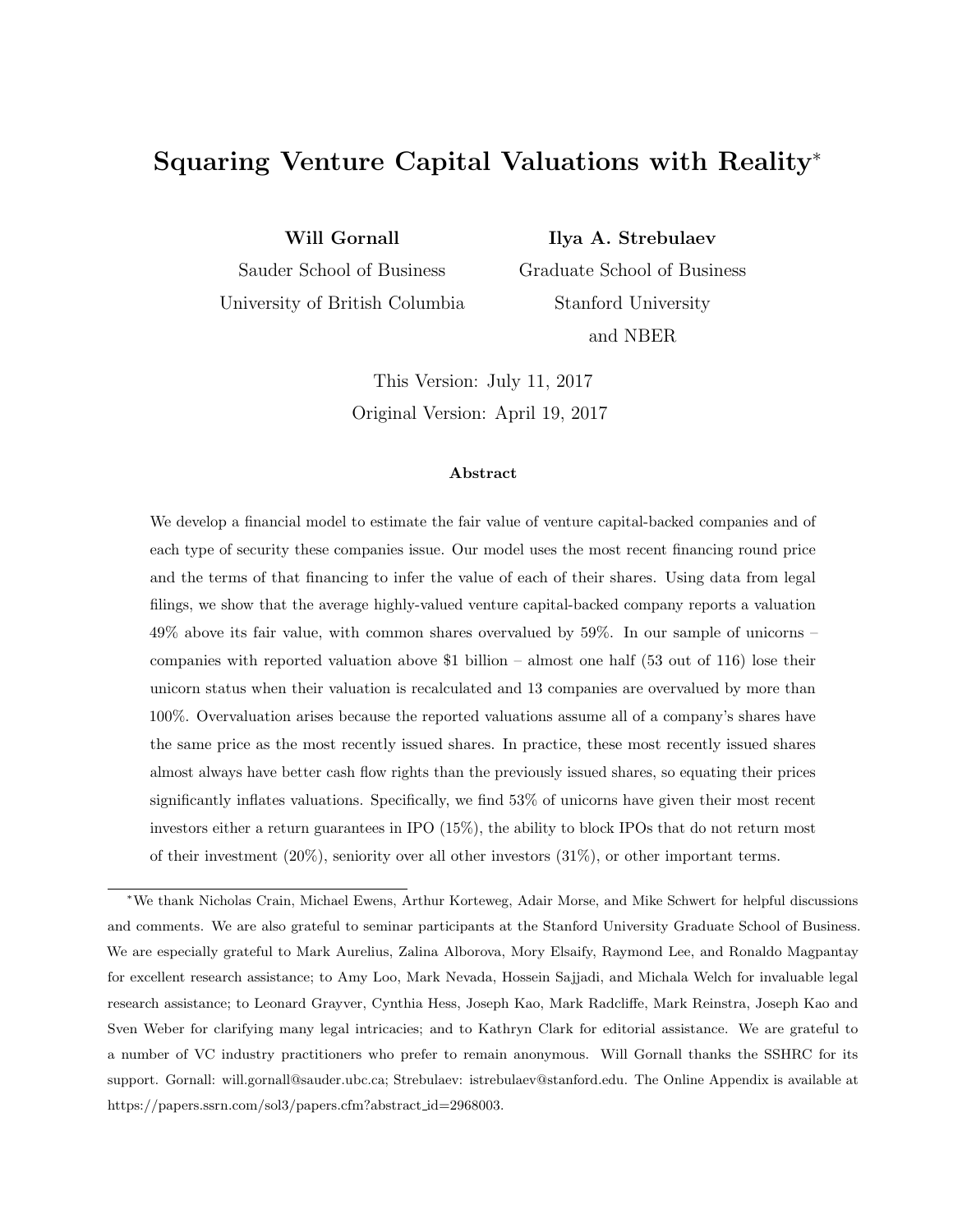## 1 Introduction

Venture capital (VC) is an important driver of economic growth and an increasingly important asset class. Of all the companies that went public in the U.S. since the late 1970s, 43% were backed by VC prior to their IPO (Gornall and Strebulaev (2015)). Historically, most successful VC-backed companies went public within three to eight years of their initial VC funding. More recently, many successful VC-backed companies have opted to remain private for substantial periods of time and have grown to enormous size without a public listing. Companies such as Uber, AirBnB, and Pinterest have been valued in the tens of billions of dollars – fueled by investor expectations that these companies will become the next Google or Facebook. The growth of these companies spawned the term "unicorn" that denotes a VC-backed company with a reported valuation above \$1 billion. Once thought to be rare, as of early 2017, there are more than 200 unicorns around the world, with 113 unicorns based in the U.S.

With the reported valuation of these unicorns totaling over \$600 billion, the interest in VC as an asset class has increased substantially. A number of the largest U.S. mutual fund providers, such as Fidelity and T. Rowe Price, have begun investing their assets directly in unicorns. In addition, third party equity marketplaces, such as EquityZen, allow individual investors to gain direct exposure to these unicorns. While the total present VC exposure of mutual funds, at around \$7 billion, is small compared to the size of the mutual fund industry, there has been a ten fold increase in just three years. In 2015, Fidelity invested more than \$1.3 billion into unicorns, more than any U.S. VC fund invested that year.<sup>1</sup>

Despite the growing importance and accessibility of VC investments, the valuation of these companies has remained a black box. This is partially due to the natural difficulty of valuing high-growth, illiquid companies. But to a large extent, this is due to the extreme complexity of VC-backed companies' financial structures. These financial structures and their valuation implications can be confusing and are grossly misunderstood not just by outsiders, but even by sophisticated insiders.

Unlike public companies, who generally have a single class of common equity, VC-backed companies typically create a new class of equity every 12 to 24 months when they raise money. The average unicorn in our sample has eight classes, with different classes owned by the founders, employees, VC funds, mutual funds, sovereign wealth funds, and strategic investors.

<sup>1</sup>Calculated from CRSP mutual fund data. Major investments include \$235 million in WeWork, \$183 million in Vice Holdings, \$129 million in Zenefits, \$118 million in Blue Apron, and \$113m in Nutanix.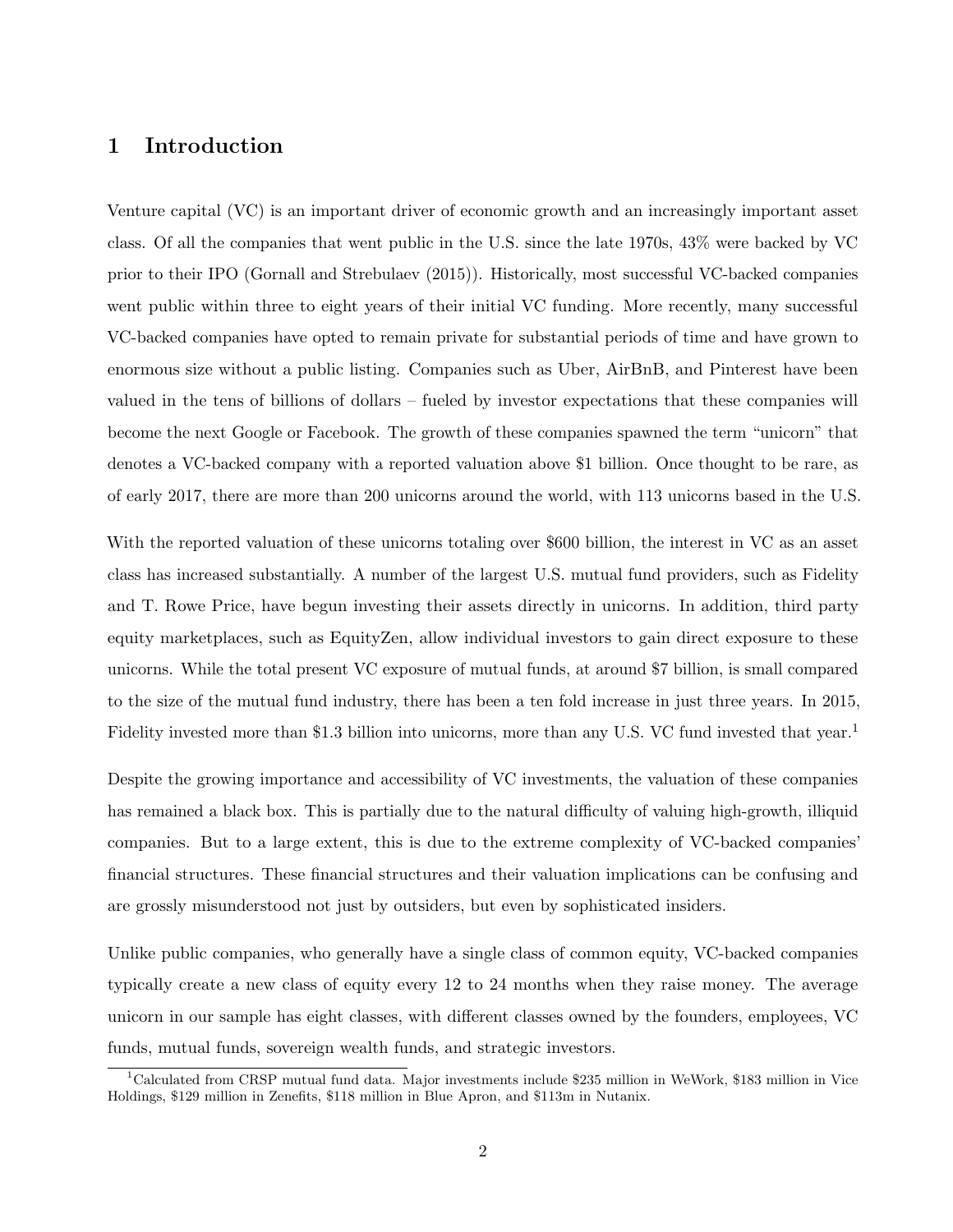Deciphering the financial structure of these companies is difficult for two reasons. First, the shares they issue are profoundly different from the debt, common stock, and preferred equity securities that are commonly traded in financial markets. Instead, investors in these companies are given convertible preferred shares that have both downside protection (via seniority) and upside potential (via an option to convert into common shares). Second, shares issued to investors differ substantially not just between companies but between the different financing rounds of a single company, with different share classes generally having different cash flow and control rights.

Determining cash flow rights in downside scenarios is critical to much of corporate finance, and the different classes of shares issued by VC-backed companies generally have dramatically different payoffs in downside scenarios. Specifically, each class has a different guaranteed return, and those returns are ordered into a seniority ranking, with common shares (typically held by founders and employees, either as shares or stock options) being junior to preferred shares and with preferred shares that were issued early frequently junior to preferred shares issued more recently.

As a motivating example, consider the Square's October 2014 financing round where the company raised \$150 million from a VC fund managed by GIC by issuing 9.7 million Series E Preferred Shares at a price of \$15.46 per share. These convertible preferred shares entitle their holders to the greater of a fixed, preferred equity payout (called the liquidation preference) or to a variable, common equity payout (converted payout). The Series E Preferred Shares that Square issued promised to pay their holders \$15.46 per share, ahead of all other shareholders, if Square was acquired. In an IPO, Series E Preferred Shares promised at least \$18.56 per share, again ahead of other shareholders. If the per-share exit value exceeded those thresholds, Series E Preferred Shares could convert into common shares to gain that upside. These shares joined Square's existing Common and Series A, B-1, B-2, C, and D Preferred Shares. Each of these classes of shares has different cash flow, liquidation, control, and voting rights.

After this round, Square was assigned a so-called post-money valuation, the main valuation metric used in the VC industry. This post-money valuation is calculated by multiplying the per share price of the most recent round by the fully-dilluted number of common shares (with convertible preferred shares and both issued and unissued stock options counted based on the number of common shares they convert into). After its Series E round financing, Square had 256 million common shares and 132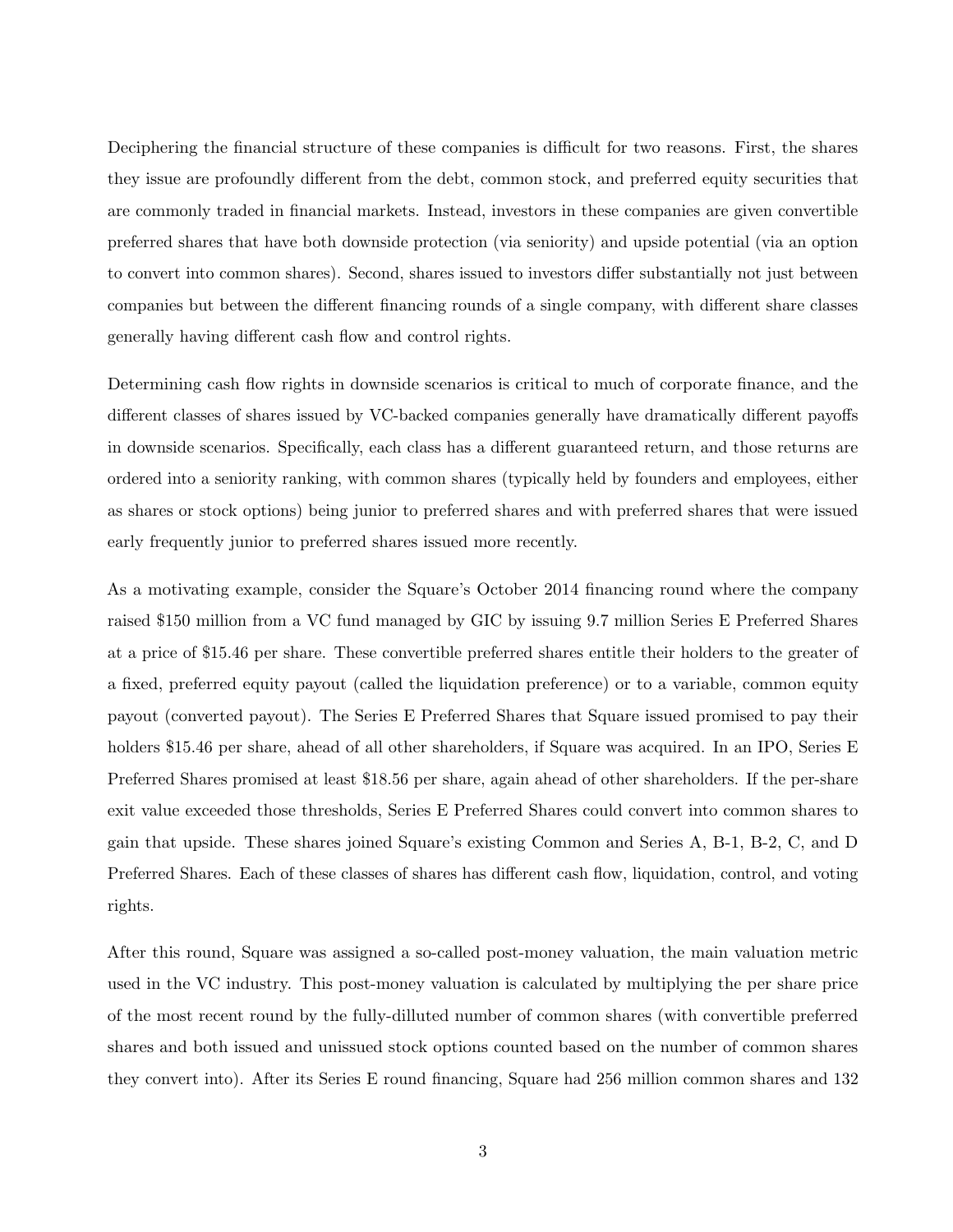million preferred shares, for a total of 388 million shares on a fully-diluted basis. Multiplying total shares by the Series E share price of \$15.46 yields a post-money valuation of \$6 billion:

$$
$6 \text{ billion} = \underbrace{\$15.46}_{\text{Series E Price}} \times \underbrace{388 \text{ million}}_{\text{Total number of} \atop \text{shares in all classes}} \tag{1}
$$

Many finance professionals, both inside and outside of the VC industry, think of the post-money valuation as a fair valuation of the company. Both mutual funds and VC funds typically mark up the value of their investments to the price of the most recent funding round. Square's \$6 billion figure was dutifully reported as its fair valuation by the financial media, from The Wall Street Journal to Fortune to Forbes to Bloomberg to the Economist.<sup>2</sup>

The post-money valuation formula in Equation (1) works well for public companies with one class of share, as it yields the market capitalization of the company's equity. The mistake made by even very sophisticated observers is to assume that this same formula works for VC-backed companies and that a post-money valuation equals the company's equity value. It does not. Most public companies issue primarily fungible common shares, without distinct cash flow rights. VC-backed companies issue a variety of shares with different terms which means these shares have different values and we cannot use a formula like Equation (1), where all classes are assumed to have the same value.

For example, the IPO price of Square was \$9 per share, 42% below the price Series E investors had paid. However, Series E investors were contractually protected and received extra shares until they got \$18.56 worth of common shares. Series E shares must have been worth more than other shares, because they paid out more than other shares in downside scenarios and at least as much in upside scenarios. This difference in value is ignored in the post-money valuation formula. Equating post-money valuation with fair valuation overlooks the option-like nature of convertible preferred shares and overstates the value of common equity, previously issued preferred shares, and the total company.

<sup>2</sup>See, for example, http://www.wsj.com/articles/square-gets-150-million-lifeline-1412639052, http://www. forbes.com/sites/alexkonrad/2014/09/12/square-to-raise-100-million-at-a-6-billion-valuation/#7d8fdea6310f,

http://fortune.com/2014/10/06/square-worth-6-billion-after-latest-150-million-fundraising-round/, https: //www.bloomberg.com/news/articles/2014-08-28/square-said-in-talks-for-funding-at-6-billion-valuation, http: //www.economist.com/news/finance-and-economics/21678809-profitless-payment-firm-goes-public-swiped. All accessed November 15, 2016.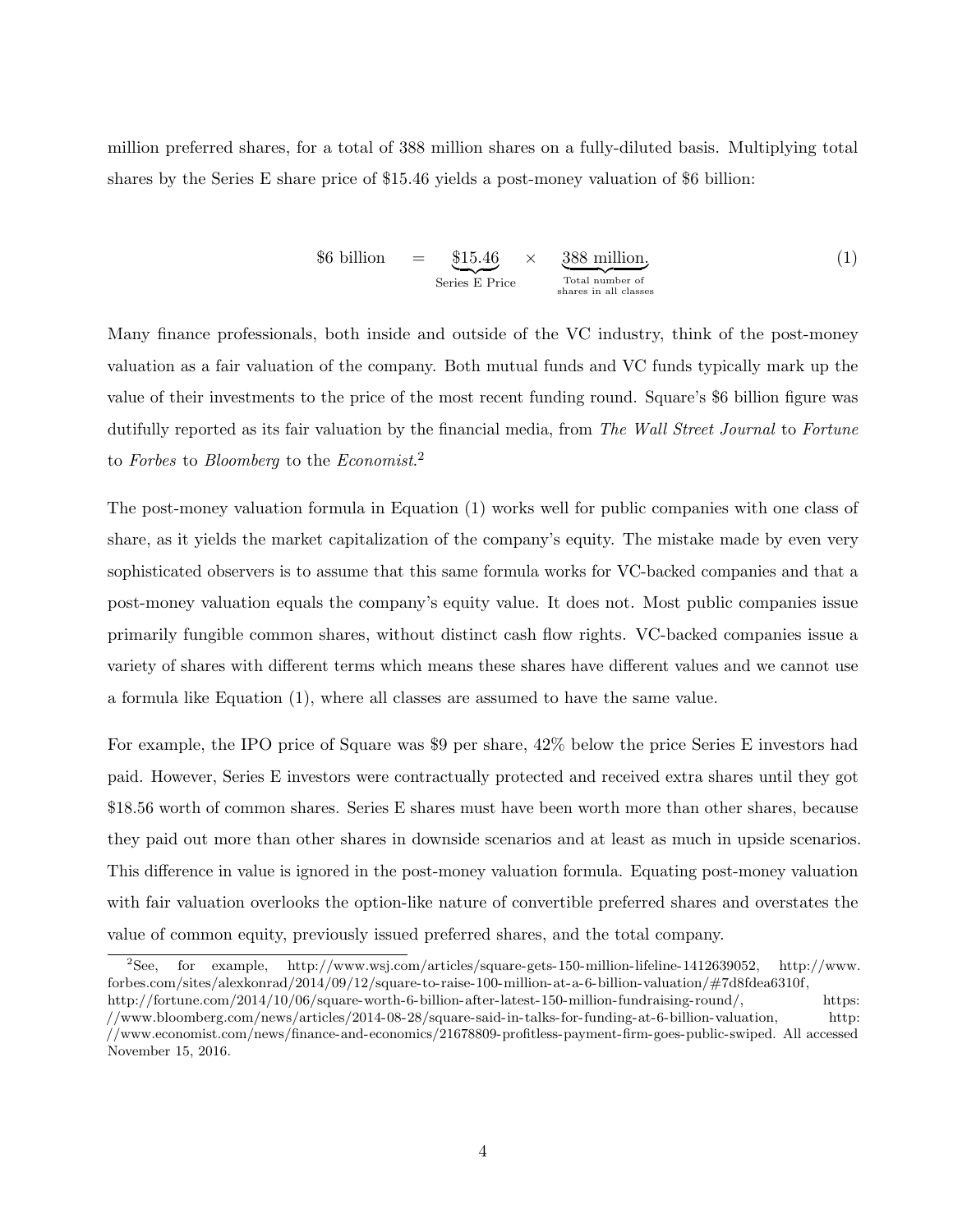In this paper, we develop a fully-fledged option-based financial model that derives fair valuation of each class of shares of VC-backed companies, taking into account the intricacies of contractual cash flow terms. We then use our model to value a large sample of U.S. unicorns.

Our model shows that Square's fair valuation after the October 2014 financing round was \$2.2 billion, not \$6 billion as implied by the post-money valuation. Square's reported post-money valuation overvalued the company by 171%. For a large sample of unicorns, we find overvaluation ranging from 5% to a staggering 200%. These unicorns' common shares and stock options are even more overvalued, because they are usually worth less than any convertible preferred share. Some unicorns have made such generous promises to their preferred shareholders that their common shares are nearly worthless.

Even sophisticated financial intermediaries equate the post-money valuation and fair value. For example, almost all mutual funds hold all of their stock of VC-backed companies at the same price. For example, after DraftKings' Series D-1 round, John Hancock reported holding DraftKings' Series D-1 and Common Shares at the same price.<sup>3</sup> We find the D-1 Preferred Shares were worth 43% more. Along the same lines, most mutual funds write up all of their share holdings of a given unicorn to the price of its most recent round of funding, regardless of the type of stock. For example, when Appdynamics issued a Series F round with an IPO ratchet, a provision offering a 20% bonus in down IPOs, Legg Mason wrote up their Series E Shares to the Series F price despite not being eligible for the 20% bonus. These examples are representative of common industry practices.

Conversations with several large LPs indicate that VC funds follow the same practice and mark their holdings up to the most recent round. Even within the VC industry, many people treat post-money valuations as the fair value of the company.

As another example, secondary equity sales site EquityZen describes the prices of common stock in terms of the price venture capitalists paid for preferred stock, without stating that the venture capitalists received a different security. For example, EquityZen markets a direct investment in the common shares of Wish, an e-commerce platform, as follows:

EquityZen Growth Technology Fund LLC - Wish will purchase Wish Common Stock. The shares will be purchased at a cost of \$49.00 per share, a  $20.6\%$  discount to the price

<sup>3</sup>See, for example, https://www.sec.gov/Archives/edgar/data/1331971/000114544316001402/d299215.htm. Accessed January 27, 2017.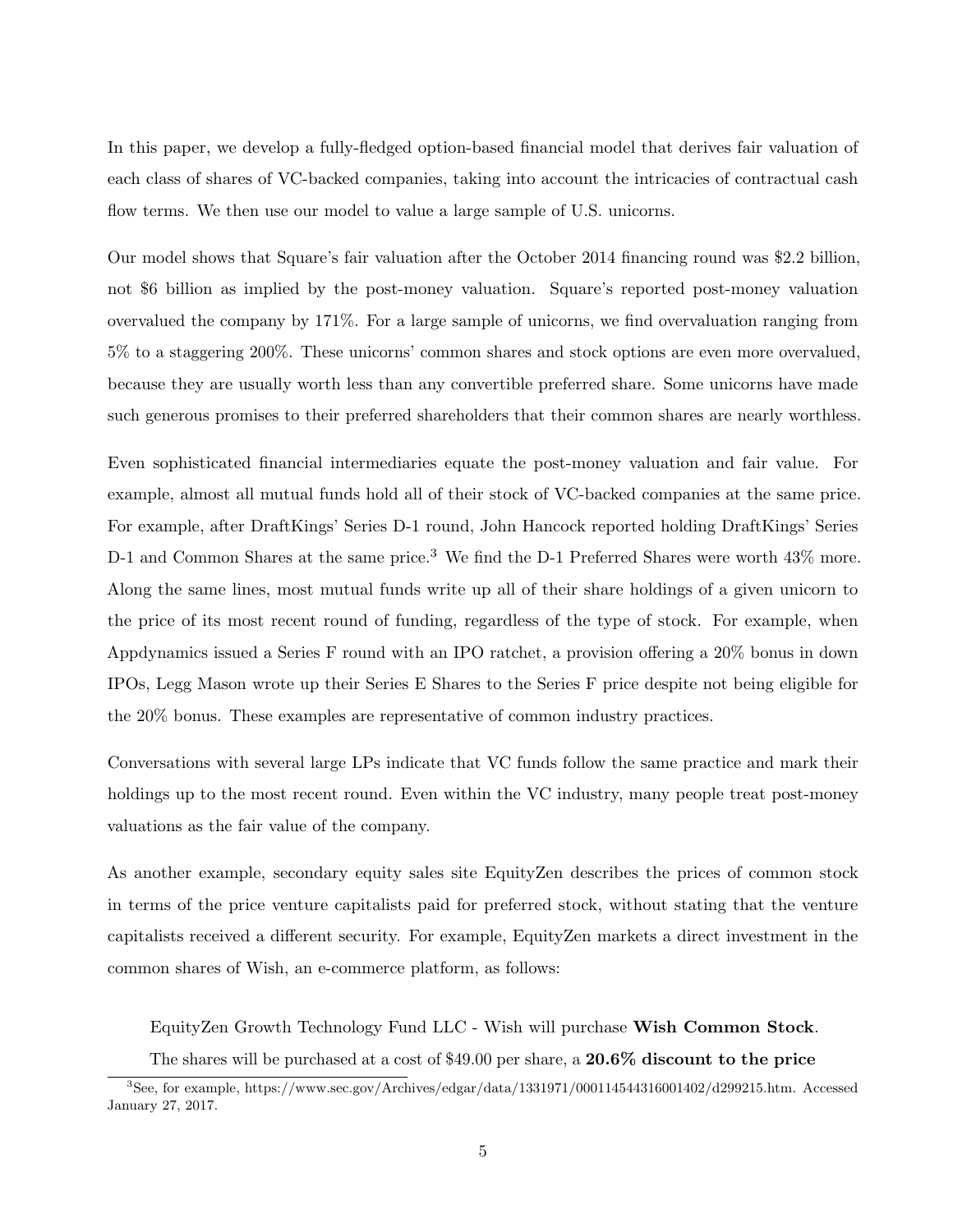paid by recent investors on February 3, 2015. On February 3, 2015, the company raised \$514.0 million from Digital Sky Technologies and others, at an estimated \$3.7 billion post-money valuation.

Retrieved from https:// equityzen.com/ invest/ 1037572/ on September 14, 2016. Emphasis in original.

Although EquityZen provides nine pages of analysis on Wish, the fact that the valuation is set using preferred stock and that investors are buying common stock is not mentioned. The preferred stock that Digital Sky Technologies purchased here has strong preferences, including the right to its money back in exits other than IPO and a right to keep its preferred liquidation preference in an IPO, unless that IPO provides 150% returns. These can lead to stark differences in payout. If Wish is acquired for \$750 million, all of the preferred equity investors get their money back while the common shares that EquityZen is selling get nothing.

The rank and file employees of VC-backed companies often receive much of their pay as stock options. The naïve approach, likely used by many of employees, would dramatically overvalue their wealth. For example, the stock options Square issued around the time of its 2014 funding round had a strike price of \$9.11.<sup>4</sup> The naïve approach would take Square's 2014 financing round at \$15.46 per share and view these options as \$6 in the money. Our approach shows the "fair" common share price was actually closer to \$5.62, so these options were significantly out of the money.

Even if a company's fair value is falling, it can report an increasing post-money valuation if it issues a new round with sufficiently generous terms. For example, Space Exploration Technologies, better known as SpaceX, issued Series D Preferred Shares in August 2008, during the early stages of the recent financial crisis. Despite the troubled economic times and several failed launch attempts, SpaceX managed to increase their post-money valuation by 36% from the previous round. Such a distortion became possible, because Series D Preferred Shares got highly attractive cash flow contractual terms. Namely, they were promised twice their money back and they were first in line in liquidations. Unsurprisingly, shares that promise investors twice their money back are more valuable than shares that promise investors nothing. According to our model, these generous terms mean that SpaceX's fair value was less than a quarter of its reported valuation. These generous terms are not necessarily evidence of active post-money

<sup>4</sup>See https://www.sec.gov/Archives/edgar/data/1512673/000119312515378578/d937622ds1a.htm. Accessed January 27, 2017.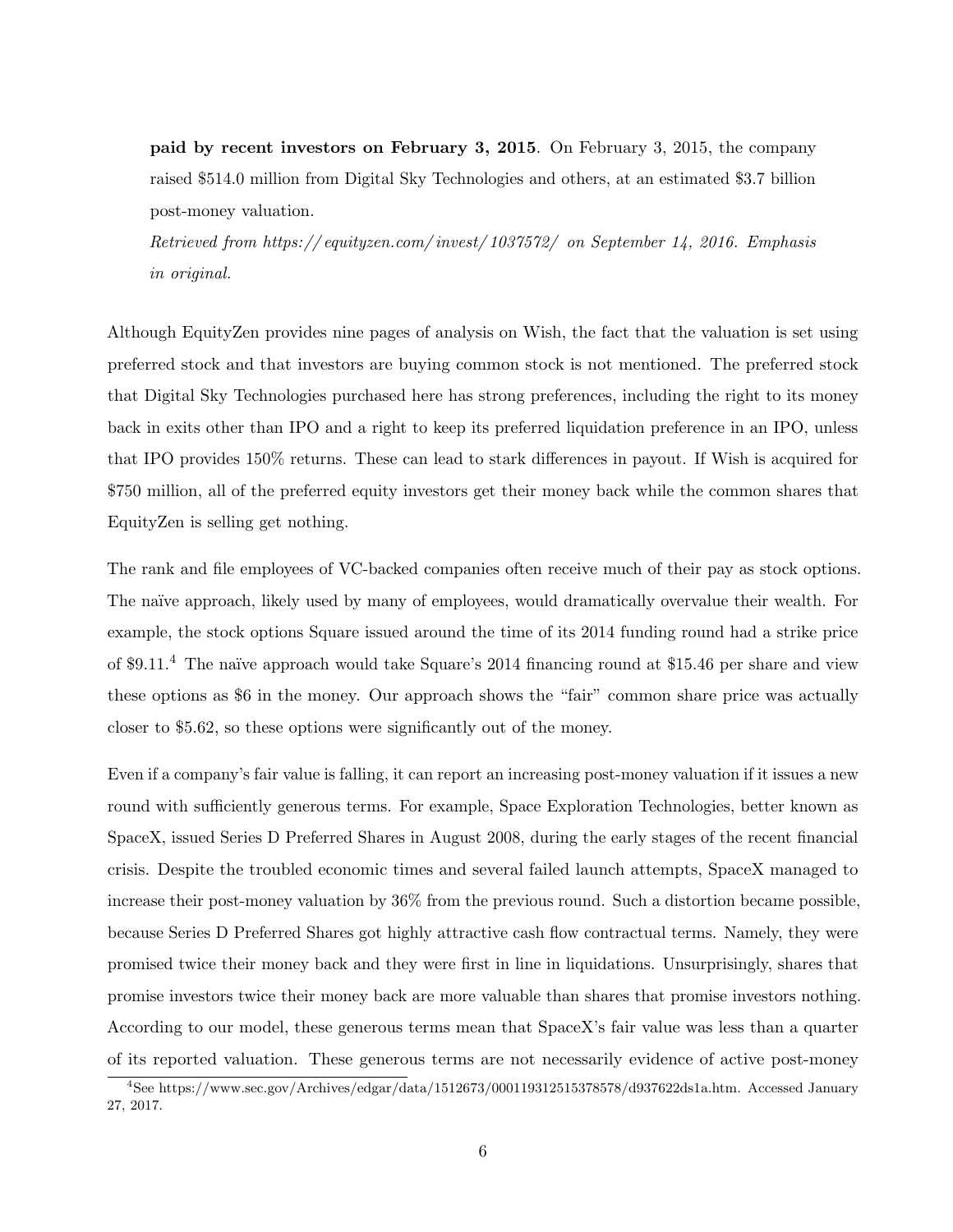valuation manipulation and could simply be due to a difficult fund raising environment. Irrespective of the company's intentions, the post-money valuation painted an overly rosy picture.

Our goal in developing the valuation model and applying it to a sample of unicorns is two fold. First, we hope to attract the attention of academic researchers to the increasingly important issue of the valuation of private companies. Our paper is inevitably just a first step in building a unified theoretical valuation framework. Our valuation estimates are substantially hampered by the lack of high-quality and consistent data on VC-backed companies and their financial structures. Both researchers and practitioners should devote more efforts to make such data available. Second, we hope to make different constituents of the VC industry – founders, employees, investors, regulators, and consultants – aware of the issues with interpreting the metrics traditionally used in the industry.

We develop the first academic contingent-claim valuation framework for valuing of VC-backed companies. Our paper is related to several important strands of the literature. Cochrane (2005), Harris, Jenkinson, and Kaplan (2014), Jenkinson, Harris, and Kaplan (2016), Kaplan and Schoar (2005), Korteweg and Sorensen (2010), and Korteweg and Nagel (2016) analyze the returns and the risk of venture capital as an asset class. Importantly, several of these papers take post-money valuations at face value and use them as a proxy for fair value, a practice we caution against. Chung, Sensoy, Stern, and Weisbach (2012), Litvak (2009), and Metrick and Yasuda (2010), and Robinson and Sensoy (2013) look at the role and impact of VC compensation provisions. Chakraborty and Ewens (2017) and Barber and Yasuda (2017) look at how venture capitalists report the value of their stakes to their investors. Bengtsson and Ravid (2015), Chernenko, Lerner, and Zeng (2017), Hellmann and Puri (2000, 2002) and Hochberg, Ljungqvist, and Lu (2007) look at the impact of different types of investors on portfolio companies and contracting. Cumming  $(2008)$ , Hsu  $(2004)$ , and Kaplan and Strömberg  $(2003, 2004)$  explore VC contracting and the economics behind contractual terms.

Begining with Black and Scholes (1973) and Merton (1974), researchers have used share prices to value warrants, options, bonds, and other contracts. We reverse that process and use the price of option-rich preferred shares to value common shares. Our approach is close to the common practice of "option-adjusting" corporate bonds or mortgage-backed securities to back out underlying risk prices. Similar to our method, in this approach, risk-neutral valuation is used to account for the embedded call options in debt contracts to recover underlying default risk (e.g., Kupiec and Kah (1999); Stroebel and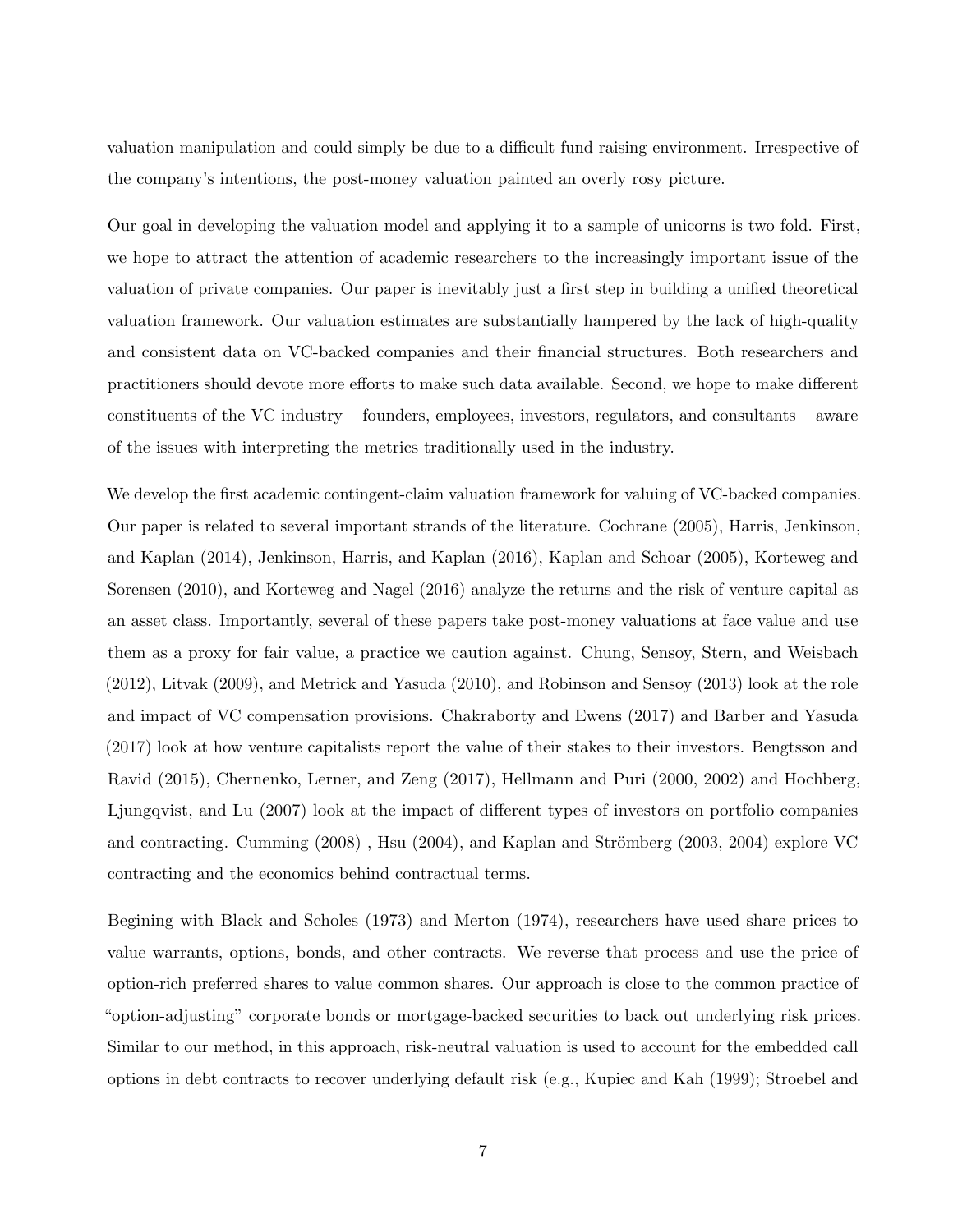Taylor (2009)). Although this approach is commonly employed in other areas of research, academics have not used it to value VC-backed companies.

The 409A tax valuations that VC-backed companies perform often use similar techniques. However, the primary goal of these valuations is to avoid fines in the event of a tax audit. The audit results are not used by decision makers – mutual funds and venture capital funds do not mark their shares to the 409A price. Because these valuations are not a strategic tool, accuracy is seen a lesser priority. Low values reduce taxes; coincidentally, 409A valuations commonly use questionable assumptions that significantly deflate values. For example, these valuations typically estimate volatility based on public comparables, yielding unrealistically low volatilities of 0.4–0.5 and correspondingly low estimates of the value of common stock.<sup>5</sup> 409A valuation provider eShare finds that common equity is overvalued by approximately 186% for the median Series C company – far above our median overvaluation of  $38\%$ . Our assumptions, as discussed in Section 2.4, produce more conservative (and more realistic) estimates of overvaluation than the values used in 409A models. Our findings of significant overvaluation are not inconsistent with the views of VCs themselves. A survey of VCs by Gompers, Gornall, Kaplan, and Strebulaev (2017) shows that 91% of VCs think that unicorns are overvalued.

The rest of the paper proceeds as follows. In Section 2, we develop a model to value VC-backed securities. In Section 3, we provide a detailed description of the data sources and our methodology. In Section 4, we report the valuations of a sample of unicorns. In Section 5, we discuss these findings. Section 6 contains concluding remarks.

## 2 A Valuation Model of a VC-Backed Company

In this section, we develop a valuation model of a VC-backed company and apply it to contractual terms frequently used in the VC industry. We first build a contingent claims model in Section 2.1. We then detail how we apply this model to common contractual terms in Section 2.2. We finish this section by discussing our implementation in Section 2.3 and the parameters we use in Section 2.4.

 ${}^{5}$ For example, Square used volatilities of 0.44–0.47 to value its stock options, as listed in its S-1 filing retrieved February 28, 2017 from http://www.nasdaq.com/markets/ipos/filing.ashx?filingid=10529767

<sup>&</sup>lt;sup>6</sup>See page 8 in the eShares sample 409A model, retrieved March 28, 2017 from https://esharesinc.box.com/v/ eshares-demo-model.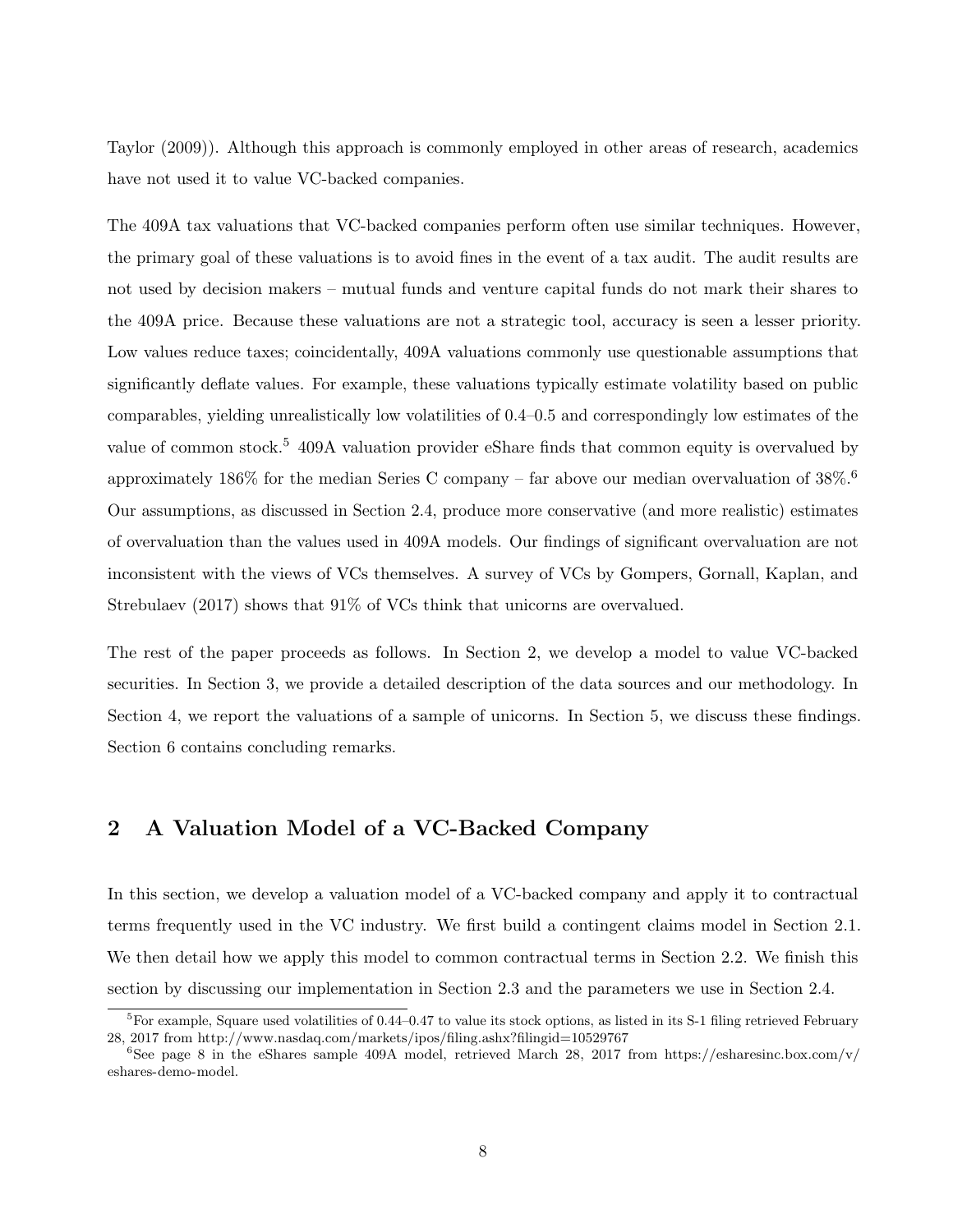### 2.1 Contingent Claims Model

We use the price of a financing round to find the fair value of the VC-backed company at the time of the round. Consider a company that raises a VC round of amount  $I$  at time 0 using convertible preferred equity. This investment occurs at a post-money valuation of P, meaning that it entitles this round's VC investors to own  $I/P$  fraction of the company if the investors convert their preferred equity into common equity.

The company will exit at value  $X(T)$  at some time T in an IPO, a sale, or a liquidation. We assume the investors are paid out at the time of  $exit^7$  The VCs' payoff is a function of the exit amount,  $f(X(T))$ . The form of the payout function f depends on the contractual features of securities used in that round, as well as all other rounds. As VCs rarely receive intermediate payoffs, it suffices to consider this terminal payout.

We use  $V(t)$  to denote the discounted time-s value of the VCs' payoff and  $X(t)$  to denote the discounted time-t value of the total exit. In order to discount these claims, we need to make assumptions about the company's exit value and exit time. As is common in contingent-claim models, we assume that  $X(t)$  evolves according to a geometric Brownian motion with growth equal to the risk free rate  $r<sub>f</sub>$ and volatility equal  $\sigma$  under the so-called pricing measure. This assumption is foundational to many areas of corporate finance and asset pricing. The time to exit is independent of  $X(t)$  and exponentially distributed,  $T \sim EXP(\lambda)$ , where  $\lambda$  is the exit rate (and  $1/\lambda$  is the average exit time). Metrick and Yasuda (2010) used the same set of assumptions to model VC investment cash flows. In Section 2.4 we show both sets of assumptions are reasonable for VC investments.

We assume that the VC round is fairly priced, so that the investment amount  $I$  equals the VCs' payoff discounted under the pricing measure:

$$
I = V(0) = \mathbb{E}\left[e^{-Tr_f} f\left(X(T)\right)\right].\tag{2}
$$

<sup>&</sup>lt;sup>7</sup>In reality, many investors receive payouts later than T because of various regulatory provisions, such as IPO lock ups, or negotiated agreements, such as incentives in mergers or acquisitions (M&A). For our purpose, we discount all of those payouts to time T.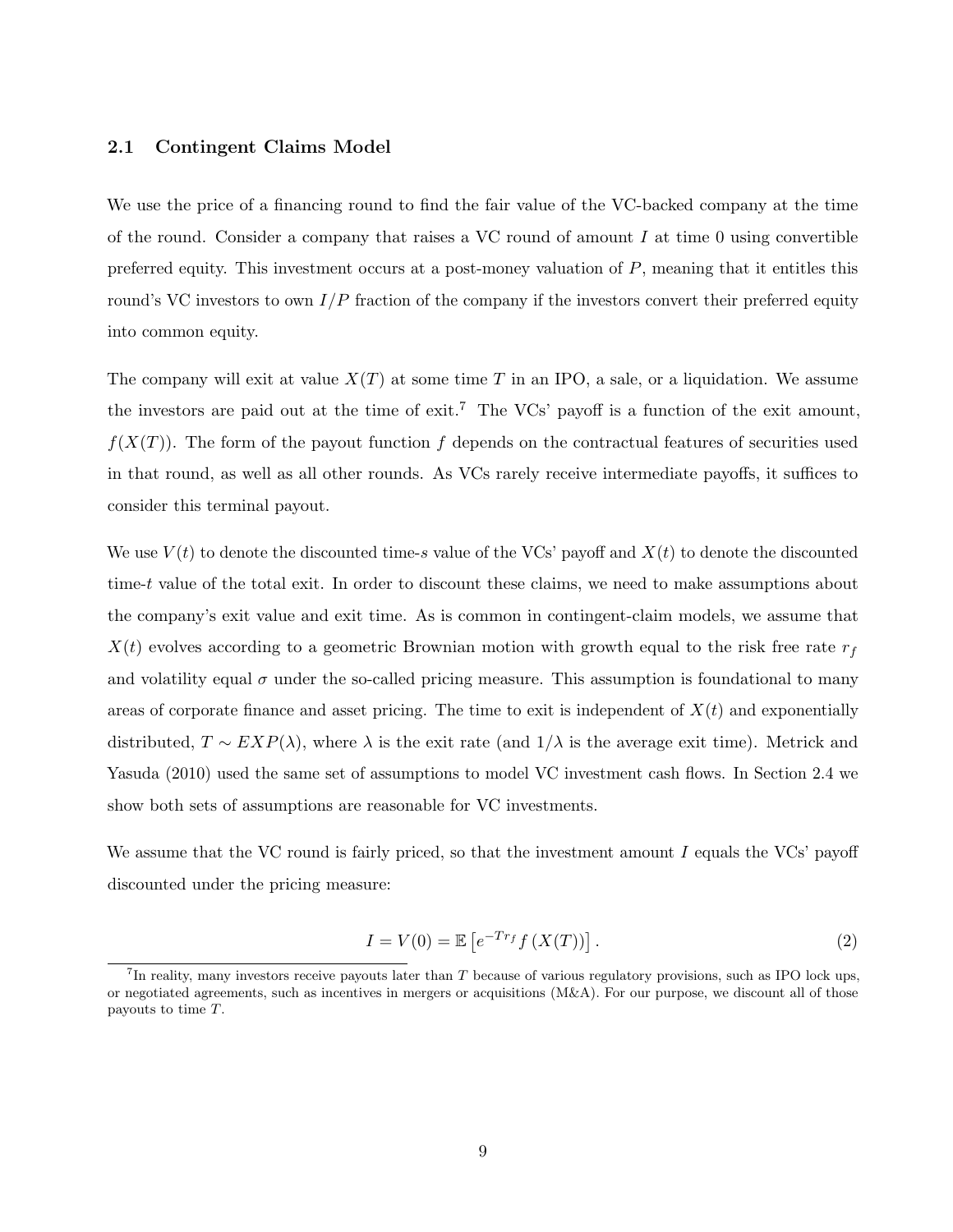Because  $X(t)$  is a geometric Brownian motion, we can rewrite Equation (2) in terms of a standard normal random variable Z:

$$
I = \mathbb{E}\left[e^{-Tr_f} \int \left(X(0) \ e^{\sqrt{\sigma^2 T} Z + (r_f - \sigma^2/2)T}\right)\right].\tag{3}
$$

The company's time-0 value is simply the value of  $X(0)$  that solves Equation (3) and fairly prices the VC round.

The most standard form of VC security is a convertible preferred equity, which gives the VCs the option to either a) convert into owning  $I/P$  fraction of the company or b) to liquidate and get a senior claim I, where I is their investment amount and P is the post-money valuation they invested at. The VCs' payoff is then the greater of their initial investment and  $I/P$  of the exit, limited to the value of the exit:

$$
f(X(T)) = \min\left\{X(T), \max\left\{I, X(T) \times \frac{I}{P}\right\}\right\},\tag{4}
$$

In addition to this optional conversion, most VC contracts contain automatic conversion (also known as mandatory conversion) clauses that force conversion when a trigger event occurs. The trigger event is commonly an IPO that raises a sufficiently large amount of money, referred to as a qualified IPO. In such a qualified IPO, preferred shares must convert into common shares even if that conversion reduces their payout (e.g., the IPO price is below their liquidation preference).

We model automatic conversion terms by writing the exit payoff,  $f(X(T))$ , as the sum of the payoff in an IPO,  $f^{IPO}(X(T))$ , and the payoff in an M&A exit,  $f^{M\&A}(X(T))$ , weighted by the probability of each outcome conditional on the exit value,  $p^{IPO}(X(T))$  and  $1-p^{IPO}(X(T))$ :

$$
f(X(T)) = p^{IPO}(X(T)) f^{IPO}(X(T)) + (1 - p^{IPO}(X(T))) f^{M&A}(X(T)).
$$
\n(5)

If an automatic conversion is triggered, the VCs get their converted payoff:

$$
f^{IPO}\left(X(T)\right) = X(T) \times \frac{I}{P}.\tag{6}
$$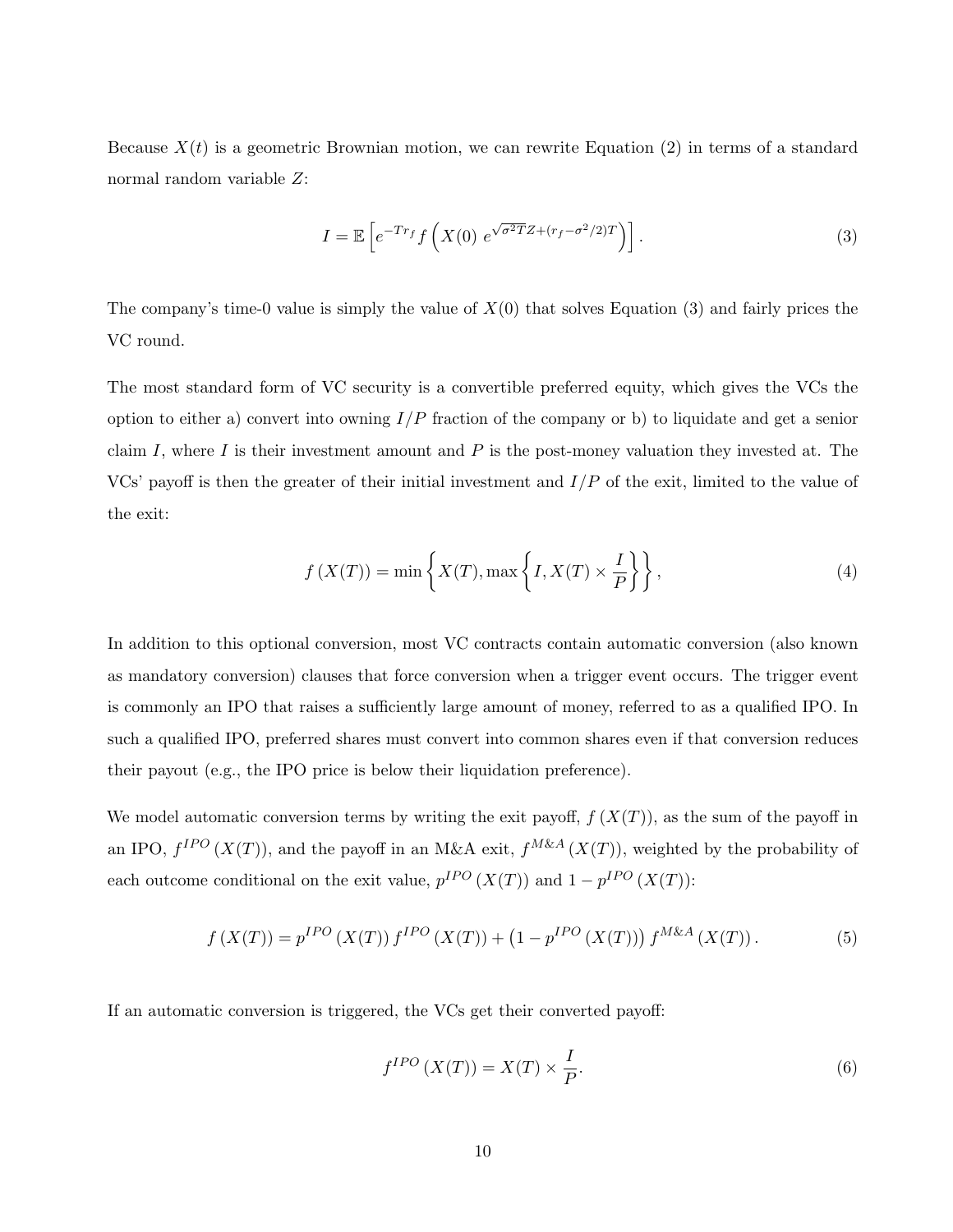Otherwise, the VCs have the same choice between conversion and liquidation that they have in M&A exits:

$$
f^{IPO}\left(X(T)\right) = f^{M\&A}\left(X(T)\right). \tag{7}
$$

According to industry practitioners, it might be difficult for the company to go public unless all of the preferred shares convert. We therefore assume that if any VCs are not automatically converted and they prefer an M&A exit, they will force an M&A exit.

We have considered a single financing round; however, the calculations follow identically as long as future financing rounds do not make current investors better off or worse off. Equivalently, we need that future financings occur at a fair price and do not redistribute wealth between the existing investors. Section 4.3.1 relaxes this assumption. In the following sections, we add subscripts to denote round  $n$  $(I_n, P_n, f_n)$  which happens at time  $t_n$ .

### 2.2 Modeling Contract Terms

In this section, we introduce the key cash flow terms used in VC financings and how these terms impact valuation. In practice, each issued security is the outcome of negotiation between existing investors, new investors, and company management, and so each contract has a unique set of terms (see, e.g., Kaplan and Strömberg  $(2003)$ ). Our model can be used to price all of these modifications by adjusting the payoff function  $f$ . In this section, we identify and discuss the most important contractual terms and institutional details. The results in Section 4 are based on the unique contractual terms of each company in our sample, including both these terms and terms such as cumulative dividends, anti-dilution triggered in IPOs, and time varying terms that we omit below for brevity.

Baseline case. To illustrate the impact of the terms discussed below on valuation, consider a prototypical unicorn that is raising \$100 million of new VC investment with a post-money valuation of \$1 billion using standard preferred shares with a conversion option, automatic conversion in IPOs, a return of initial investment in M&A exits and liquidation events, and no additional provisions. In the past, this company raised \$50 million of VC investment at a post-money valuation of \$450 million using the same type of standard preferred shares and these shares have the same seniority as the most recently issued shares. In our model,  $P_1 = 450$ ,  $P_2 = 1,000$ ,  $I_1 = 50$ , and  $I_2 = 100$  (all values in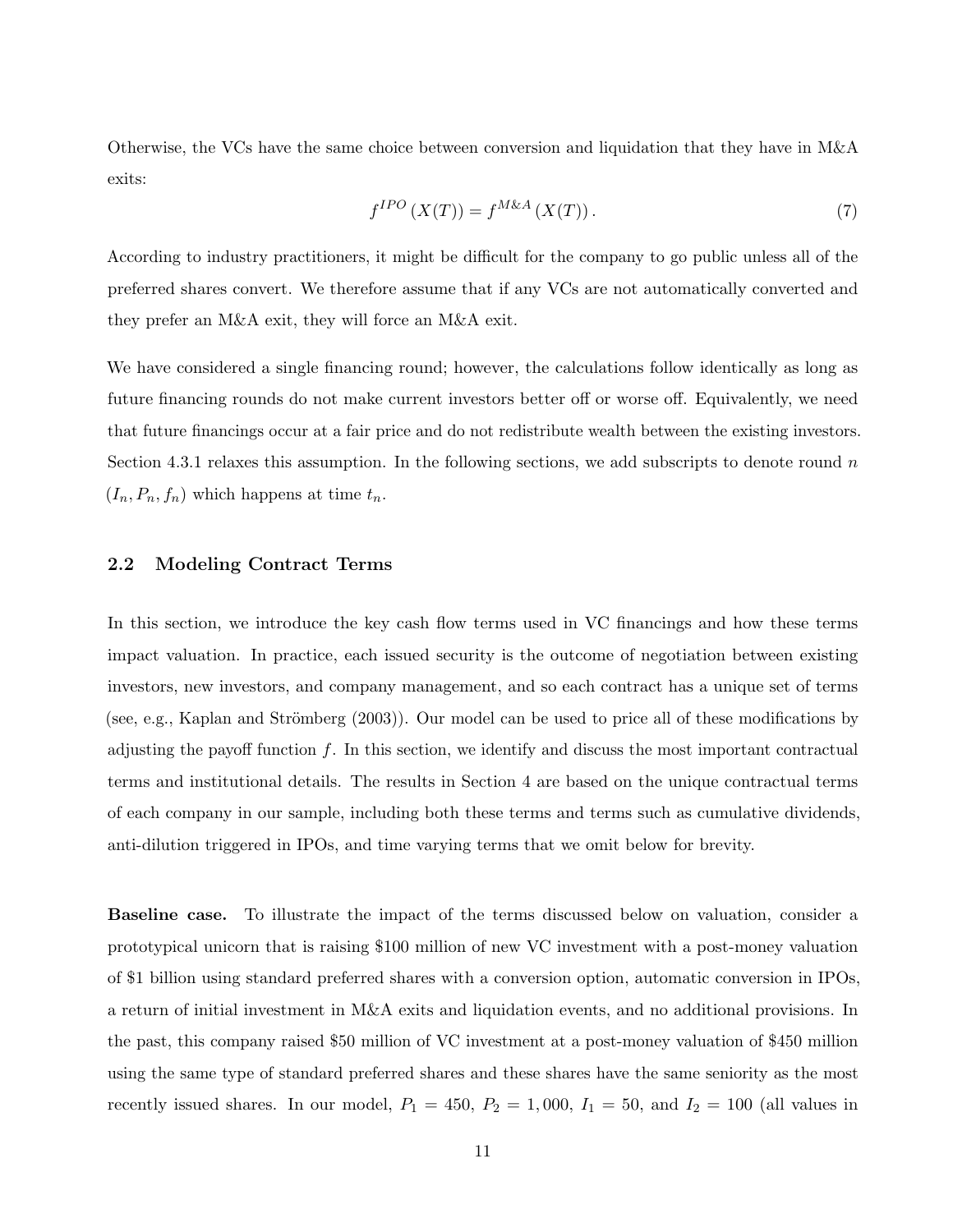millions). After the current round, the new investor owns 10% of the total shares, the old investor owns 10%, and common stock constitutes the remaining 80%.

Putting this together, the payout to the new investor in the case of an IPO is the converted payoff in Equation (6) and the payout in an M&A exit is as follows:<sup>8</sup>

$$
f_2^{M\&A}(X) = \max\left\{\min\left\{\frac{I_2}{I_1 + I_2}X, I_2\right\}, X \times \frac{I_2}{P_2}\right\}.
$$
 (8)

Table 1 shows the fair valuation of the company and its common stock as implied by the model. All the parameters used in the model calibration are discussed in Section 2.4. We define company's overvaluation,  $\Delta_V$ , as the ratio of post-money valuation to fair value implied by the model and similarly define the common shares' overvaluation,  $\Delta_C$ , as the ratio of the post-money share price to the fair value of a common share. The first row shows that if the most recent round is fairly priced at a post-money valuation of \$1 billion, the company has fair value of \$771 million. The post-money valuation exaggerates the company's value by 30% and the value of common shares by 28%.

We now introduce a number of the important contractual modifications used by unicorns that impact valuation. In the model, the variation of these contractual provisions affects valuation by changing  $f_2$ and  $f_1$ . The Online Appendix contains examples of each of these.<sup>9</sup>

Liquidation preference. Liquidation preference terms give investors a higher guaranteed payout in non-IPO exits. The baseline case considers preferred shares that entitle investors to a minimum of their money back, referred to as 1X. Most unicorns have liquidation preferences of 1X, but other preferences are commonly used. For example, Uber's Series C-2 Preferred Shares had a 1.25X liquidation preference, promising these investors 1.25 times their money back, and AppNexus's Series D Preferred Shares had a liquidation preference of 2X, promising these investors twice their money back. If the new VC investor is guaranteed L times their money back in an  $M\&\text{A exit}$ , rather than 1 times their money back, Equation (8) becomes

$$
f_2^{M\&A}(X) = \max\left\{\min\left\{\frac{L\times I_2}{I_1 + L\times I_2}X, L\times I_2\right\}, X\times\frac{I_2}{P_2}\right\}.
$$
\n(9)

 ${}^{8}$ Equation (8) differs from Equation (4) because there are now two classes of investors.

<sup>&</sup>lt;sup>9</sup>The Online Appendix to this paper can be found at https://papers.ssrn.com/sol3/papers.cfm?abstract\_id=2968003.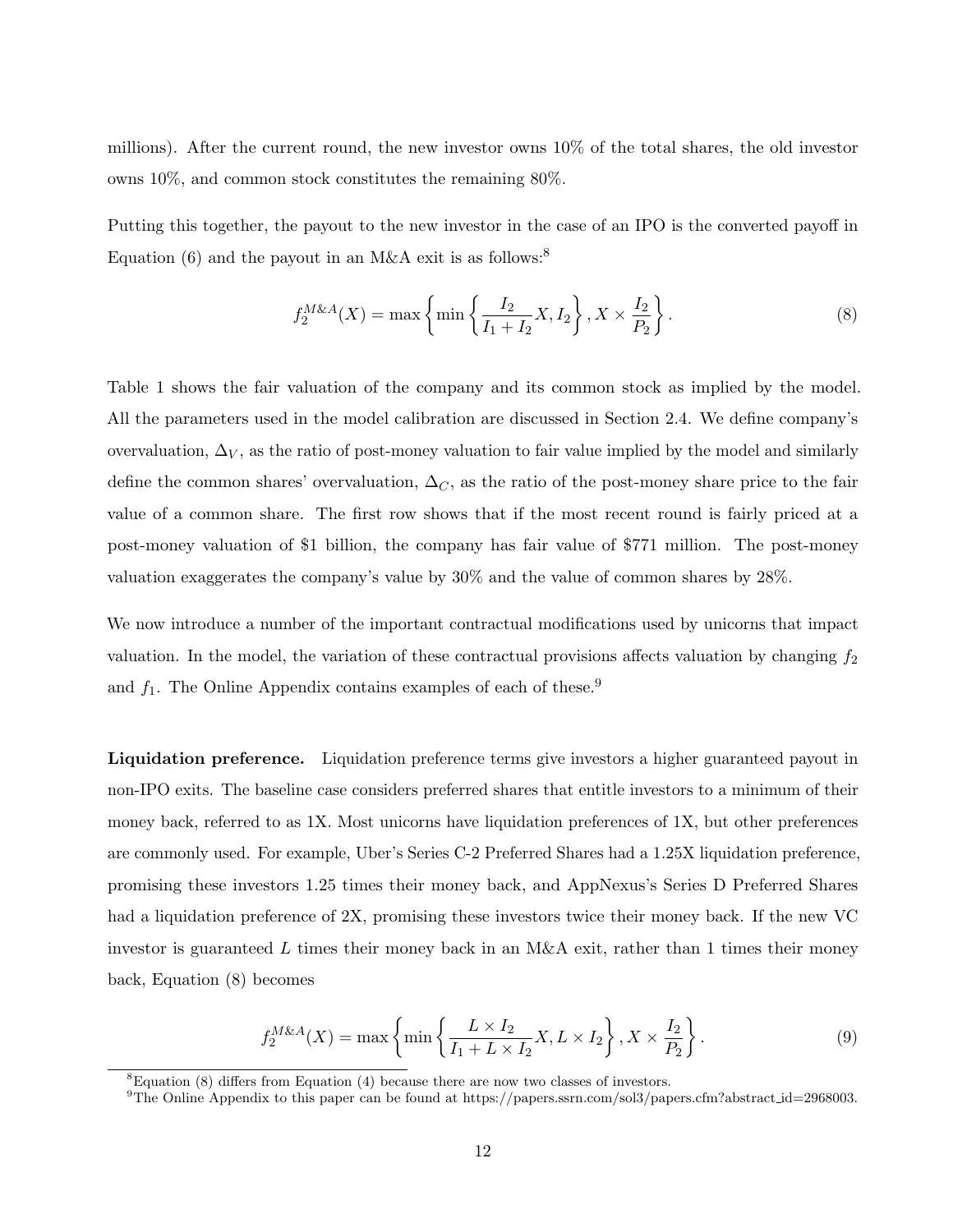Such a guarantee increases the value of preferred shares and increases overvaluation. As Table 1 shows, a 1.25X liquidation preference increases overvaluation from 30% to 42%, while giving her a 2X liquidation preference increases overvaluation to 94%.

Option pool. Almost all the VC financing rounds include an option pool, which is a set of unissued shares that are held aside for future option-based employee compensation. The post-money valuation approach includes these unissued options in the valuation, which is theoretically incorrect. Plans for future dilutive share issuances do not increase the current fair value of a company: a company cannot arbitrarily increase its value by authorizing (and not issuing) a large number of shares. Beyond governance issues, the timing of the authorization does not impact cash flows, and only the timing of actual issuance matters. Rather than authorizing the options at the time of the round, the company could authorize options immediately after the round with no change in real cash flows.

In our baseline case, we assume that unissued stock options are 5% of the total post-money valuation. Table 1 shows how results change for the cases of 0% and 10% option pools. Assuming there are no unissued shares included in the post-money valuation decreases overvaluation at the company level from 30% to 23%, but has only a small effect on the overvaluation of common stock. Assuming that unissued options make up 10% of the company's shares increases overvaluation to 37%. Option pools mean that for companies where preferred shares have few additional rights, common stock may be less overvalued than the total post-money valuation.

Seniority. Many unicorns make their most recent investors senior, so that their liquidation preference must be satisfied before other investors receive anything. For example, Interacia Therapeutics Series EE Preferred Shares and Magic Leap Series C Preferred Shares were both made senior to all the previous preferred equity investors when they were first issued. Making an investor class senior increases their payouts in low M&A exits:

$$
f_2^{M\&A}(X) = \max\left\{\min\left\{X, I_2\right\}, X \times \frac{I_2}{P_2}\right\}.
$$
 (10)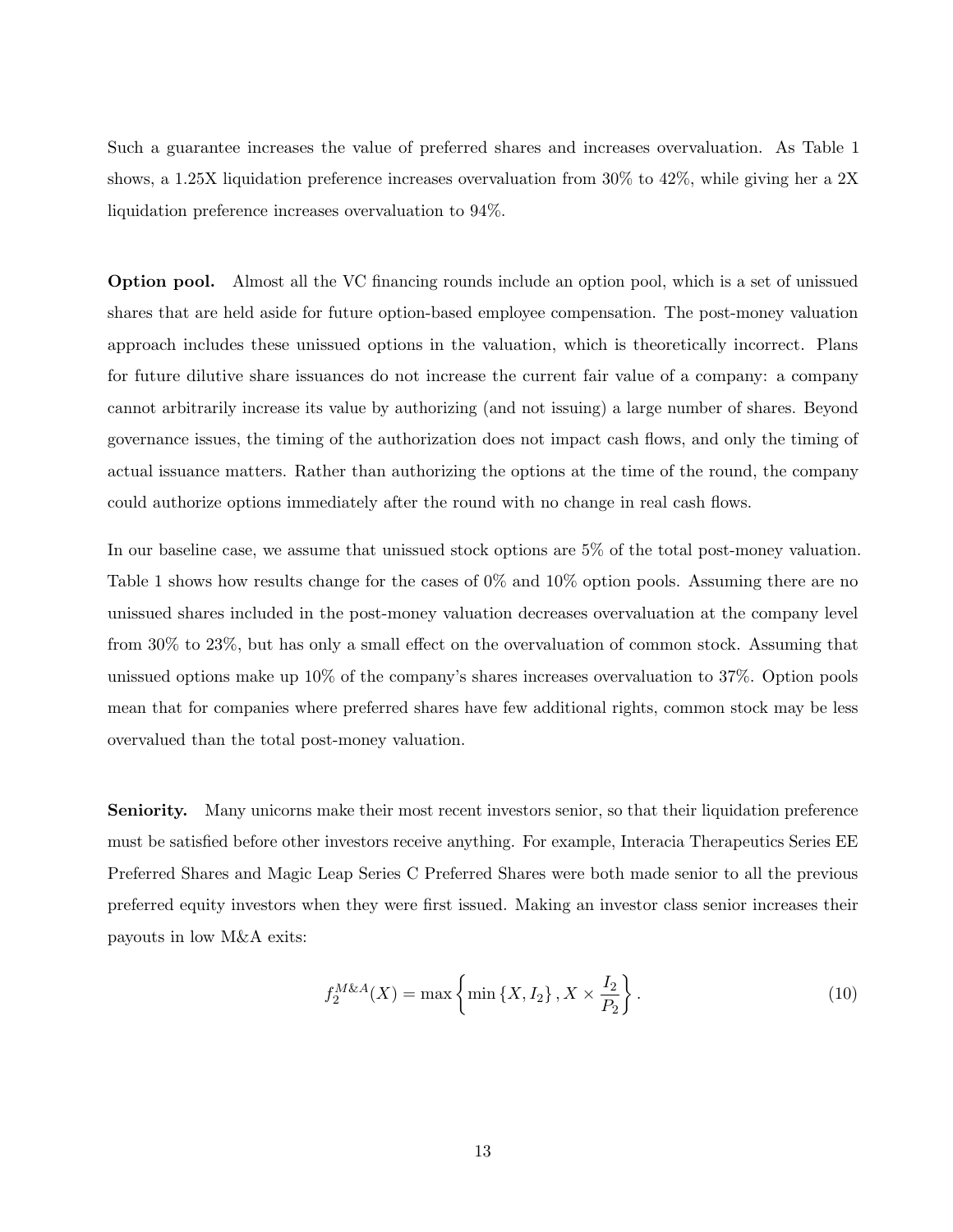As Table 1 shows, making the new investor senior increases company overvaluation to 36% and common share overvaluation to 35%. In theory, the new investor could also be junior to existing investor:

$$
f_2^{M\&A}(X) = \max\left\{\min\left\{X - I_1, I_2\right\}, X \times \frac{I_2}{P_2}\right\}.
$$
 (11)

We do not observe the junior status of new investors in practice, but even in this case there is still significant overvaluation because even junior preferred equity is senior to common equity.

**Participation.** Participation gives VCs that do not convert a payout equal to the sum of both their liquidation preference and their converted payout. This liquidated payoff is typically limited to some cap,  $C$ , and in order to get a payoff in excess of  $C$ , the VCs must convert. Several unicorns use this term, such as Proteus Biomedical where all Preferred Shares enjoy uncapped participation or Sprinklr where the Series B Preferred Stock participates with a 3X cap and the Series C Preferred Stock participates with a 2X cap. Even in our simple illustrative case, the payout formula is complicated, as caps result in a multi-kinked payoff function:

$$
f_2^{M\&A}(X) = \begin{cases} \frac{I_2}{I_1 + I_2} X & \text{if } X \le I_1 + I_2\\ \max \left\{ \min \left\{ CI_2, I_2 + (X - I_2 - I_1) \times \frac{I_2}{P_2} \right\}, \frac{I_2}{P_2} X \right\} & \text{if } I_1 + I_2 \le X \le P_1 + I_2. \end{cases}
$$
(12)  

$$
\max \left\{ \min \left\{ CI_2, I_2 + (X - I_2) \times \frac{I_2}{P_2} \right\}, \frac{I_2}{P_2} X \right\} & \text{if } P_1 + I_2 \le X
$$

Participation increases the value of preferred stock relative to common, which increases overvaluation. As Table 1 shows, giving the new investor participation without a cap leads to a dramatic increase in overvaluation, from 30% to 53%. Caps reduce that overvaluation only slightly: 52% overvaluation persists even with the empirically common 2.5X cap.

IPO Ratchet. IPO ratchet terms give some investors extra shares in IPOs with share prices below a pre-agreed threshold. Pivotal, Oscar, and many other unicorns gave their most recent investors an IPO ratchet that ensures those investors always at least break even in IPOs. Some contracts go further: Series E Preferred Shares in Square were guaranteed at least a 25% return. If the new investor is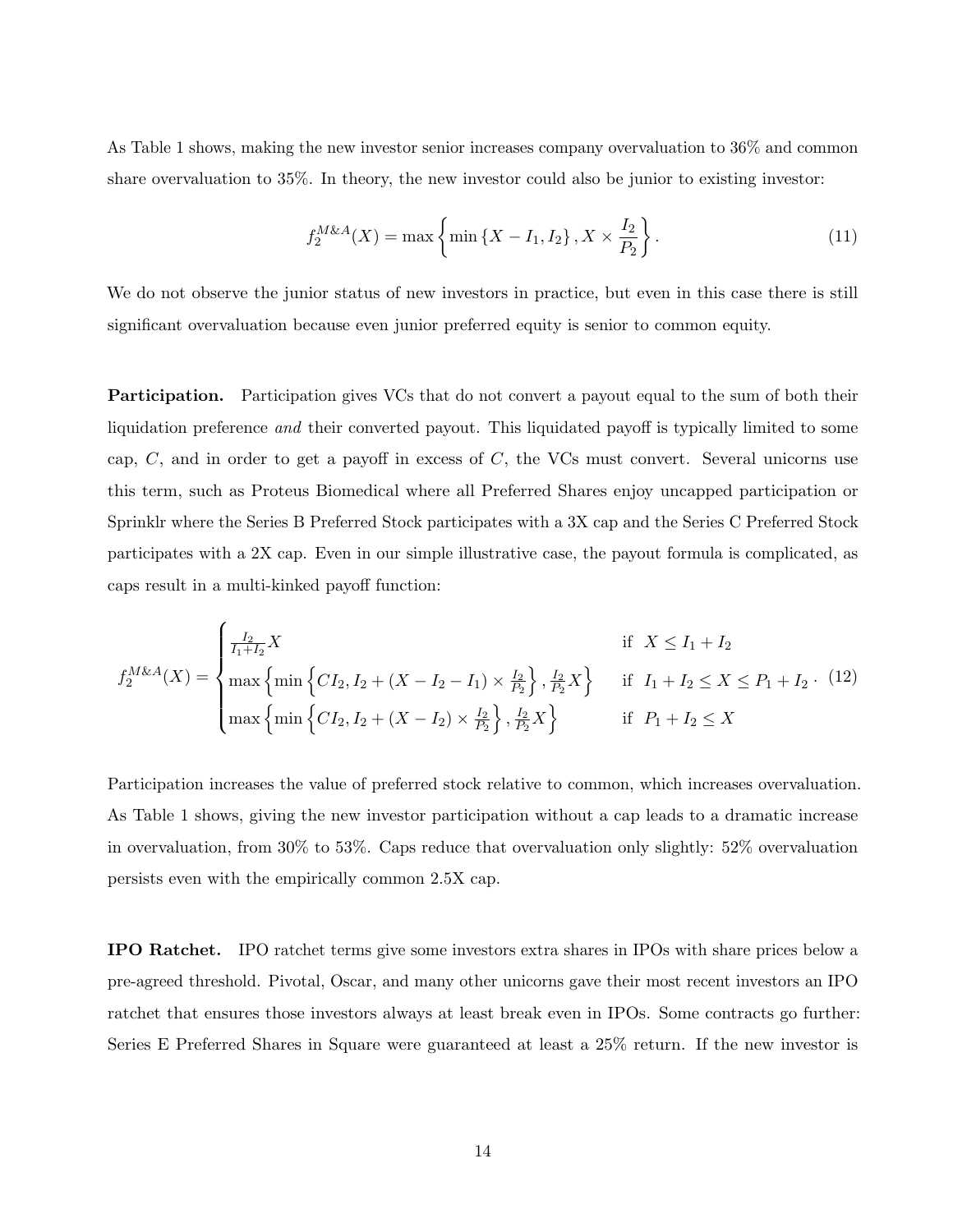entitled to  $R$  times the initial investment in an IPO, her IPO payout becomes

$$
f_2^{IPO}(X) = \max\left\{\min\left\{X, R \times I_2\right\}, X \times \frac{I_2}{P_2}\right\}.\tag{13}
$$

Predictably, these terms have a large impact on valuation. Guaranteeing the new investor her money back in any IPO increases overvaluation to 56%; guaranteeing her a 25% return increases overvaluation to 75%.

Automatic Conversion Exemption. Automatic conversion provisions force preferred equityholders to convert their shares in an IPO, even if it is against their best interests. The most recent investors stand to lose the most in automatic conversions as they usually have the highest liquidation preferences. Thus, the negotiated investment contracts frequently allow automatic conversions only in IPOs with sufficiently high per share values, total proceeds, or total values. For example, Evernote exempted all preferred shares from automatic conversion for IPOs below \$18.04 per share when it raised its Series 6 round, Kabam exempted all preferred shares for IPOs with proceeds below \$150 million when it raised its Series E round, and SpaceX exempted all preferred shares for IPOs with value less than \$6 billion when it raised its Series G round. Some contracts provide different automatic conversion exemptions to different classes of share. The Honest Co gave Series A and A-1 Preferred Stock an exemption for IPOs priced below \$18.1755 per share or with proceeds below \$50 million, Series B Preferred Stock an exemption for IPOs with proceeds below \$50 million, Series C Preferred Stock an exemption for IPOs with proceeds below \$75 million, and Series D Preferred Stock an exemption for IPOs with proceeds below \$100 million.

In many cases, there are additional terms that can allow a majority of preferred shares voting together to force the conversion of preferred shares, even when there is not a qualified IPO. Early preferred investors will often have an incentive to force the conversion of the latest investors, due to dramatic differences in liquidation preferences. We assume that preferred classes vote strategically and so we do not count automatic conversion exemption if they will be overridden by such a vote.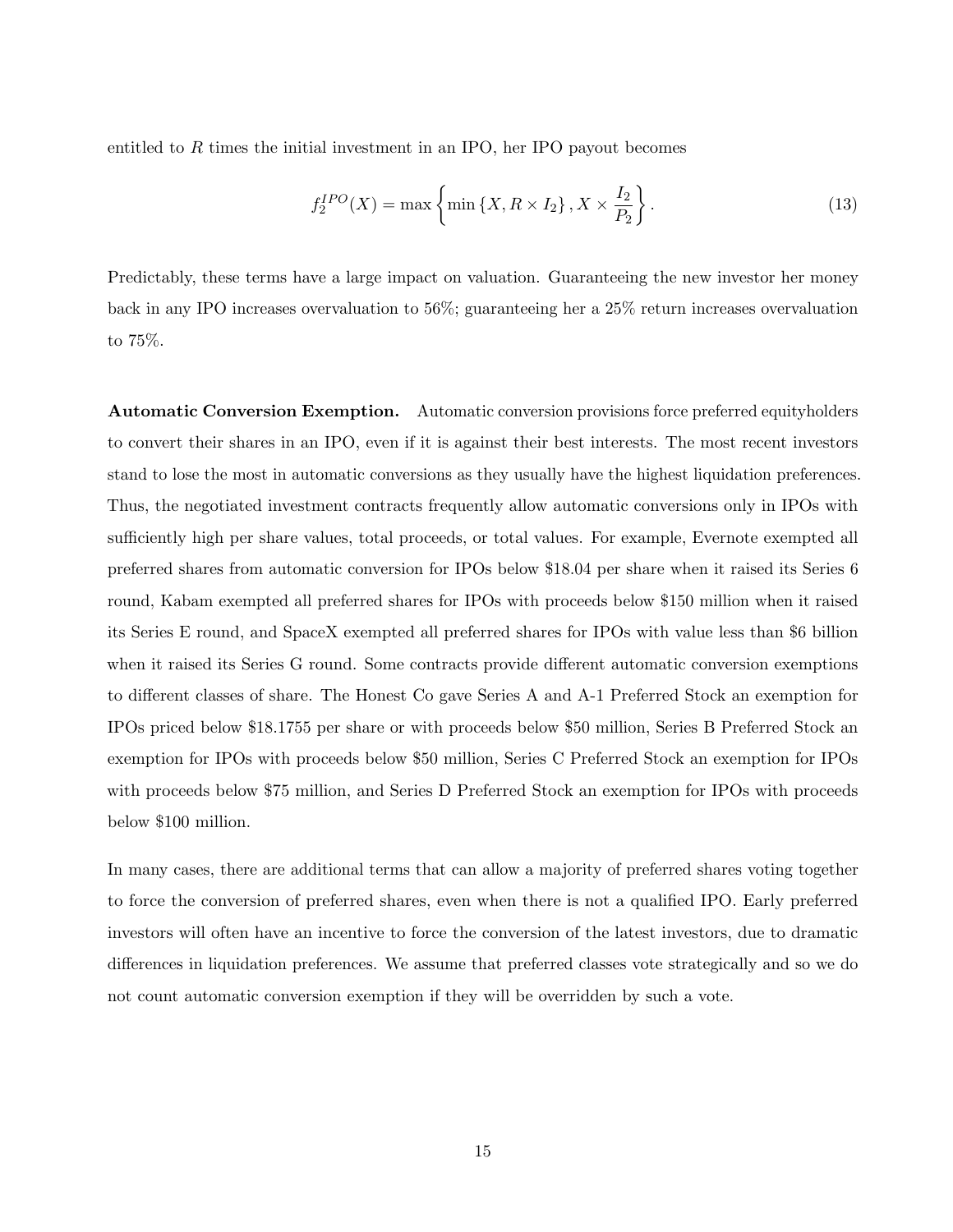If the new investors are granted an automatic conversion exemption, their payoff in an IPO becomes

$$
f_2^{IPO}(X) = \begin{cases} f_2^{M\&A}(X) & \text{if } f_2^{M\&A}(X) > X \times \frac{I_2}{P_2} \\ X \times \frac{I_2}{P_2} & \text{otherwise} \end{cases} \tag{14}
$$

Table 1 shows that automatic conversion exemptions results in overvaluation of 55% if the new investor can avoid converting unless they receive 1X returns. Even exemptions that only bind on low IPOs, such as 0.75X or 0.5X exemptions, lead to 48–54% overvaluation. As VC-backed companies are highly volatile, a value loss of more than 50% is not unlikely and the ability to force a liquidation in low-IPOs is valuable.

Investment Amounts. The size of the investment also impacts the overvaluation. For example, if the new VC invests \$900 million at a \$1 billion valuation, the company's fair value after the investment must be at least \$900 million, which does not leave much room for overvaluation. Table 1 shows overvaluation for more empirically relevant investment amounts. A substantial investment of  $I_2 = $400$ million leads to an overvaluation of 14%. At the other extreme, if the VC only invested \$10 million, the overvaluation rises to 44%.

The size of the previous round also matters. Because the new shares are senior to common equity and pari-passu with the previously issued preferred shares, if there are more existing preferred shares and less common, the new shares are less senior and overvaluation falls, as illustrated in Table 1.

Application to Square. To provide an illustration of how the model prices of an actual unicorn, consider the case of Square. Before its IPO, Square issued \$551 million in equity across six rounds, most recently with the issuance of a \$150 million Series E round in October 2014 and a \$30 million Series E follow up in October 2015. Table 2 reports the information on all of the equity funding rounds of Square, using the methodology discussed in Section 3.3.

In a liquidation or sale, Square's Series E Shares were guaranteed a payout of \$15.46 and that claim was senior to other claims. In an IPO, Square's Series E Preferred Shares had a 1.2X ratchet, with extra shares delivered if the IPO price failed to deliver a 20% return to Series E investors. Clearly,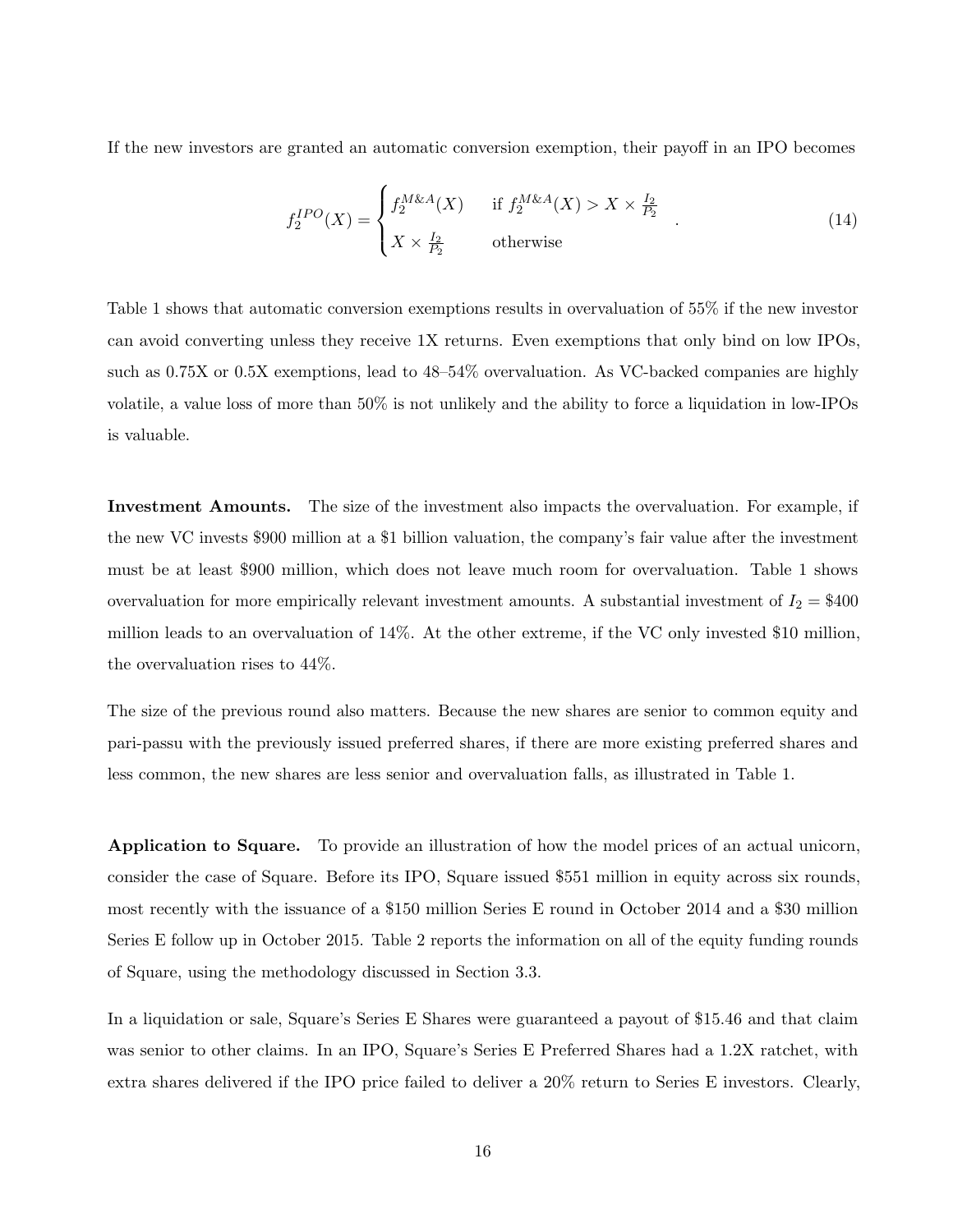these special protections make Series E Shares more valuable than the common shares that lack any such protections. However, the post-money valuation formula assumes each class of share has the same value. As reported in The Wall Street Journal, Square's post-money valuation after its October 2014 round was \$6 billion:

$$
$6 \text{ billion} = \underbrace{\$15.46}_{\text{Series E}} \times \left(\underbrace{233 \text{ million}}_{\text{Common Shares}} + \underbrace{19 \text{ million}}_{\text{Unissued}} + \underbrace{47 \text{ million}}_{\text{Series A}} + \underbrace{14 \text{ million}}_{\text{Series B-1}} + \cdots + \underbrace{10 \text{ million}}_{\text{Series E}}_{\text{Peries E}}\right).
$$
\n
$$
$\text{Series B-1}\atop{\text{Perferred Shares}}$ \text{Perfect Shares}$ \text{Perfect Shares}$ \text{Perfect Shares}$ \text{(15)}
$$

Table 3 uses our model to price each of Square's shares at the time of its October 2014 round. A fair value of \$2.2 billion correctly prices Square's \$6 billion Series E round. Based on that fair value, we can price each of the other share classes.

We see that Square's Series E shares are worth three times the price of its Common shares and its Series A and B Preferred shares. Square's unissued stock options are worth nothing because they are not part of the company's value. Because most of Square's shares are worth less than half of the Series E price, Square's post-money valuation overstated its fair value by 171%.

In November 2015, Square went public at \$9 per share and pre-IPO value of \$2.66 billion. The Series E preferred investors were given \$93 million worth of extra shares because of their IPO ratchet clause. The IPO was at substantially less than the post-money valuation of October 2014 – our model suggests these down exits are likely for a number of highly overvalued companies. Our model is designed to produce fair value estimates that are better proxies for expected value at exit than post-money valuations are.

### 2.3 Model Implementation

Beyond the simplest contracts, our model does not have a closed-form solution, especially in light of the complicated capital structures of unicorns. We therefore value securities by simulating numerous exits and evaluating the exact contractual payoffs of each class of shares at that exit. We first simulate a large number of potential exits for the company by generating random exit times T and random values at exit  $X$ , according to distributions discussed in Section 2.4.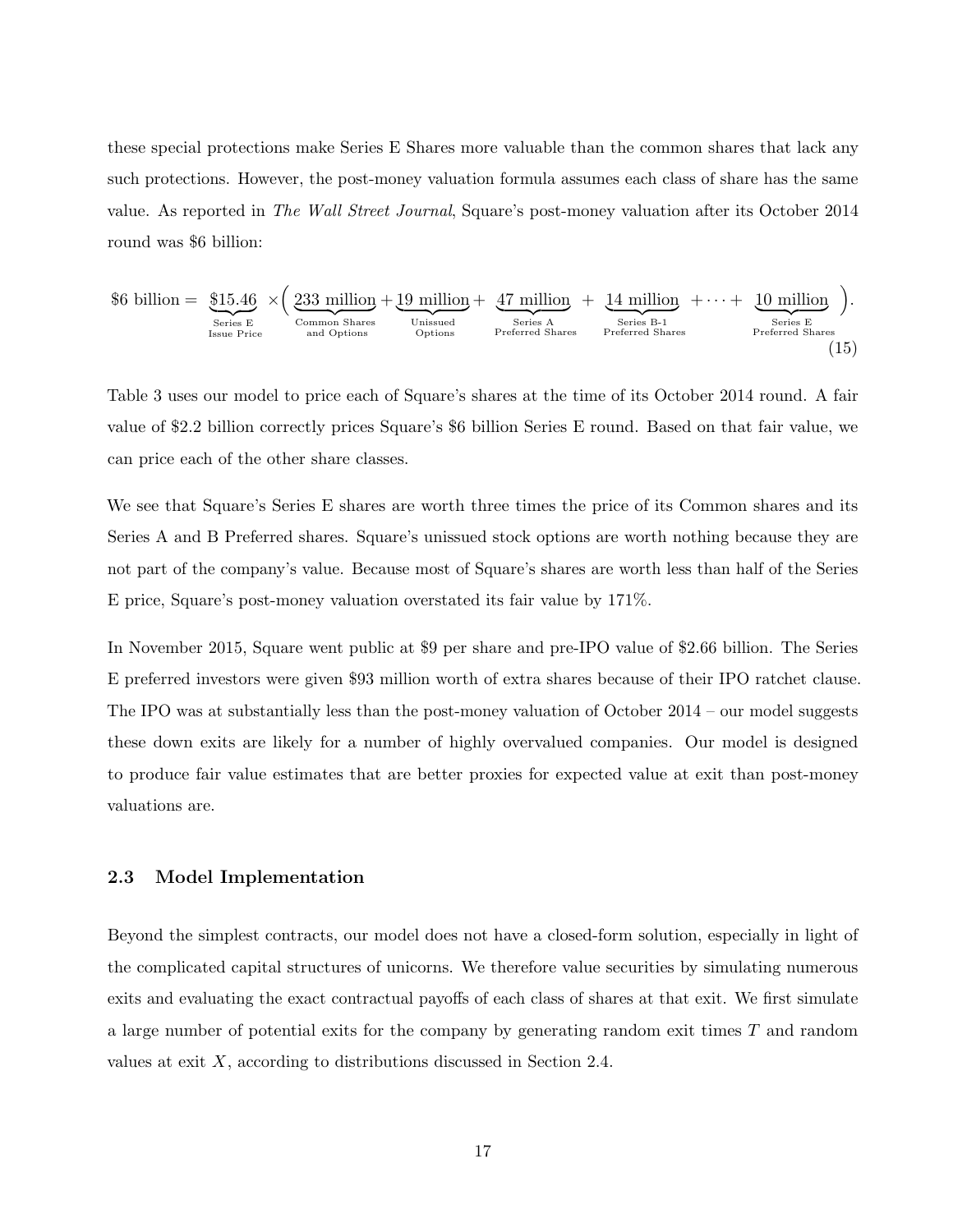For each exit, we then calculate the payoff to each class of securities. This is not always straightforward, because these companies typically have many classes of securities. We start by determining which securities can choose not to convert. If the exit is an M&A, every preferred shareholder has this choice. If the exit value is a qualified IPO, then securities must convert unless their class has an automatic conversion veto.

As the first step in the payoff calculation, we assume that all classes of shares convert. In this case, payoffs are the exit value multiplied by the number of shares each class converts into divided by the total number of converted shares. Then we iterate through each class of shares that can choose whether or not to convert, checking whether they would optimally choose not to convert. If they choose not to convert, we recalculate all of the payoffs and restart this step. For all of the companies we consider, this converges to a Nash equilibrium.

Each class of shareholders acts strategically and excises its conversion option, votes, and uses vetos to maximize its payoff. For example, if Series A Preferred Shares take part in a vote to force the automatic conversion of all classes of preferred shares, we assume Series A Preferred Shares will vote in a way that maximizes the payout to Series A Preferred Shares. This assumption may not be correct to the extent that different investors may have dominant positions in more than one class of shares. While we have quite good data on the identity of investors for most unicorns, we cannot verify how much they actually invested in each round, because most rounds feature more than one investor.

Given the equilibrium conversion choice, we calculate the contractually specified payouts. This usually means iterating in order of seniority, paying off each class completely in a prorata fashion if any member of that class chose not to convert. After liquidation payouts, the surplus cash is distributed prorata to common equity, converted preferred shares, and participating shares. We limit the payoff of participating shares to their cap, and distribute the resulting surplus across common equity and any participating shares that have not hit their cap. Shares with cumulative dividends have those dividends added to their final payout.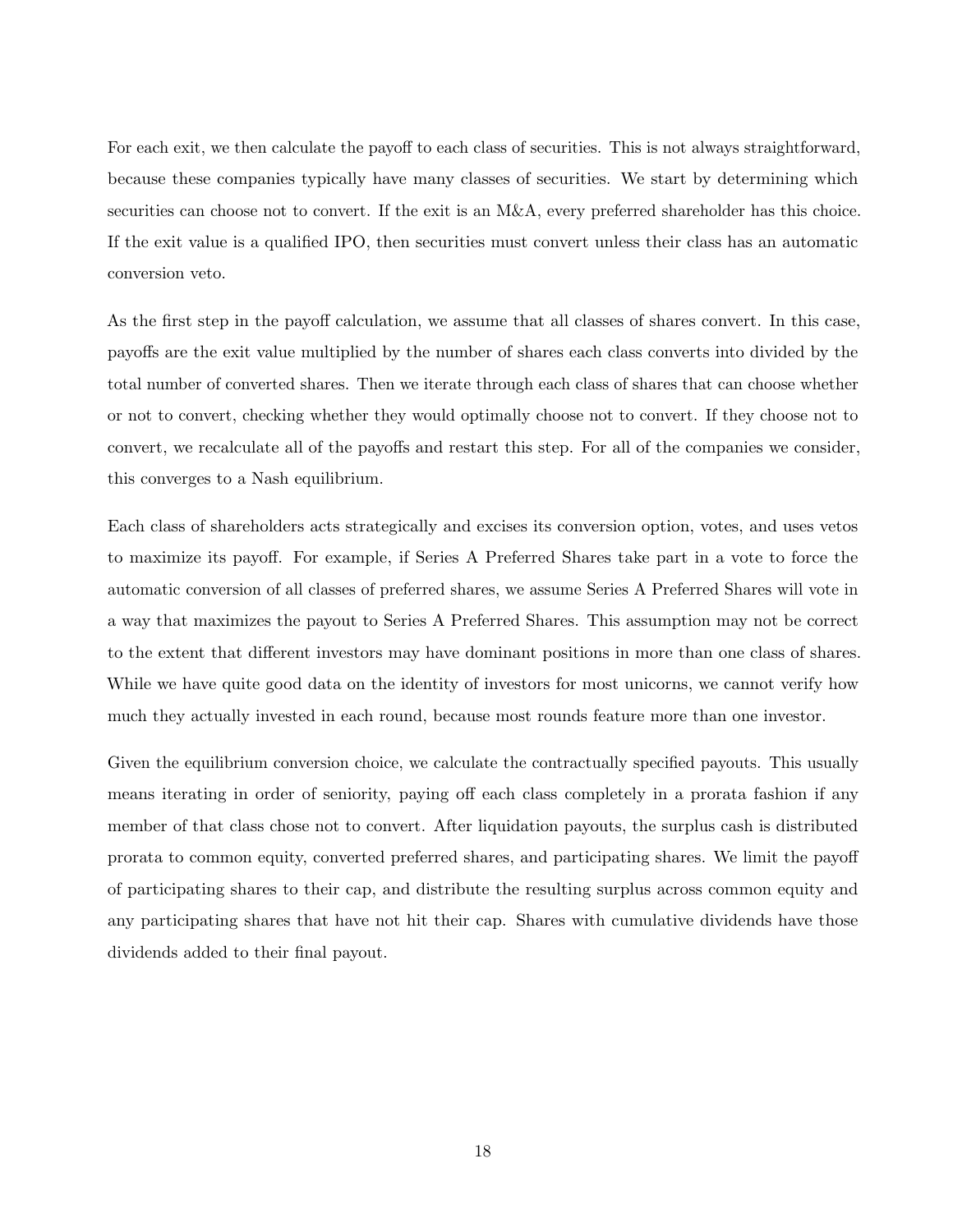### 2.4 Parameters

In this section, we discuss the calibration of our key model parameters: volatility  $\sigma$ , exit rate  $\lambda$ , IPO probability  $p^{IPO}$ , and risk free rate  $r_f$ . Some parameters are difficult to estimate, necessitating ad hoc assumptions. We strive to be conservative and use parameters that do not inflate overvaluation. Charts in the Online Appendix illustrate how variation in these parameters impacts overvaluation and further robustness checks are contained in Section 4.3.

Volatility  $\sigma$ . We use 0.9 as our baseline volatility parameter. Cochrane (2005) estimates the annualized volatility of VC investment returns at 0.89. This estimate is used by Metrick and Yasuda (2010) and others. Ewens (2009) and Korteweg and Sorensen (2010) use fuller selection models and get volatility estimates between 0.88 and 1.3.<sup>10</sup>

An argument could be made for somewhat lower volatility to account for the late stage and developed status of unicorns. It is likely that these large companies have lower volatility than early stage VCbacked companies, similar to the lower return volatility exhibited by highly-valued public companies relative to the universe of all public companies. For example, over the 2011–2016 period, NASDAQ companies with valuations above \$1 billion had a volatility of 0.32, about 28% less than the NASDAQ average of 0.45. The literature, however, is inconclusive on the relationship between stage and volatility for VC-backed companies.

The relationship between overvaluation and volatility is non-monotonic. We perform extensive robustness checks for the ranges of volatility between 0.5 and 1.3 and find that overall the results are relatively insensitive to changes in volatility, with overvaluation varying between 26% and 31% in this range.

A potential concern is that VC returns are substantially skewed and non-normal. This does not appear to be the case empirically as Korteweg and Sorensen (2010) find only slight deviations from normality and the Online Appendix provides further justification that lognormality is a reasonable assumption.

 $10$ All of these researchers take valuations as fair values when calculating volatility. It is unclear how overvaluation would impact volatility estimates in a fully formed selection model.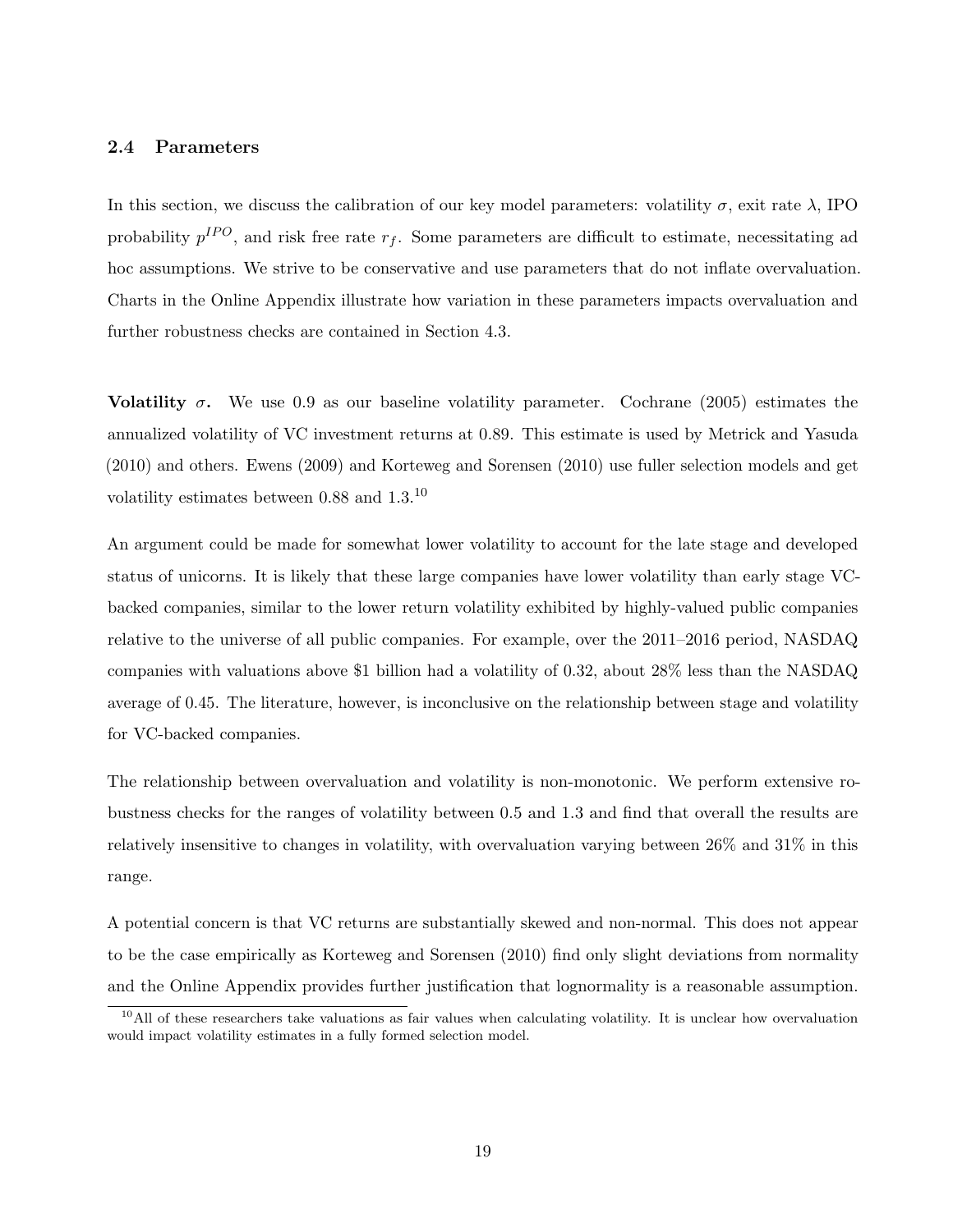### Figure 1: Time to Exit Dispersion in VentureSource and Model Generated Data

In Figure 1, we plot the probability that firms have exited at different times after their financing round. Our model (solid line) has firms exit at an exponential rate of  $\lambda = 0.25$ . This is compare to time to exit for forth or later VC rounds in VentureSource data from mid-1992 to mid-2015. We look at both firms with reported exits (dotted line) and firms that either reported an exit or were inactive for three years (dashed line). We assume the inactive firms failed uniformly in the year after their last reported financing round.



Exit Rate  $\lambda$ . To estimate the rate,  $\lambda$ , at which unicorns exit, we use data on the exits from Dow Jones VentureSource. While VentureSource has relatively complete data on the dates of funding rounds, IPOs, mergers, and acquisitions, the dates of failures are generally not reported and companies remain "active" long after their demise.

We look at exits for companies that exited between July 1, 1992 and July, 1 2015 using VentureSource data. As we are interested in unicorns, we restrict our focus to companies with at least four rounds of VC financing. We have data on 10,523 such companies and we have reported exits for 4,649 of them. For the companies that report an exit, the average time between the fourth round and an exit is 3.9 years, while between the time between sixth round and an exit there is 3.5 years. As the baseline parameter, we take the value of 0.25 for  $\lambda$ , which results in an average expected exit time of 4 years. Metrick and Yasuda (2010) use a similar exponential distribution assumption, but with a rate of 0.2 for their sample including early-stage VC-backed companies. As unicorns are larger, more mature, and closer to exit, we use a higher rate of 0.25 to better match the data.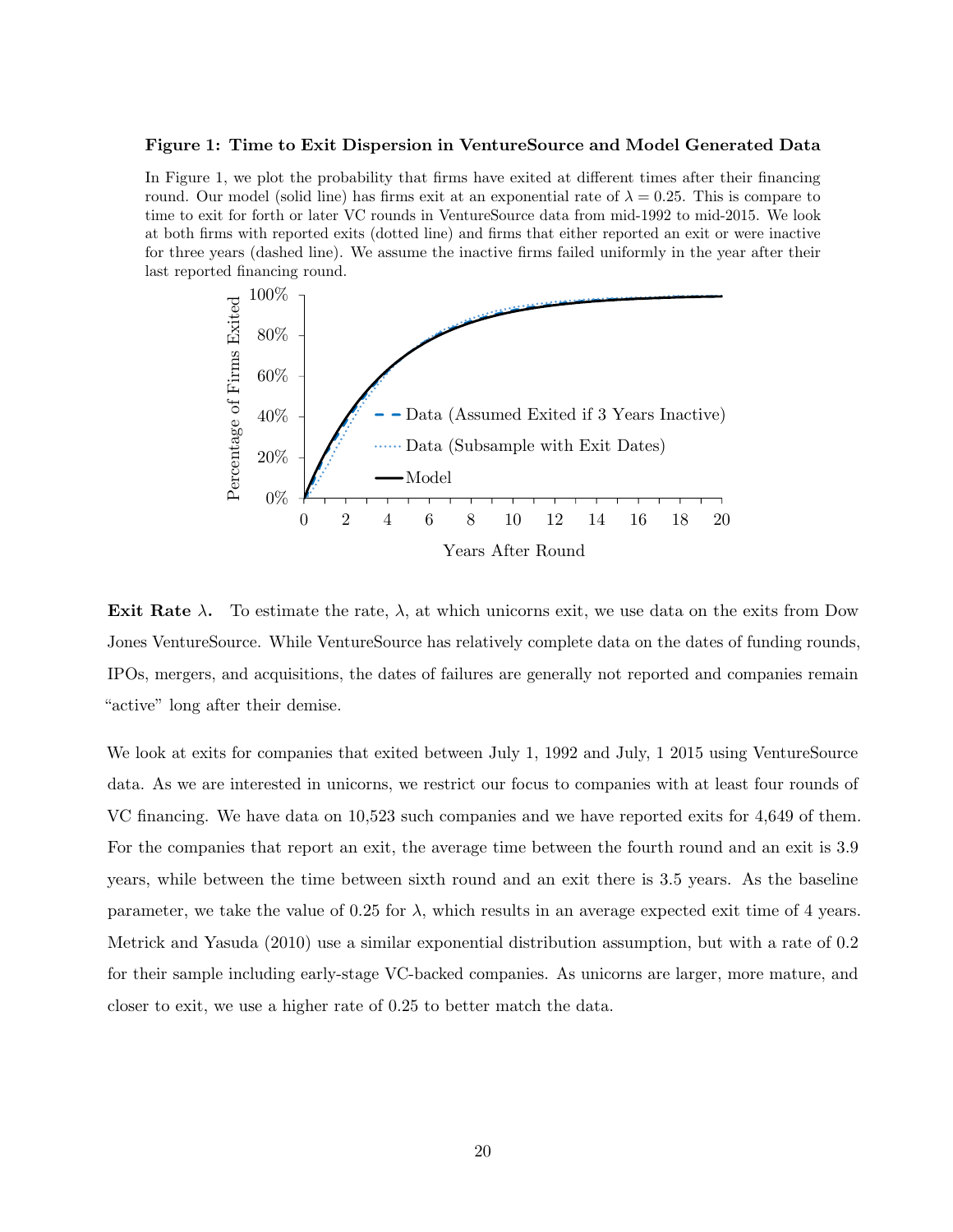In Figure 1, we plot the probability that a company has exited as a function of time since financing. As the figure shows, the model distribution is relatively close to the empirical distribution of exit times for those companies with exits.

Figure 1 also plots the empirical distribution of all companies (including those without reported exits) by assuming that companies with no activity for three years have failed. We assume those failures occurred at a uniform rate between zero and one year after their final financing. As we do not have three full years post-financing for companies that received financing in 2013, we censor our exits in mid-2012. Again, the survival function is close to our exponential assumption.

M&A and IPO Exits. The probability of an IPO exit and the corresponding probability of an M&A exit is an important input in our model as IPOs can lead to automatic conversion. In Figure 2, we look at IPO and M&A exits reported in VentureSource for the  $2007-2016$  period.<sup>11</sup> We also examine the ratio of M&A to IPO exits at each level of valuation (to make IPOs comparable to M&A exits, we set IPO values equal to the post-money valuation of the IPO minus the IPO proceeds).

The results in Figure 2 suggest that the popular belief that firms with exit values above \$1 billion inevitably choose IPO is not correct. M&A exits are frequent even among the largest exits – in fact, the two largest exits of the past three years are WhatsApp's \$22 billion sale and Stemcentrx's \$10.2 billion sale. Based on that data, we calibrate the following piecewise linear function for the probability of an IPO exit for a given exit value:

$$
p^{IPO}(X) = \begin{cases} 0 & \text{for } X \leq \$32m\\ 0.65 \times \frac{\log(X) - \log(\$32m)}{\log(\$1b) - \log(\$32m)} & \text{for } \$32m \leq X \leq \$1b\\ 0.65 + 0.2 \times \frac{\log(X) - \log(\$1b)}{\log(\$100b) - \log(\$1b)} & \text{for } \$1b \leq X \leq \$100b\\ 1 & \text{for } \$100b \leq X \end{cases}
$$
(16)

Note that these estimates allow for very large M&A exits. However, very large M&A deals are far from unknown in the technology space. For example Vodafone's \$172 billion purchase of Mannesmann

 $11$ We use a shorter sample here than for the exit type calculations to better track the recent rise in large M&A exits. While we use a long sample for the exit rate data in order to plot exit rates 20 years out, exit rates in the more recent sample are not significantly different.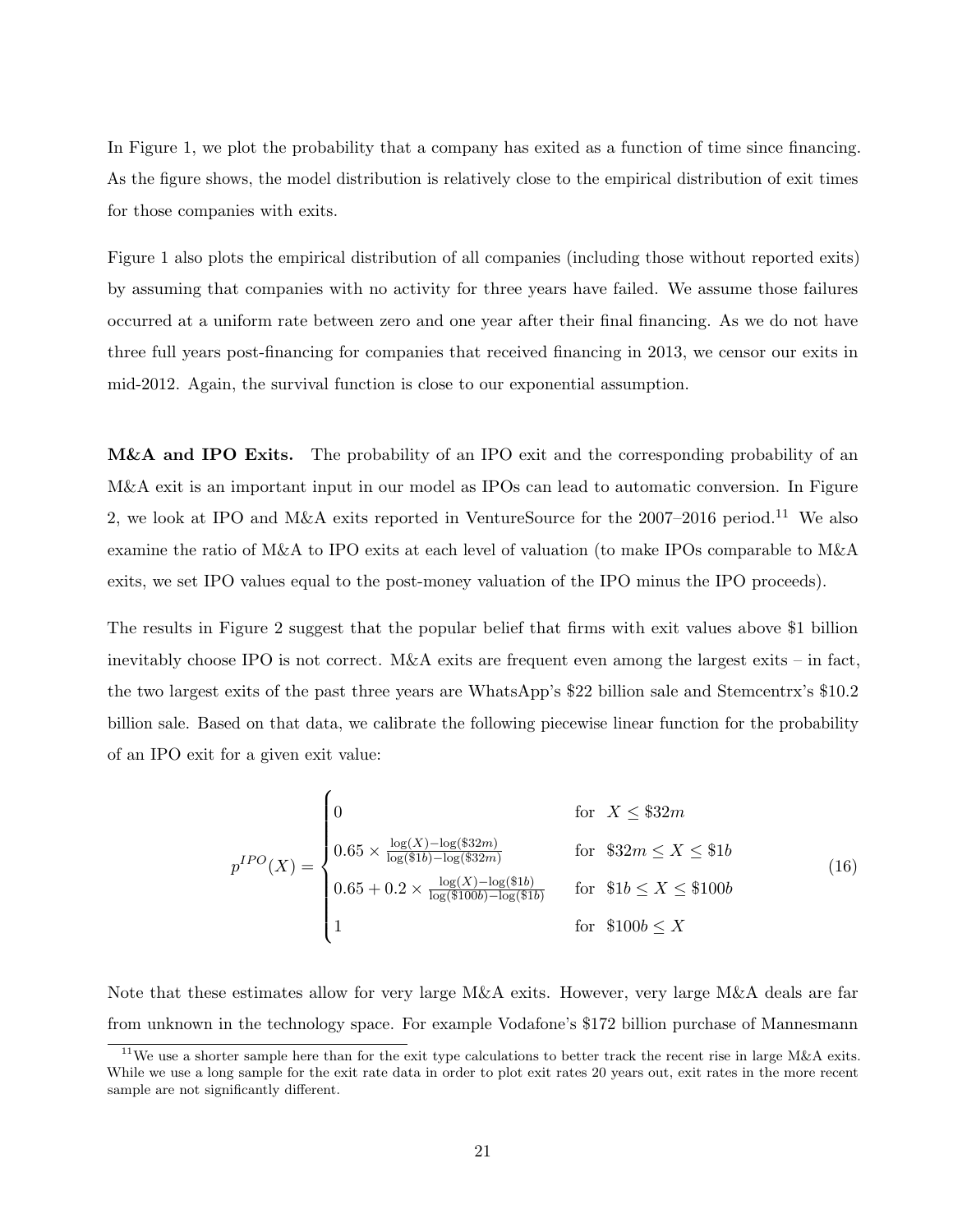## Figure 2: Probability of an IPO Conditional on Exit in VentureSource and Model Generated Data

Figure 2 plots the probability of an IPO exit conditional on exit value. Our model (solid line) is compared to Dow Jones VentureSource data from 2005 to mid-2015 on the exits of VC-backed companies. We group companies into companies into buckets with log-10-width of 0.25, for example \$10–17 million and \$17–31 million, and plot the resulting probability estimates (dashed line) and their 95% confidence interval (dotted lines).



in 1999, AOL's \$165 billion purchase of Time Warner in 2000, or Pfizer's \$160 billion merger with Allergan in 2015. Also note that the treatment of the largest exits is not material for our calculations, as all investors choose to convert and take the IPO payout in these cases.

A more minor input to our model is the level of IPO proceeds. This matters for automatic conversion exemptions that are stated in terms of IPO proceeds. We assume that IPO proceeds are 25% of the value of the company pre-IPO, matching the median in our VentureSource sample. We perform robustness checks with a range of IPO proceeds values.

**Risk-free Rate**  $r_f$ . We use the value of 0.025 for the risk free rate. In the era of very low interest rates, this is likely on the higher end of the reasonable range. Note, however, that overvaluation monotonically decreases as risk-free rate rises, and therefore our choice of 0.025 is relatively conservative.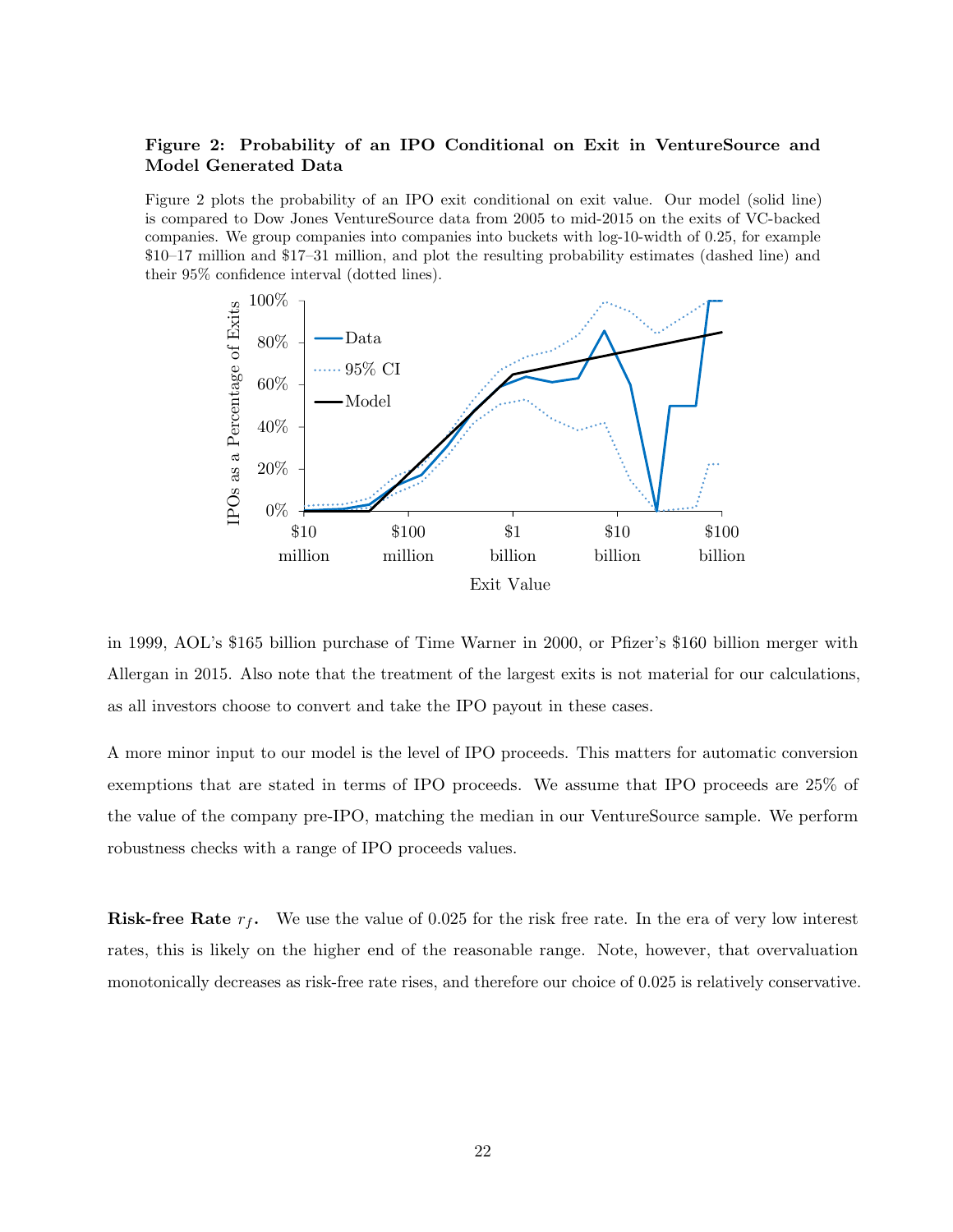## 3 Data

This section details how we build a sample of U.S. unicorns and gather their financial structure data. We first discuss commercial data sets and legal filings used in our analysis (Section 3.1). Then, we describe how we construct our sample of unicorns (Section 3.2). Finally, we discuss how we derive the capital structure inputs our model needs from legal filings and commercial data sets (Section 3.3).

### 3.1 VC Data Sets and Legal Filings

Our main source of financial structure information is corporate legal filings. A Certificate of Incorporation (COI) is a legal document that forms a company's charter and lays down the contractual relationships between various classes of shares. COIs include information on contractual terms, such as the original issue price and various investor protections, for each class of preferred shareholders. We get these COIs from a company called VCExperts, which has a substantial number of scanned COIs from Delaware and other states.

A company must file a re-stated COI each time it changes any of the terms of its COI, such as when it authorizes new securities for an equity financing round. Because of this, we have multiple COIs for most unicorns in our sample, allowing us to trace out the path of their fund raising. For example, we have 20 COIs for Uber.

COIs are complicated and often convoluted legal documents. There is no accepted terminology for many terms (e.g., forced conversion is called either automatic or mandatory in different COIs) and there is a large variety of ways a COI can be structured and written. We employed a team of three attorneys and one law school student to extract and code this data. All COIs were analysed by one lawyer (in most cases two) and one (in some cases both) of the coauthors. Chernenko, Lerner, and Zeng (2017) use this data source to look the control rights and cash flow rights given to mutual fund investors in unicorns.

We supplement this information with basic data from commercial VC data sets, such as amount raised in each round, post-money valuation, and company founding date. Our primary source for this data is Dow Jones VentureSource. We supplement and cross-check VentureSource with Crunchbase, Thomson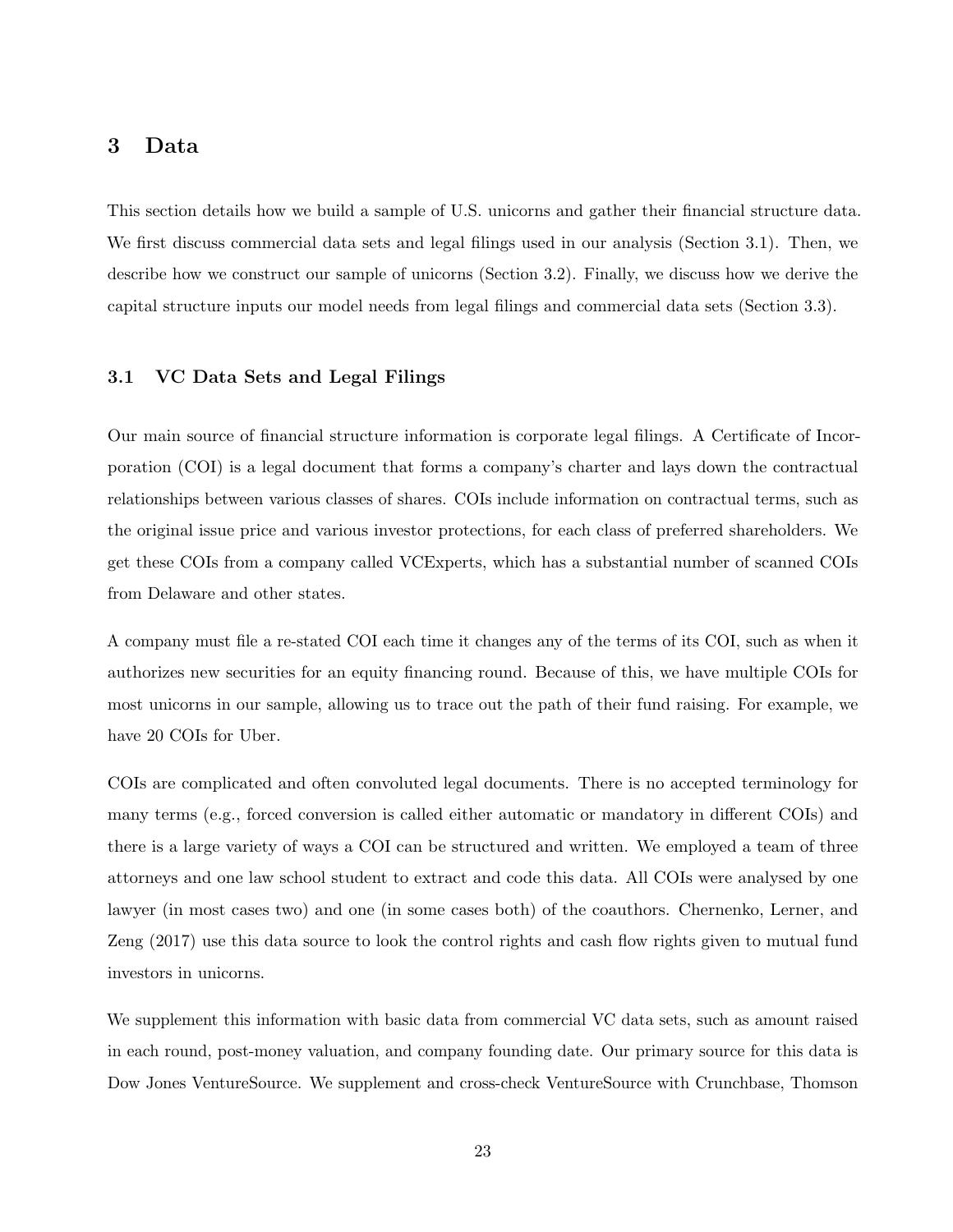One, CB Insights, and PitchBook. We utilize multiple data sources because they gather data in different ways and as a result they are often inconsistent with each other. Funding rounds are frequently not reported, incompletely reported, or misreported in each data set and using multiple data sets allow us to minimize the impact of data errors and fuzziness.<sup>12</sup> In a number of cases, we consulted newspaper reports and the COIs themselves to arrive at consistent information and to reconcile differences between our data sources.

Note that several of these commercial data sets contain information on contract terms. Unfortunately, these data sets miss automatic conversion vetos and ratchets, two of the most important terms for valuation, and have mixed quality on other terms. Because of this, we hand collect data for our sample from COIs.

### 3.2 Sample of Unicorns

We define a unicorn as a VC-backed company with a post-money valuation over \$1 billion in at least one of its private rounds of financing. This definition includes companies that were valued over \$1 billion in the past and whose valuation subsequently decreased. This definition excludes companies whose only valuation over \$1 billion was the value at exit (either the IPO valuation or the M&A value). To focus on fast growing companies, we restrict our sample to companies that were founded after 1994 and have had a venture capital round after 2004. We further limit our sample to U.S. companies as we are unable to gather contract data for foreign companies.

With these restrictions in mind, we compile a list of potential unicorns by combining the unicorn lists created by CB Insights and Fortune with an export of the companies having highly valued rounds in VentureSource or Thomson One.<sup>13</sup> This analysis generated 184 companies. For each of those companies, we gathered its financing history across databases and confirmed that it was indeed VC-backed and that

<sup>12</sup>For example, consider LetterOne Group's widely-reported \$200 million investment in Uber in January 2016. Crunchbase and CBI report this round without a valuation, VentureSource reports it with an estimated valuation of \$14 billion, Thomson One reports that it with a valuation of \$7 billion, VC Experts reports that the round was part of a larger round with an unknown valuation, and Pitchbook reports it as part of a \$5.6 billion round at a \$66.6 billion post-money valuation. All values accessed on February 21, 2017.

 $13$  For CB Insights, the unicorn list is available at https://www.cbinsights.com/research-unicorn-companies. We retrieved CB Insights data twice, resulting in two lists on April 16, 2016 and November 16, 2016. For Fortune, the unicorn list is available at http://fortune.com/unicorns/, retrieved April 16, 2016.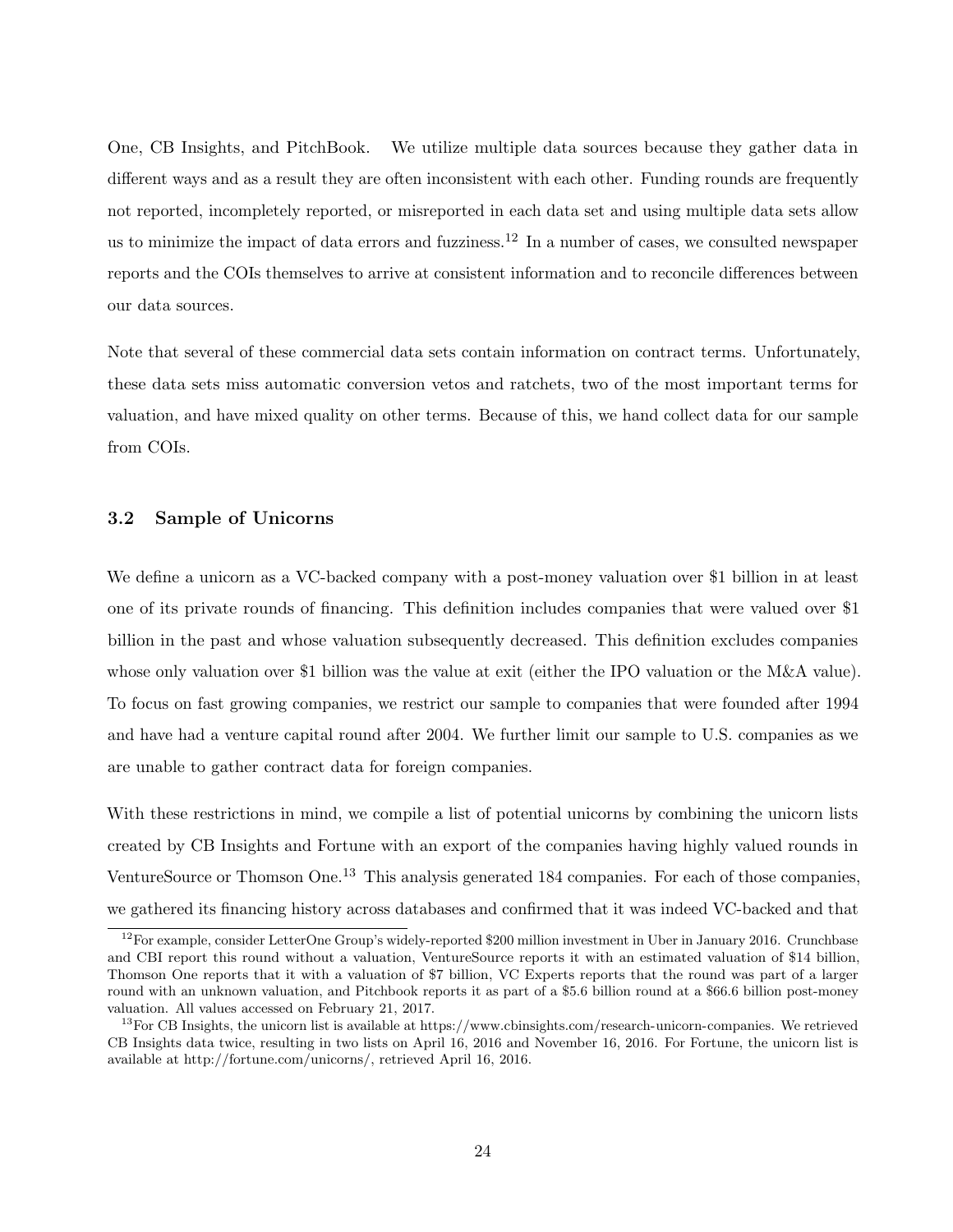it had a post-money valuation over \$1 billion. 38 companies did not satisfy at least one of these criteria. This resulted in the unicorn sample of 146 unicorns. The full list is given in the Online Appendix.

Table 4 provides summary statistics of our unicorn list. Out of 146 unicorns, 107 are still private as of February 2017, 26 went public, 11 were acquired, and 2 failed (Solyndra and Better Place). We exclude 12 companies where we are unable to find the COI for their latest venture capital round, bringing our sample to 144. We also exclude 18 companies where we have the latest COI, but we are missing key information. For example, Stripe defines the Series B original issue price (OIP) as follows in its November 2016 COI: "the original price per share paid to the Corporation by check, wire transfer, cancellation of indebtedness or any combination of the foregoing for the Series 8 Preferred Stock in accordance with a written agreement with the Corporation setting forth the purchase price per share of such Series B Preferred Stock". This definition does not provide the value of OIP, which does not allow us to calculate other quantities. Another example is Mozido's December 2014 COI which references a Put Agreement that was not filed with Delaware and thus not visible.

Our final sample, on which all of the subsequent analysis is based, consists of 116 unicorns. Comparison between the final sample and the total sample of 146 unicorns suggests that these samples are similar along many dimensions. In both samples, the average unicorn was founded in 2007 in California, raised 7 rounds of funding, and most recently raised a round of about \$200 million at a valuation of about \$3 billion post-money valuation in 2015.

### 3.3 Financial Structure and Cash Flow Terms

COIs list plethora of company-specific information. In particular, they list the main contractual relationships between classes of shareholders that could be important in a court of law. For example, each COI reports the number of shares it is authorized to issue in each class. Square's October 2014 COI authorizes 6 classes of preferred share:

The total number of shares which the Corporation is authorized to issue is 580,339,499 shares, each with a par value of \$0.0000001 per share. 445,000,000 shares shall be Common Stock and 135,339,499 shares shall be Preferred Stock. 46,787,400 shares of Preferred Stock shall be designated "Series A Preferred Stock." 13,893,330 shares of Preferred Stock shall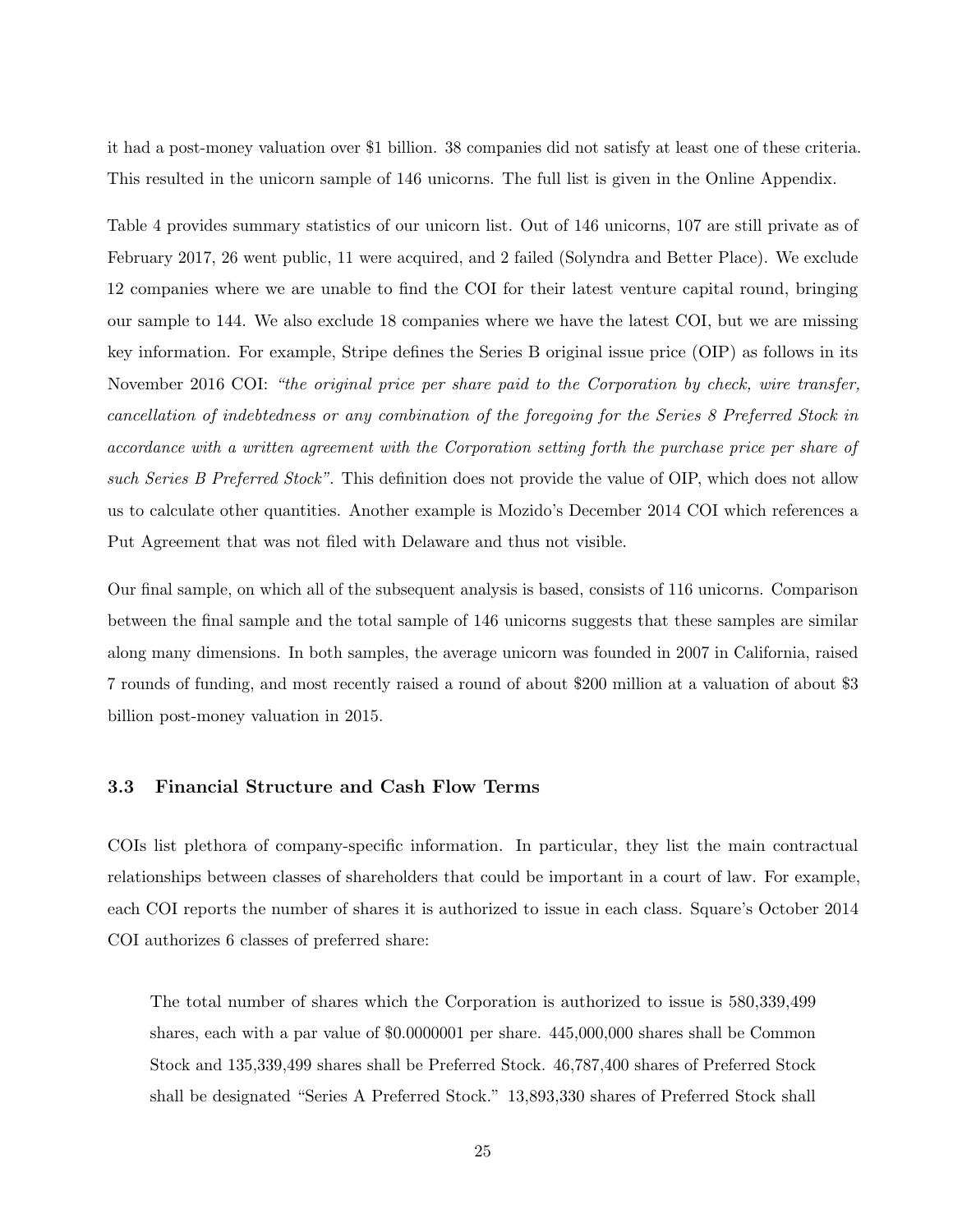be designated "Series B-l Preferred Stock." 27,030,040 shares of Preferred Stock shall be designated "Series B-2 Preferred Stock." 17,764,230 shares of Preferred Stock shall be designated "Series C Preferred Stock." 20,164,210 shares of Preferred Stock shall be designated "Series D Preferred Stock." and 9,700,289 shares of Preferred Stock shall be designated "Series E Preferred Stock."

October 2014 Restated COI of Square, Inc retrieved from VC Experts.

Importantly, not all of these "authorized" shares are issued. The authorized number of shares is simply the maximum number of shares the company can issue in each class. Companies often provide a buffer of additional shares in case the round is larger than anticipated. For example, Square initially authorized 20.9 million Series D shares but issued only 20.2 million. We adjust for this using data on round amounts and valuations from commercial data sets. Specifically, we use the size of the most recent round in datasets to match the number of shares in the most recent round in the COI. We then estimate the number of shares issued in the latest round by dividing the amount of equity capital raised in the most recent round by the price paid per share. The price paid per share is typically reported in COI as the Original Issue Price (OIP). For example, to find the number of Series E shares outstanding after Square's \$150 million round, we divide the amount raised by that round's \$15.46 original issue price:

$$
9.7 \text{ million} = \frac{\$150 \text{ million}}{\$15.46}.\tag{17}
$$

If we do not have accurate round size data, we assume that all authorized shares were issued.<sup>14</sup> We only make this correction for the most recent round because COI subsequent to a financing round generally reduce the authorized preferred share number to match the number actually issued.

Once we have the number of each class of preferred, our next step is to determine the number of common shares. Although COIs give the number of authorized common shares and the total number of authorized shares, these numbers include 'buffers' of shares that are held aside for legal reasons. There is no way to determine the number of common shares issued from the COI.

Instead, we estimate the number of common shares using the post-money valuation. We first calculate the number of fully dilluted shares as the post-money valuation divided by the share price (the reverse

 $14$ This may lead us to underestimate overvaluation, as shown in Section 4.3.1, due to the investment amount effects described in Section 2.2.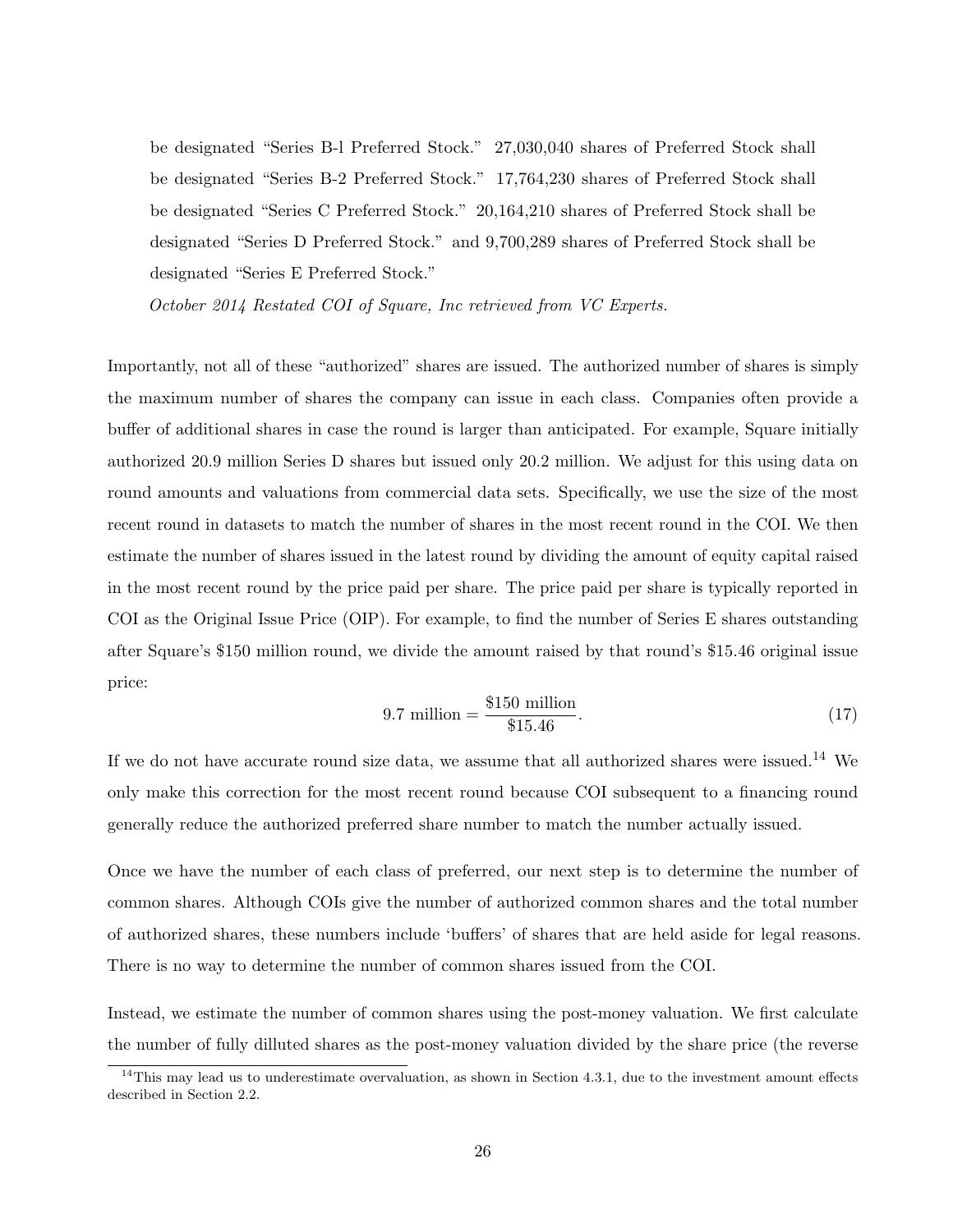of the postmoney valuation formula in Equation (1)). This fully-diluted number includes preferred shares, stock options (both unissued and issued), and common shares.

Next, we assume that 5% of the fully-diluted shares are unissued stock options. We do not have access to the actual stock option plans of companies (COIs and all available datasets are silent on this issue). Information on pre-IPO option issuance suggests this is a reasonable estimate. For example, Square issued 39 million in options in the two years after its Series E round, suggesting it had an option pool of 40 million or about 10% of its total number of shares.<sup>15</sup> Our industry sources confirm 5% is a reasonable and conservative number. In our robustness checks, we provide valuation ranges as we vary the unissued stock options between  $0\%$  and  $10\%$ . The results are similar.

The number of common shares is then set to the difference between the total number of shares and the sum of the preferred shares and unissued stock options. This implicitly assumes that issued stock options and warrants have the same value as common stock, an assumption that will decrease the overvaluation estimates.

Beyond the number of shares, COIs provide detailed descriptions of security cash flow rights. For example, Square's different classes not only have different levels of cash flows, they have cash flows that take different forms and special protections that trigger in different circumstances.

We coded the terms highlighted in Section 2.2 and all other material terms. We assigned letter codes to the most common and important terms for easy reference in tables and figures. We use 'd' for cumulative dividends, 'l' for liquidation multiples greater than one, 'p' for participation, 'r' for IPO ratchets, 's' for seniority over all other classes, and 'o' for automatic conversion exemptions that are strong enough to bind in all IPOs with less than 50% return. Many COI use intricate and non-standard structures outside of this classification. We calculate payoffs as written and have consulted with several lawyers, who are experts on venture capital and contract law, on the interpretation of specific terms and unclear cases.

<sup>15</sup>See https://www.sec.gov/Archives/edgar/data/1512673/000119312515378578/d937622ds1a.htm. Accessed January 27, 2017.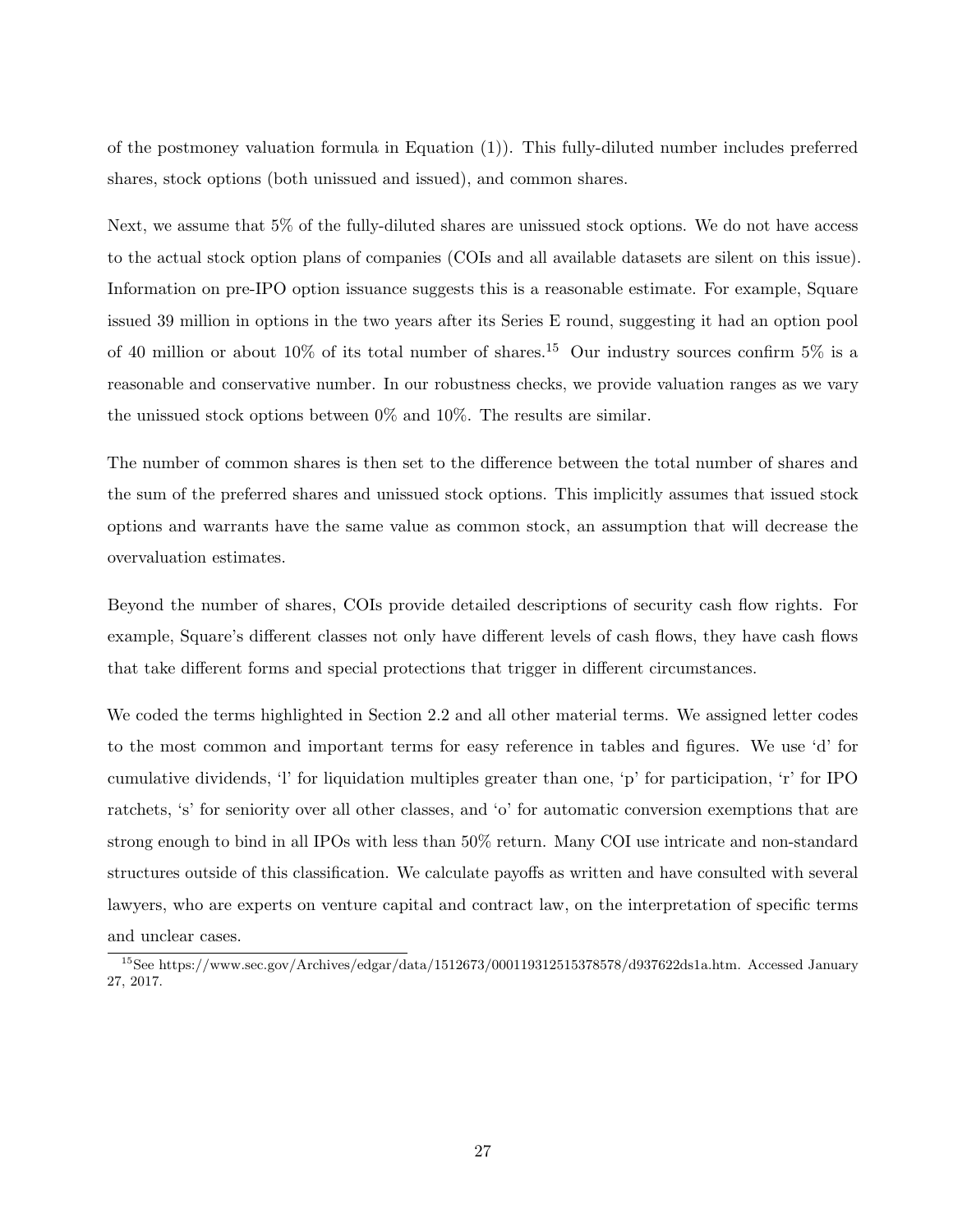## 4 Unicorns are Overvalued

In this section, we estimate the value of unicorns and their classes of shares as of the date of these companies' latest funding round (as of February 2017). We first describe the prevalence of special financial terms among unicorns (Section 4.1). We then apply our valuation model to the sample of unicorns, taking into account these valuation terms (Section 4.2). Finally, we show that these overvaluation results are robust to different specifications (Section 4.3).

### 4.1 Special Contract Terms Used By Unicorns

We have shown that IPO ratchets and other contractual terms inflate valuations. Table 5 reports the frequency of these special terms used in our sample. These contractual terms reflect the result of negotiations between managers, existing shareholders, and the new investors. The diversity we observe gives further credence to the importance of contracting in VC-backed companies as discussed by Kaplan and Strömberg (2003), who use a sample of very early-stage companies.

The unicorns have many rounds of financing and we start by analyzing the contractual terms given to the latest, or new, investors. Table 5 shows that the new investors are on average senior to more than half of all the outstanding shares. While there is a large variation in the fraction of shares that are junior to new investors, this fraction is large for most of the unicorns in the sample. In 75% of cases, the new preferred shares are senior to at least 45% of other shares. In the median unicorn, new investors are senior to 60% of other shares. New preferred shares are always senior to all common shares. However, in 55 unicorns out of 116, new investors are also senior to some existing preferred investors. Moreover, in 36 unicorns, new investors are senior to all the existing investors. The most recent investors have liquidation preferences above one and participation in 5 and 11 companies, respectively. IPO ratchets are given to the most recent investors in 16 unicorns, typically with a 1X ratchet.<sup>16</sup>

We say that a new investor has a major protection if they have at least one of those terms: a liquidation multiple greater than 1, an IPO ratchet, seniority to all investors, participation, or an exemption from conversion in IPOs that result in returns below 0.5X. In 61 unicorns, about half of our sample, the most

 $16$ In a few cases, these terms vary over time, e.g. by giving IPO ratchet only for the next 18 months. In this case, we take the protection at our median exit (after 4 years) for these statistics.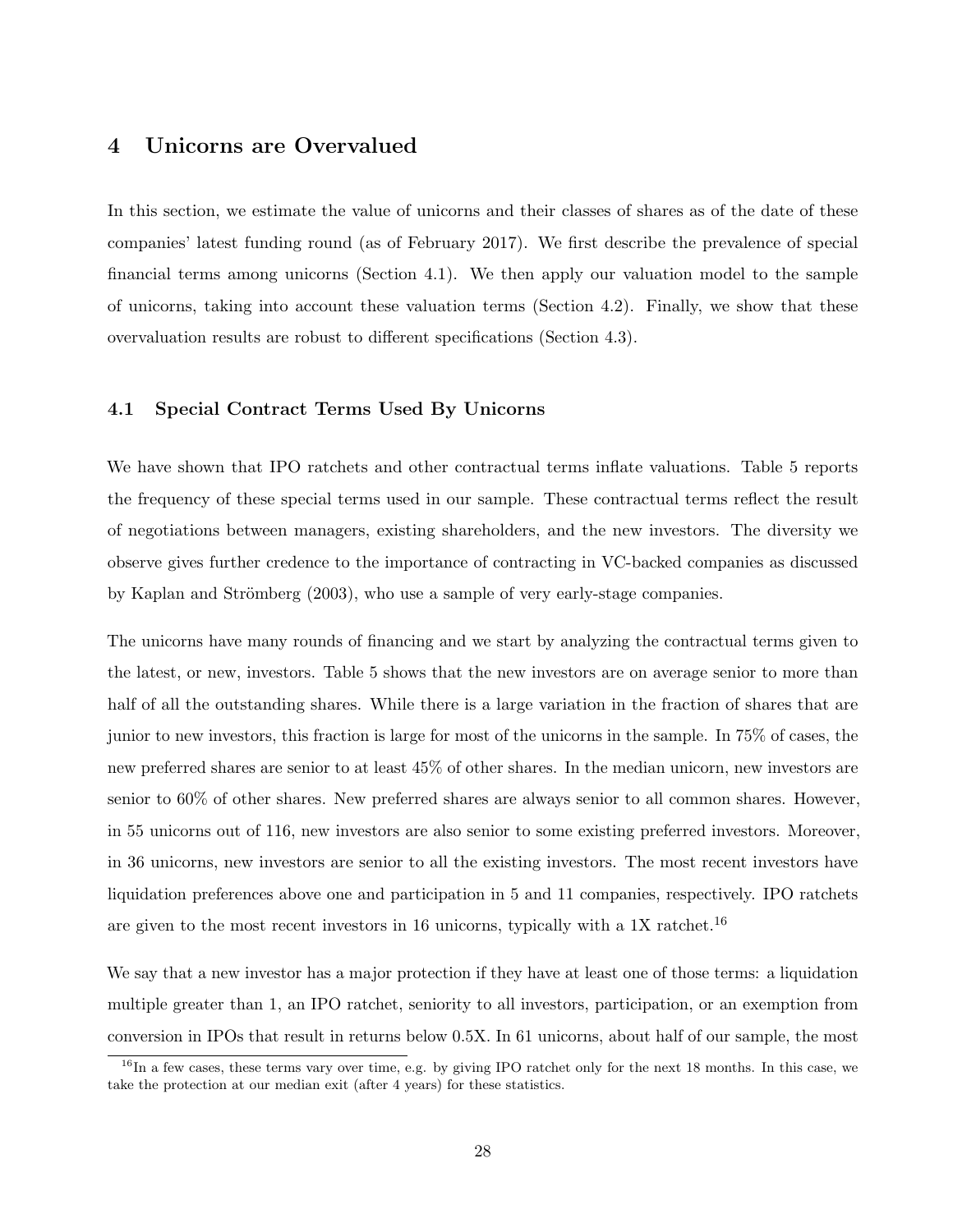recent investors had one of more major protection. This suggests that unicorns can be divided into two approximately equally-sized groups. Unicorns in the first group treat new investors the same way as they treat all their existing investors and do not give new investors any sweetened terms. Unicorns in the second group give new investors substantially better contractual terms. Investors in this second group often get several better terms at the same time.

We also analyze whether any investors, either existing or new investors, had special rights after the most recent funding round. Note that these contractual terms are typically agreed to at the time of the initial investment. We see a large variation in terms given to different investors in the same company. For example, while only five unicorns feature a liquidation multiple above 1X in the most recent round, 15 unicorns feature these high liquidation multiples for at least one investor. Only 11 unicorns gave their most recent investors participation, but 21 have given at least one of their investors participation. This variation can stem both from time variation in contractual terms and changes in company's fortunes. Overall, we find that 79, or two-thirds of all the unicorns in the sample, provide a major protection to at least one investor.

80 out of 116 unicorns feature enforceable conversion exemptions.<sup>17</sup> In all of these cases restrictions include minimum IPO proceeds to the company (either net or gross). Among these 68 unicorns, the average protection extends over the region of up to 46% of post-money valuation and the median extends up to 21% of post-money valuation. In 26 cases, this threshold is expressed in the form of a valuation requirement or a per-share payout, with median case requiring a return of 1X relative to the post-money valuation in the latest round. The IPO proceed requirements are usually small compared to the post-money value, averaging 5% of post-money value. Note, however, that IPO proceeds are generally much less than the valuation at the IPO. If a unicorn with a \$1 billion post-money valuation gives an automatic conversion exemption in IPOs with proceeds below \$200 million and IPO proceeds are equal to 25% of the pre-IPO valuation, that company cannot IPO if its pre-IPO value is less than \$800 million or 0.8X.

Table 6 shows how these terms impact the financial returns preferred investors receive in different exits in our sample. We model the returns to the most recent class of investors for exits that are below the post-money valuation at which they invested. In M&A exits, VCs are very well protected. Even if the

 $17$ As discussed in Section 2.2, we do not count automatic conversion exemptions that will be overridden by a shareholder vote.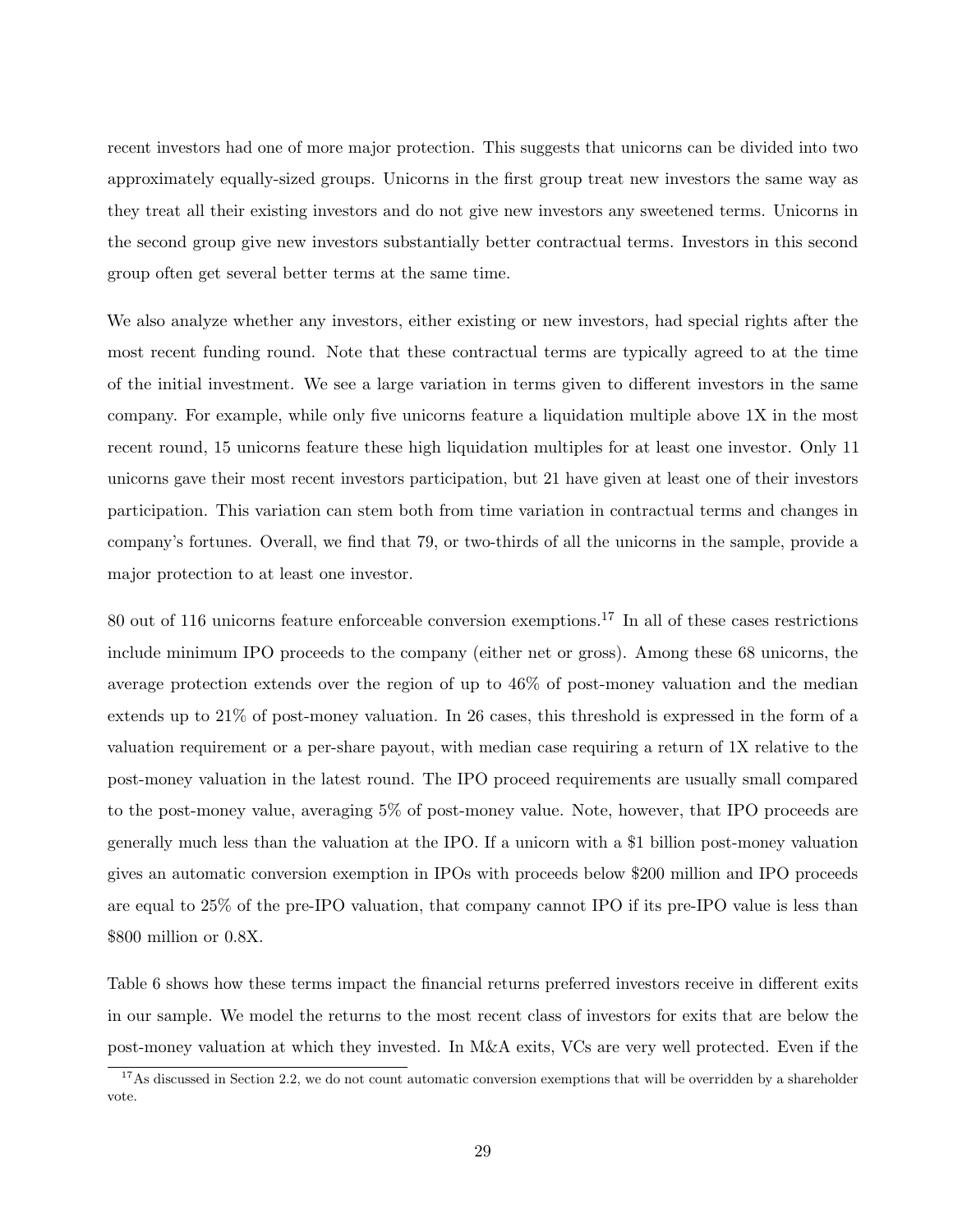company's value falls to a tenth of the post-money valuation of the most recent round, the investor in that round get more than two thirds of their money back. In better M&A exits, the most recent series generally recover all of their investment.

In IPOs, the most recent investors' payoffs depend on whether they have protection against down IPOs, such as an IPO ratchet or an automatic conversion exemption. If they do, they fare well; if they do not, they undergo unfavorable conversion. The most recent series of preferred recovers 45% of their investment, if an IPO valuation is at 10% of the share price they invested at. In less severe down-IPOs, the most recent round may be less able to obstruct the IPO, yet the average losses to the most recent preferred are still much less than the share price decline.

Holding exit value constant, the most recent investors do better in M&A exits than IPOs. Considering an exit at half of the most recent round's post-money valuation, the investors in that round recover all of their investment in an M&A in the median unicorn but only recover 50% of their investment in an IPO. Recoveries are higher in M&A exits because almost every company offers preferred investors a liquidation multiples of at least 1. This further supports the importance of automatic conversion exemption clauses and contractual features that make it easier or more difficult to override those clauses.

### 4.2 All Unicorns are Overvalued

Table 7 provides a summary of the results of our valuation model for the 116 unicorns in our sample on the day of their latest financing round. The average (median) post-money value of the unicorns in the sample is \$3.5 billion (\$1.6 billion), while the corresponding average (median) fair value implied by the model is only \$2.7 billion (\$1.1 billion). This results in a  $48\%$  ( $36\%$ ) overvaluation for the average (median) unicorn. Common shares even more overvalued, with the average (median) overvaluation of 55% (37%). There is a large variation in overvaluation. Figure 3 shows the distribution of overvaluation for the whole sample. 13 companies are overvalued by more than 100%.

Table 8 shows the model results for each of the company in our sample. We find that 52 of the 116 unicorns lose their unicorn status when calculated on a fair value basis. As in the Square example, the overvaluation comes because the most recently issued preferred shares have better cash flow rights.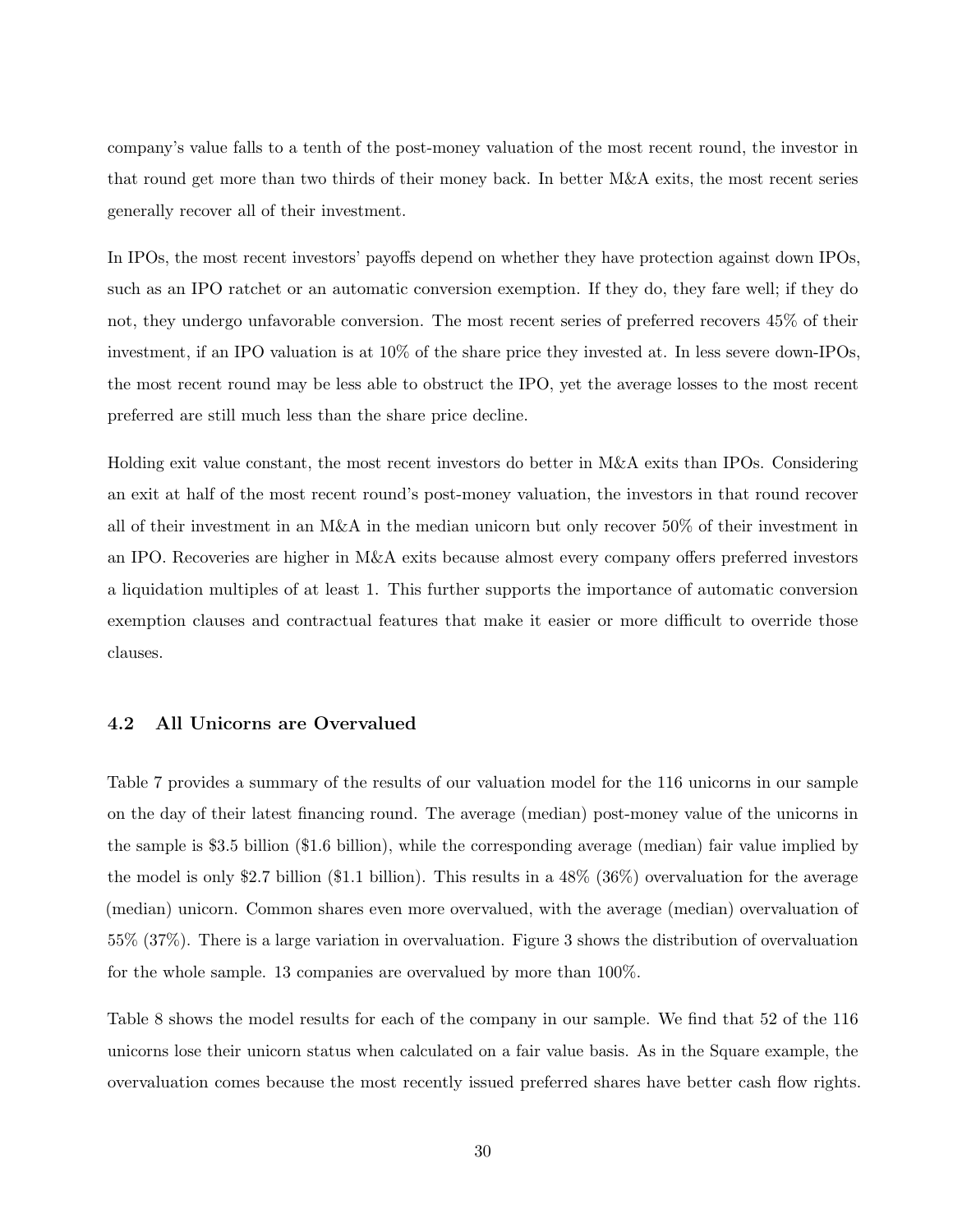#### Figure 3: Distribution of Unicorn Overvaluation

Figure 3 shows the distribution of overvaluation of the total value,  $\Delta_V$  for the 64 unicorns in our sample. Overvaluation,  $\Delta_V$ , is defined as the percentage that the post-money valuation overstates the company's fair value.<br> $25 -$ 



These rights come from a combination of higher liquidation values and rights that allow them to exercise these liquidation values. The overvaluation varies between different companies, because in companies where preferred shareholders have minimal extra rights, the overvaluation is lower.

The last columns of Table 8 lists the terms that impact each company. For example, the most recent investors in Uber have no rights to obstruct an IPO and in an IPO their preferred shares are automatically converted to common stock, along with all other shareholders. In this case, preferred stock is more valuable than common stock only in downside liquidation scenarios and the overvaluation is relatively small at 12%.

Snap stands out as an outlier as its most recently issued preferred stock has the same value as its common stock. This happens because Snap issued preferred with no liquidation preference in its most recent financing rounds, giving the VC investors the same payout as common equity holders. Industry sources confirm that Snap chose to issue common shares and was able to do so because of extremely strong investor appetite. Snap is the only company we found issuing common equity in this manner.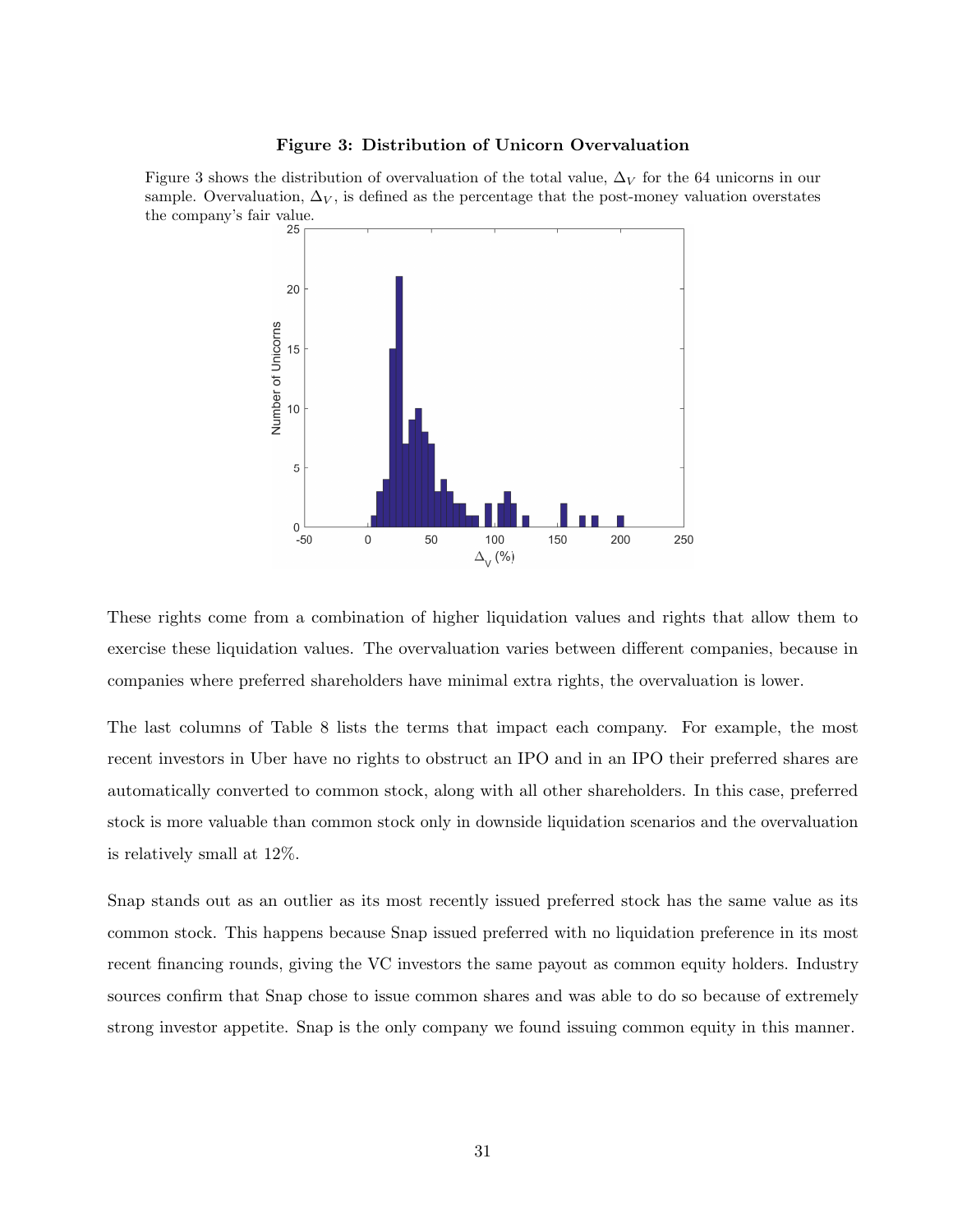In unicorns where preferred shareholders have substantial extra rights, the misvaluation can be quite severe. We highlighted Square in Section 2.2, but other companies offer even more generous contractual terms. In July 2015, JustFab offered Series E investors an IPO ratchet, participation, and seniority. This combination of contractual terms resulted in an overvaluation of 110%, with the company's fair value being \$475 million versus the reported post-money valuation of \$1 billion. Datto offered its Series B investors in November 2015 an IPO ratchet, cumulative dividends, and a time-varying guaranteed M&A return of up to 41%, resulting in an overvaluation of 117%. Better Place offered investors cumulative dividends, the ability to obstruct down-IPOs, and seniority, resulting in a 196% overvaluation of common and a 358% overvaluation of preferred in its November 2011 Series C round (prior to it's May 2013 bankruptcy).

Special contractual terms have an even large impact on the overvaluation of common equity. In most cases, the model finds that common shares are more overvalued. Taken together, these results indicate that post-money valuations are substantially above fair values for many unicorns because of the preferential contractual terms these unicorns gave to their most recent investors.

### 4.3 Robustness

Our overvaluation results persist under many specifications. This section looks at how overvaluation is impacted by different assumptions. First, we examine our capital structure and contracting assumptions (Section 4.3.1). Second, we analyze our assumptions about model parameters (Section 4.3.2). Table 9 shows how overvaluation changes in the different scenarios we consider. Throughout this section, we report the impact on median overvaluation: overvaluation persists in all cases. The Online Appendix provides more details.

### 4.3.1 Capital Structure Assumptions

We need a number of assumptions to convert COIs to capital structure using the method described in Section 3.3. This section looks at how these assumptions impact valuation.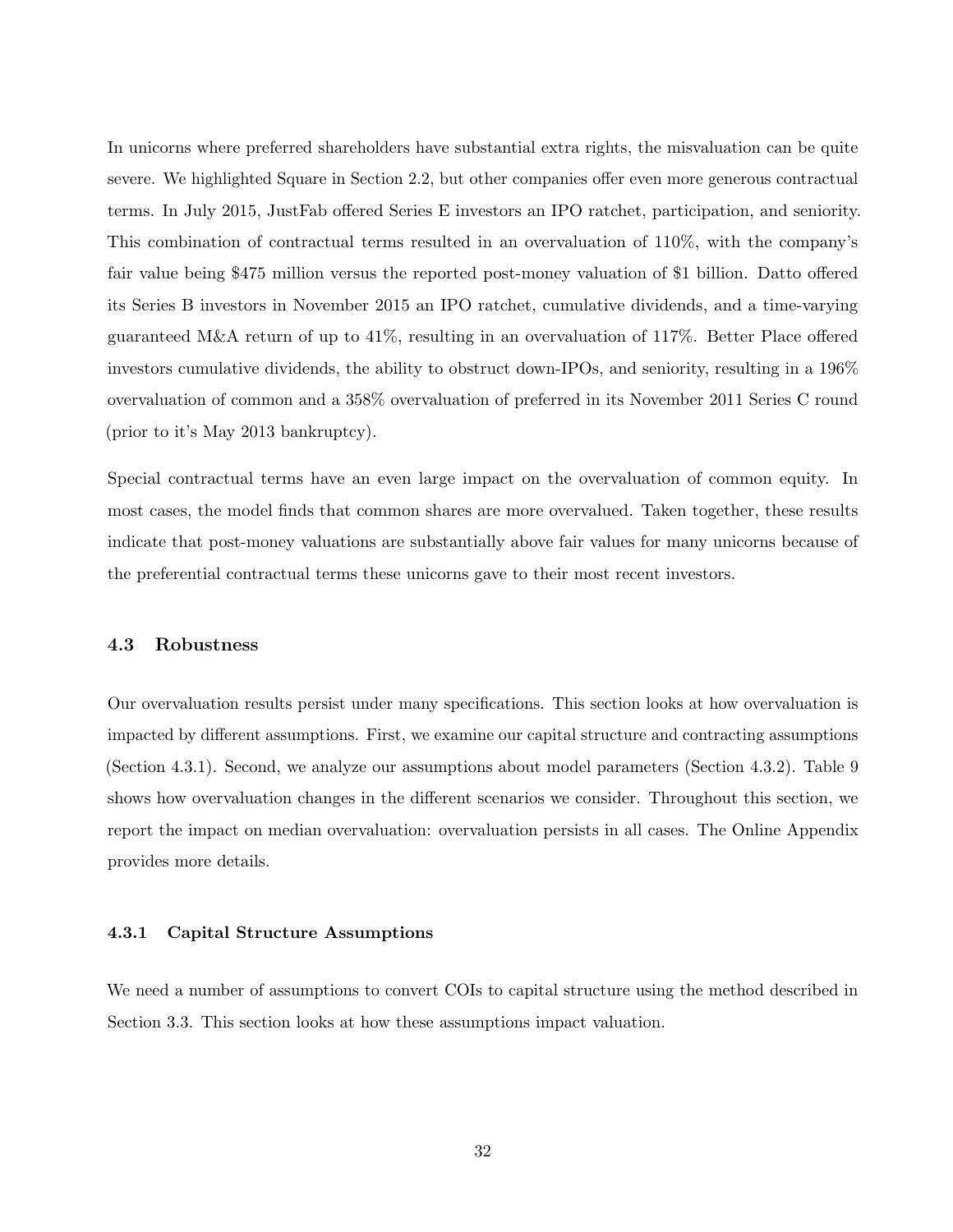Valuation Errors. Because companies authorize more shares than they have actually issued, we use post-money valuations to calculate the total number of shares. We gather these valuations from multiple commercial data sets and cross check their accuracy with press reports and news articles. Despite this, some post-money valuations may be misreported. Inaccurate post-money valuations have a large impact on fair values but a relatively small impact on overvaluation. If the post-money valuation is inflated, the fair value will be inflated by roughly same amount. For example, if the true post-money valuations were all 20% above our recorded numbers, overvaluation increase slightly to 37%. If all of our post-money valuations were 20% below the true post-money valuations, median overvaluation decreases by 2% to 34%.

Investment Amount Errors. The number of shares authorized in a round is always at least as large as the round size, but in many cases companies authorize more than they issue. We address this by calculating the number of shares issued based off of the round size. This relies on accurate round sizes, which we again gather from multiple sources. In general, underestimating investment amounts exaggerates overvaluation because it means there are more highly valued preferred and fewer low valued common. As a robustness check, we consider the effect of assuming the entire round was issued – rather than the amount that was reported issued. This change decreases median overvaluation by 1% to 35%.

Unissued Options. Our analysis assumes that companies have a 5% pool of unissued stock options at the time of their financing and that this is included in the post-money valuation. This option pool raises overvaluation as unissued options are not included in fair value. Data from J. Thelander Consulting suggests that the median option pool size is 16% for firms with \$90 million or more in financing. Although our knowledge here is limited, the intuition that unicorns are still actively issuing options is confirmed from the S-1 data of now-public unicorns, where, for example, Square issued 38 million options implying at least a 10% option pool. The problems here are that these are just anecdotes, and we do not know if these options came from an option pool. We use a lower number to be conservative. If we assume there is no option pool, overvaluation at the company level falls by 6% to 30%. Conversely, assuming a 11% option pool increases overvaluation to 44%.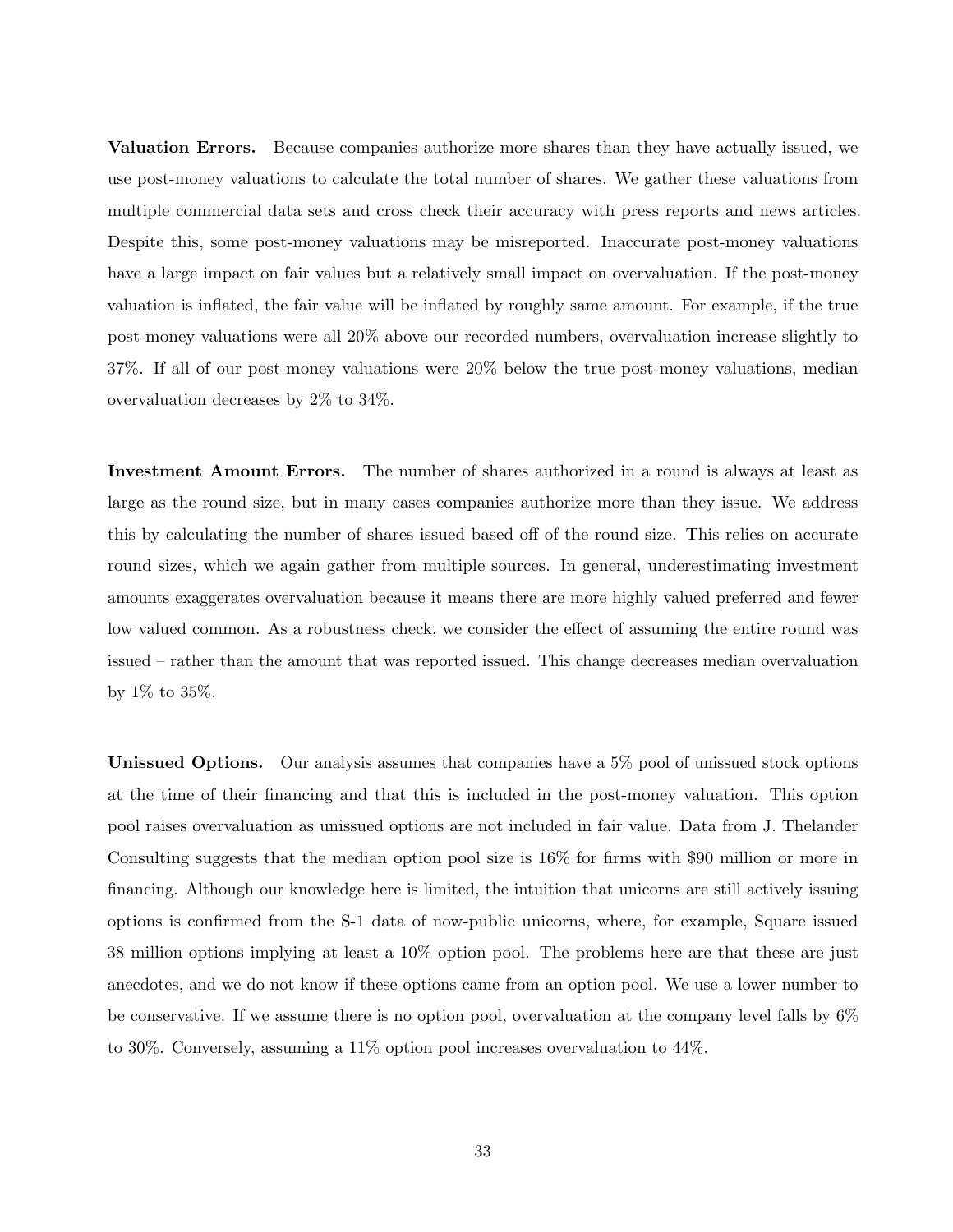Option Strike Prices. We assume issued stock options have the same value as common stock, as we have no data on option strike prices. This assumption is conservative, as ignoring the strike price inflates fair value by overvaluing options. To see the impact of including stock options, we can assume that 25% of the company's common stock is in the form of options that have a strike price equal to one third the most recent round's price. This scenario increase overvaluation to 43%.

Debt. We assume that the companies in our sample do not issue significant amounts of debt. in practice, not much debt is issued and debt that is issued generally has a significant option-like component. This follows naturally from our volatility assumption, which effectively shuts unicorns out of the credit market. Under the pricing measure, high volatility implies a very large convexity correction: using 90% volatility, the median unicorn loses 85% of its value over the next five years. These value losses are not conducive to significant indebtedness. Assuming unicorns have debt with a repayment at exit equal to 7% of their present fair value gives us 5% leverage. Adding in this level of leverage reduces median overvaluation to 30%. Higher debt levels reduce leverage further: a repayment at exit equal to 14% of present fair value gives us 10% leverage and reduces median overvaluation to 26%.

Indifference to Future Financing. We assume that future rounds do not transfer value between investors. This is clearly untrue in extreme cases, such as so-called cram down rounds where preferred equity is converted into common shares and loses its special rights. Even thought these rounds are rare, looking at this extreme case enables us to approximate the impact of these terms. If we assume that cram down rounds happen 25% of the time (the preferred investors lose their rights 20% of the time, clearly an extreme assumption) overvaluation is reduced to 26%. Although this is a substantial fall in overvaluation, our assumption here is undoubtedly conservative.

**Hold up in IPOs.** We have assumed that preferred investors that are not automatically converted can hold up an IPO and that they choose to do so. Alternatively, we can assume investors do not hold up an IPO. This reduces the payoff to the most recent investor and so reduces overvaluation. If we assume that these investors can hold up the IPO 50% of the time when it benefits them, median overvaluation falls to 32%. If we assume that these investors always convert in IPOs, even if this would be value losing for them, median overvaluation falls to 27%.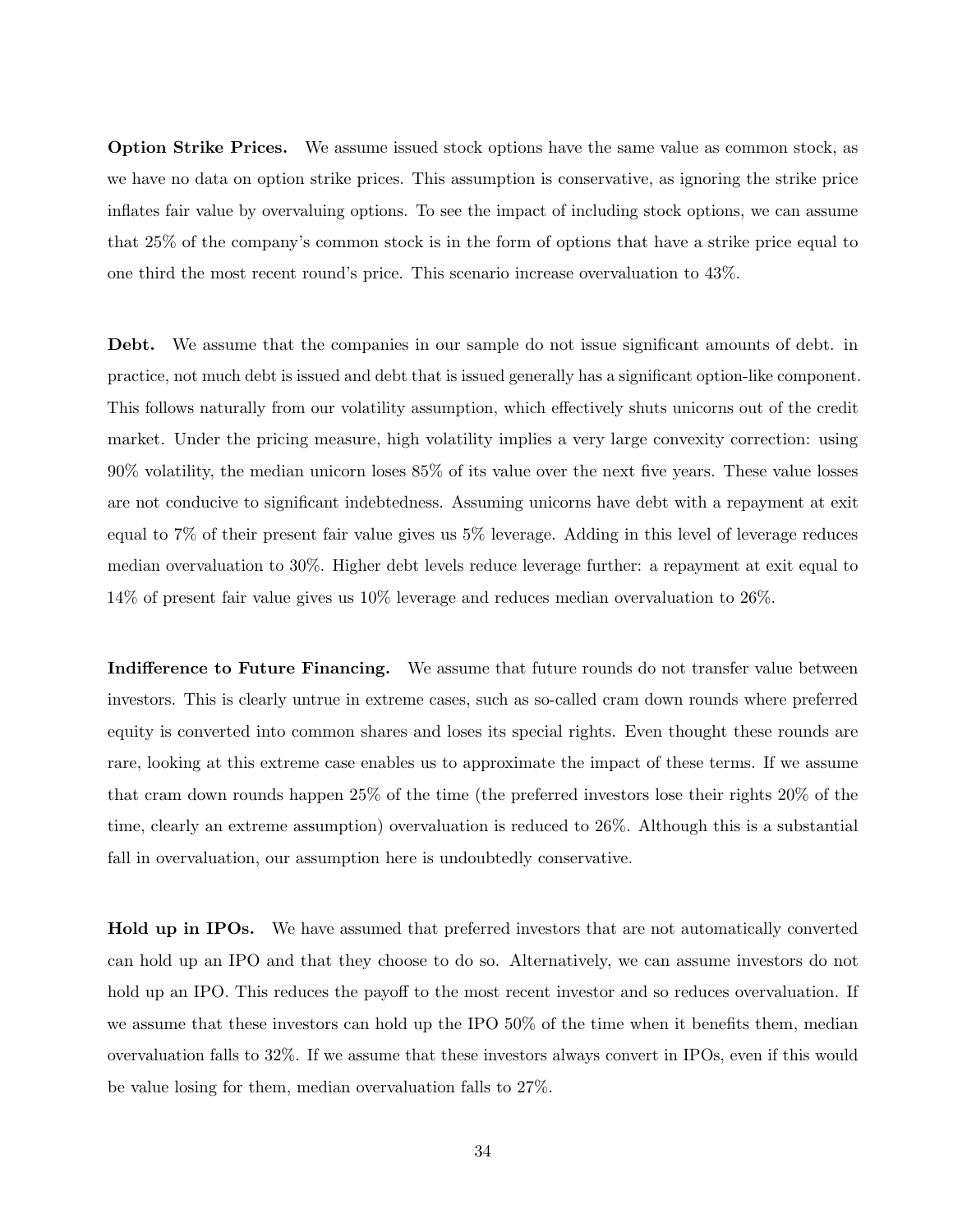#### 4.3.2 Model Parameter Assumptions

Section 2.4 showed how varying parameters impacted the results for our simple unicorn example. When we perform this analysis for the entire sample of unicorns, we find similar results.

Volatility. Volatility has a non-monotonic relationship with overvaluation. It increases the likelihood of liquidation preferences being claimed, but reduces the value in the scenarios when they are claimed. Increasing volatility to 1.1 reduces overvaluation to 34%, decreasing volatility to 0.7 leaves overvaluation at 36%, and decreasing volatility to 0.5 reduces overvaluation to 31%.

Exit Rate. Higher exit rates increase overvaluation for most companies. This is not the case for a small number of companies with time sensitive contracts, which demand very large payouts with delayed exits. In our sample, the former effect dominates. Increasing the exit rate to 0.5 increases overvaluation to 39%. Reducing the exit rate to 0.125 reduces the overvaluation to 28%

M&A and IPO Exit Probability. IPOs can trigger automatic conversion which has a large impact on payoff. Our IPO distribution assumption is based on the IPO rate observed in the data. As a robustness check, we can assume that IPOs happen for all exits above \$1 billion and all other exits are trade sales. This increases median overvaluation to 48%. Alternatively, we could assume that IPOs happen in exactly one half of unicorn exits. This increases median overvaluation to 37%.

IPO Proceeds. Changing the IPO proceeds has a relatively small impact on overvaluation. If we assume that IPO proceeds are 10% of the IPO amount, overvaluation rises to 43% as fewer automatic conversion terms are triggered. Alternatively, if we assume IPO proceeds are 50% of the IPO amount, overvaluation falls to 34%.

Risk-free Rate. A lower risk free rate increases overvaluation by increasing the value of liquidation preferences and increasing the chance they are used. Using a risk free rate of zero increases overvaluation to 41%, increasing the risk free rate to 5% decreases overvaluation to 33%.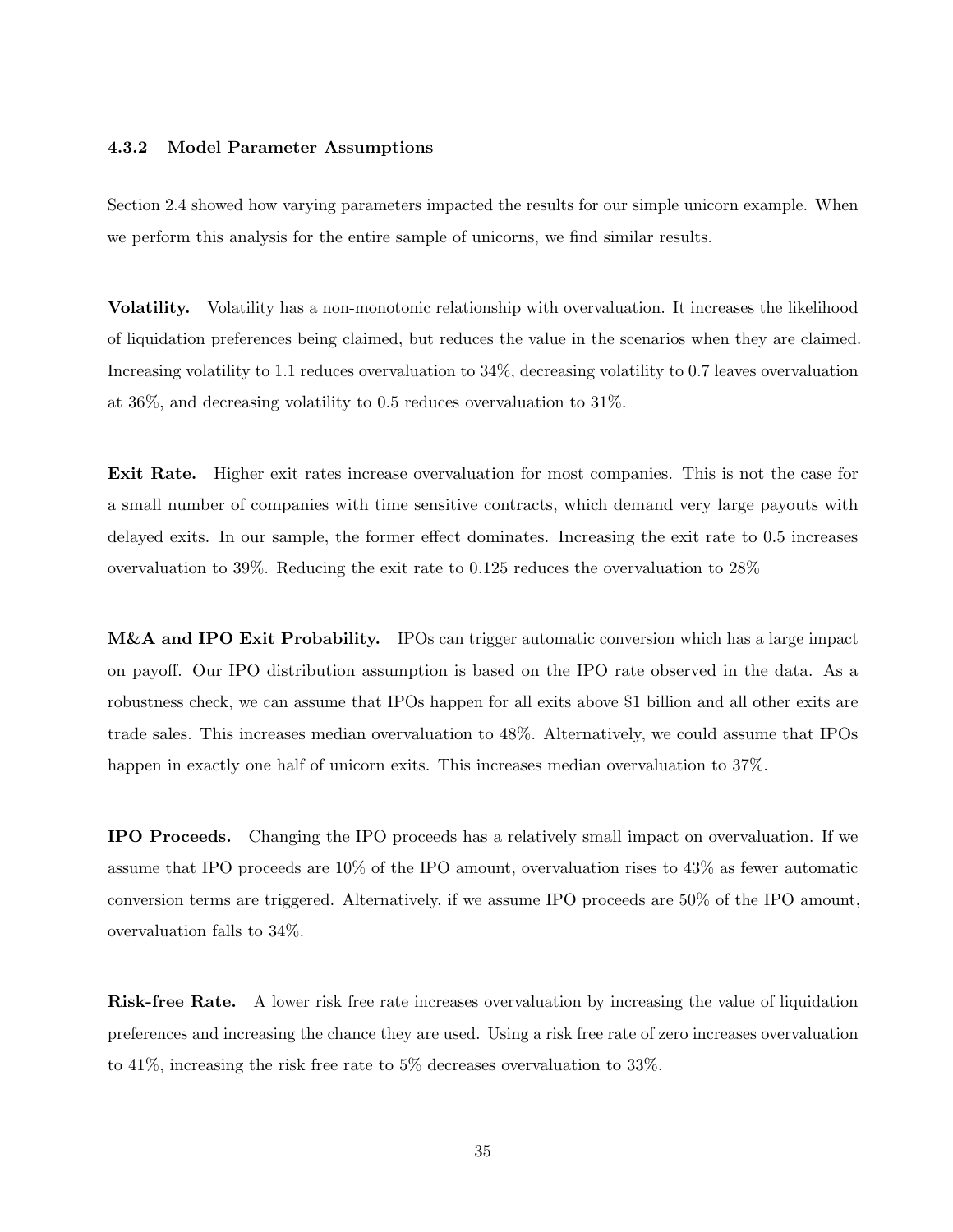## 5 Discussion

Our results speak to the the importance of information availability to investors, limited partners, and employees. The valuation of securities is extremely sensitive to the precise contractual terms given to investors. While a small group of privileged investors are aware of these terms and in fact negotiated for them, many others with direct financial stakes cannot even view them. Although COIs are in principle publicly available, almost all startup employees and many investors are unaware of their intricacies and do not understand the valuation implications. Examples we have given earlier on mutual funds and secondary share trading platforms further support this conclusion.

This lack of information is particularly troublesome because of the large variation in overvaluation between companies. There is essentially no reporting of the terms of venture capital deals, yet small variations in terms can correspond to large variations in value. Table 10 illustrates the impact on valuation of adding a strong Qualified IPO restrictions that prevent down IPOs for the ten most valuable unicorns in our sample. Giving the most recent investors in Uber a right to block an IPO increases an overvaluation in Uber from 12% to 52%. If this contractual term exists, our model predicts that Uber's fair value drops from around \$61 billion to just \$45 billion. The only company that is spared from the rout is Snap, where preferred investors have no real rights in either M&A or IPO deals. On average, this term increases the overvaluation of this ten companies from  $22\%$  to  $71\%$ .<sup>18</sup>

The Securities and Exchange Commission has similar concerns about unicorn valuations. As Chairwoman Mary Jo White said "In the unicorn context, there is a worry that the tail may wag the horn, so to speak, on valuation disclosures. The concern is whether the prestige associated with reaching a sky high valuation fast drives companies to try to appear more valuable than they actually are."<sup>19</sup> To provide an illustration of that sentiment, consider SpaceX, one of the ten most valuagle unicorns in our dataset. In August 2008, SpaceX raised money for its satellite launch and space travel services. Despite significant falls in the NASDAQ and the third failed test flight of their satellite launch service,

 $18$ It is important to note that we don't have access to all the contracts between investors and companies. For example, companies often sign side letters with some of the investors that contain additional guarantees. While our legal sources suggest that provisions such as strong Qualified IPO restrictions are unlikely to appear in such side letters and, even if they were, it would be unclear whether they would be upheld in court, we have not seen these side letters to reach a conclusive decision.

<sup>19</sup>See https://www.sec.gov/news/speech/chair-white-silicon-valley-initiative-3-31-16.html. Accessed January 27, 2017.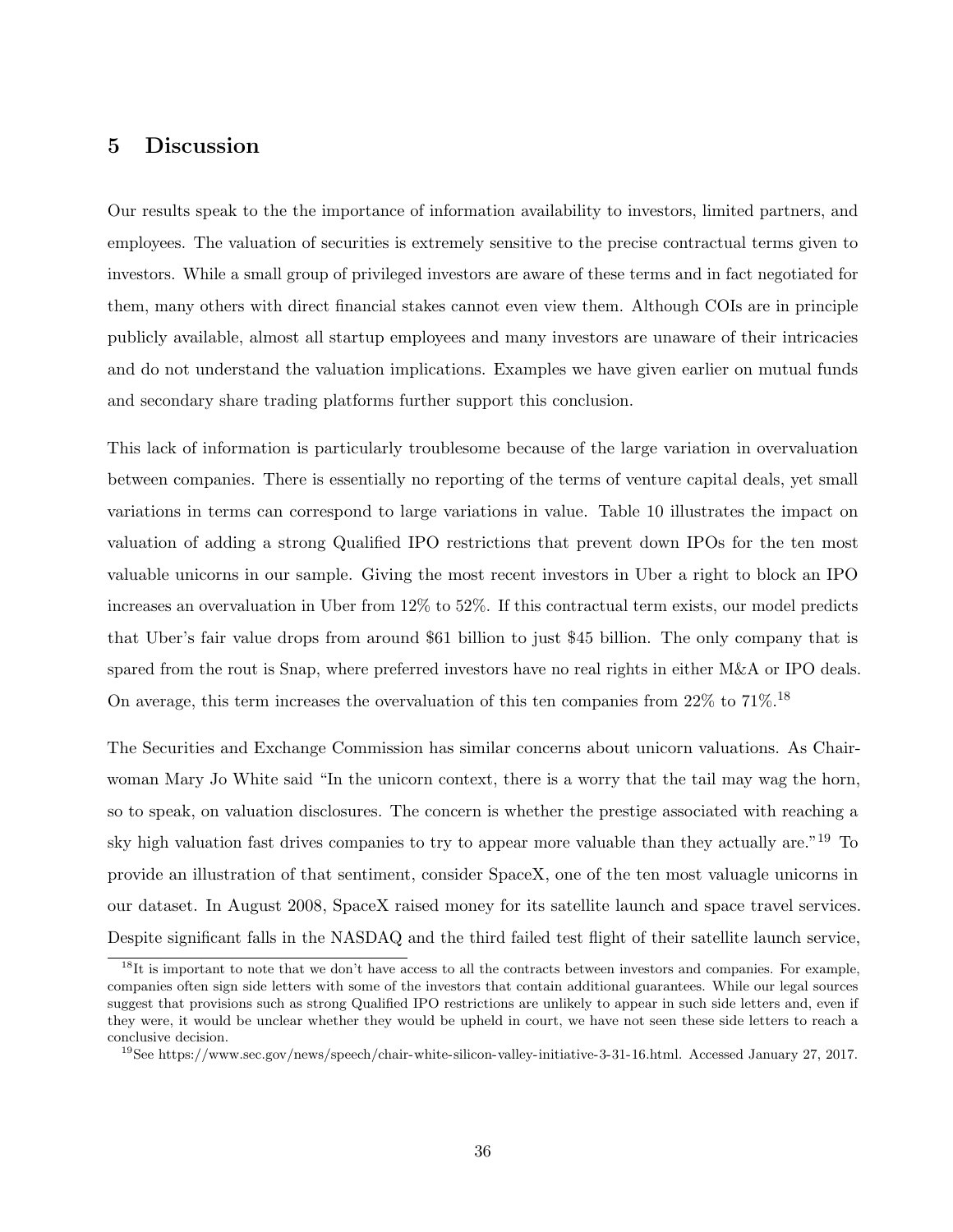its Series D round was an "up" round at \$3.88 per share, above the March 2007 Series C price of \$3.00 per share.

SpaceX has since gone on to be a successful company, with its most recent round stratospheric price of \$77.46 per share. However, we argue that the 2008 price increase was due to the preferential treatment of the Series D investors and that the share price increase came about despite a fall in the company's fair value. Table 11 shows SpaceX's cap table at the time of its Series D round. Before the 2008 Series D round, the company's share price had been increasing consistently: \$1, \$2, \$3. The Series D round saw the price increase to \$3.88, but the investors who gave that price were promised twice their money back in the event of a sale, with that promise senior to all other shareholders. Our model shows that this type of contractual protection is extremely valuable and that it dramatically increased SpaceX's post-money valuation. Because SpaceX made generous promises to the new investors, what should have been a crushing down round became an up round, at least in terms of the share price and post-money valuation.

Figure 4 plots out the path of SpaceX's value over time. The dotted line plots the consistently increasing post-money valuation. The solid line plots the model-implied fair value share price of common shares. It shows significant volatility, dropping dramatically in 2008 and then recovering. This high volatility during the financial crisis seems closer to what one would expect for a risky space exploration company.

We see similar patterns in SpaceX's Series E round, which offered investors participation, the same seniority as Series D, allowed investors to redeem their shares for 2x their fair market value in six years, and most importantly offered a 2X IPO ratchet. Promising an investor twice her money back increases the price she is willing to pay, which increases a company's post-money valuation but does not change its underlying business.

Importantly, our discussion does not imply that these terms were given for the purpose of manipulating SpaceX's value. The changes in contractual terms may be due to other factors, for example, due to increased levels of asymmetric information or increased investor risk aversion. However, this example vividly illustrates the concern, shared by the SEC, that poorly performing companies or companies facing tough external environment may use more generous securities in a way that dramatically exaggerates their valuations.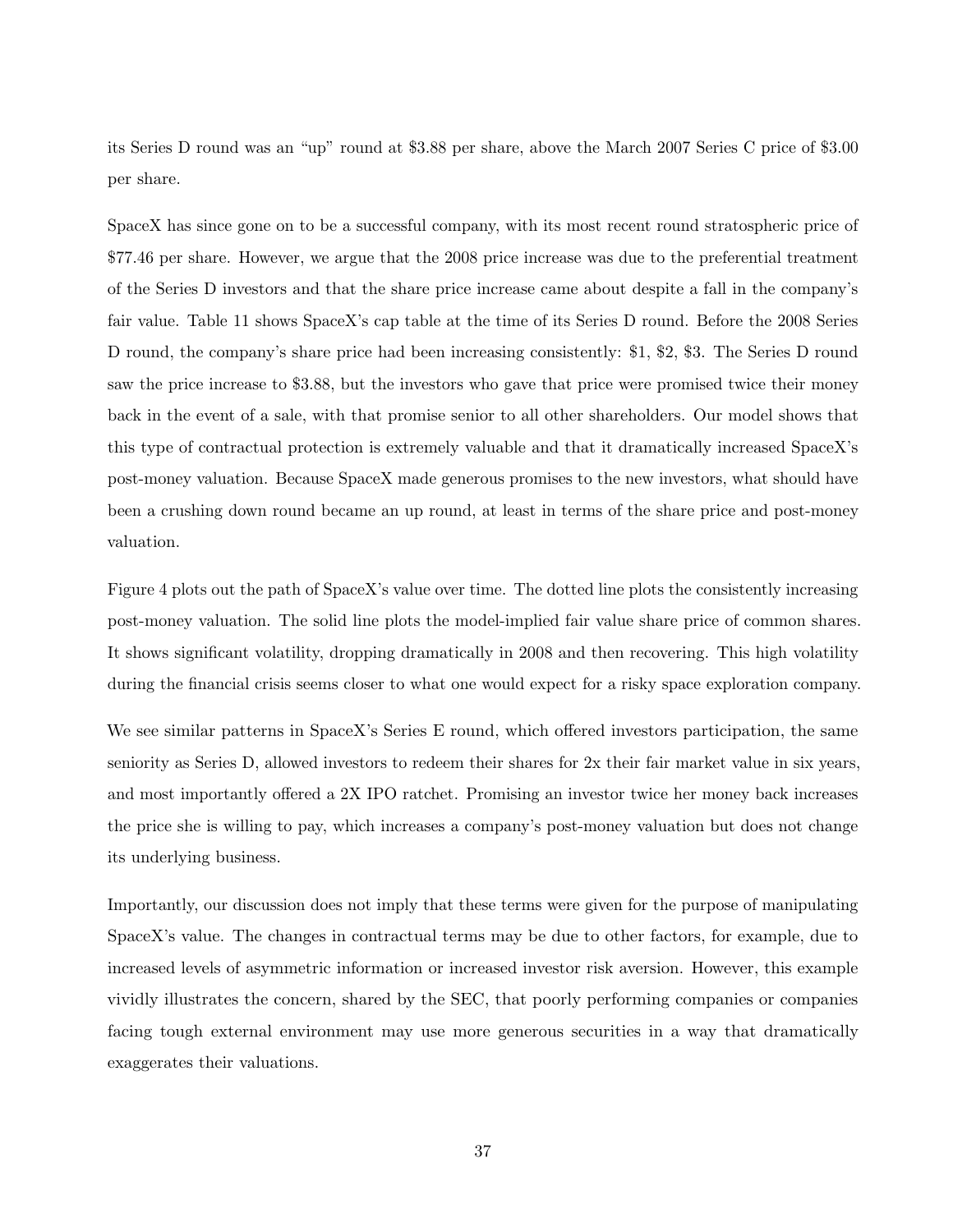#### Figure 4: SpaceX Common Share Price

Figure 4 shows how SpaceX's common share price evolves over time when taken as the most recent share price (dotted) or as the share price emerging from our capital structure model (solid). Common share prices are calculated so that the most recent VC round is fairly priced, where cash flows are taken from the COI and returns are simulated using a geometric Brownian motion with volatility of 0.9 and drift 0.025 under the risk-neutral measure, that exits at a 0.25 exponential rate. The value is reported using a logarithmic scale.



IPO ratchets, automatic conversion vetos, and liquidation preferences have come into force relatively infrequently, because they protect against highly unfavorable scenarios. However, if the valuation of VC-backed companies experiences a dramatic correction, as in the early 2000s, many of these contractual features would be in the money and would be exercised. As these contractual features provide downside protection, which is valuable for new investors and hurts earlier investors and common shareholders, a substantial correction of VC-backed companies may lead to a substantial wealth transfer between different groups of investors and leave employees holding the wrong end of the stick.

## 6 Conclusion

Valuation of real and financial assets is at the core of finance. In this paper, we develop a parsimonious modeling framework to value unicorns: young, innovative, and highly-valued companies backed by venture capitalists. We apply our model to value 116 unicorns, private VC-backed companies with a reported post-money valuation over \$1 billion, at the time of the funding rounds. We find the fair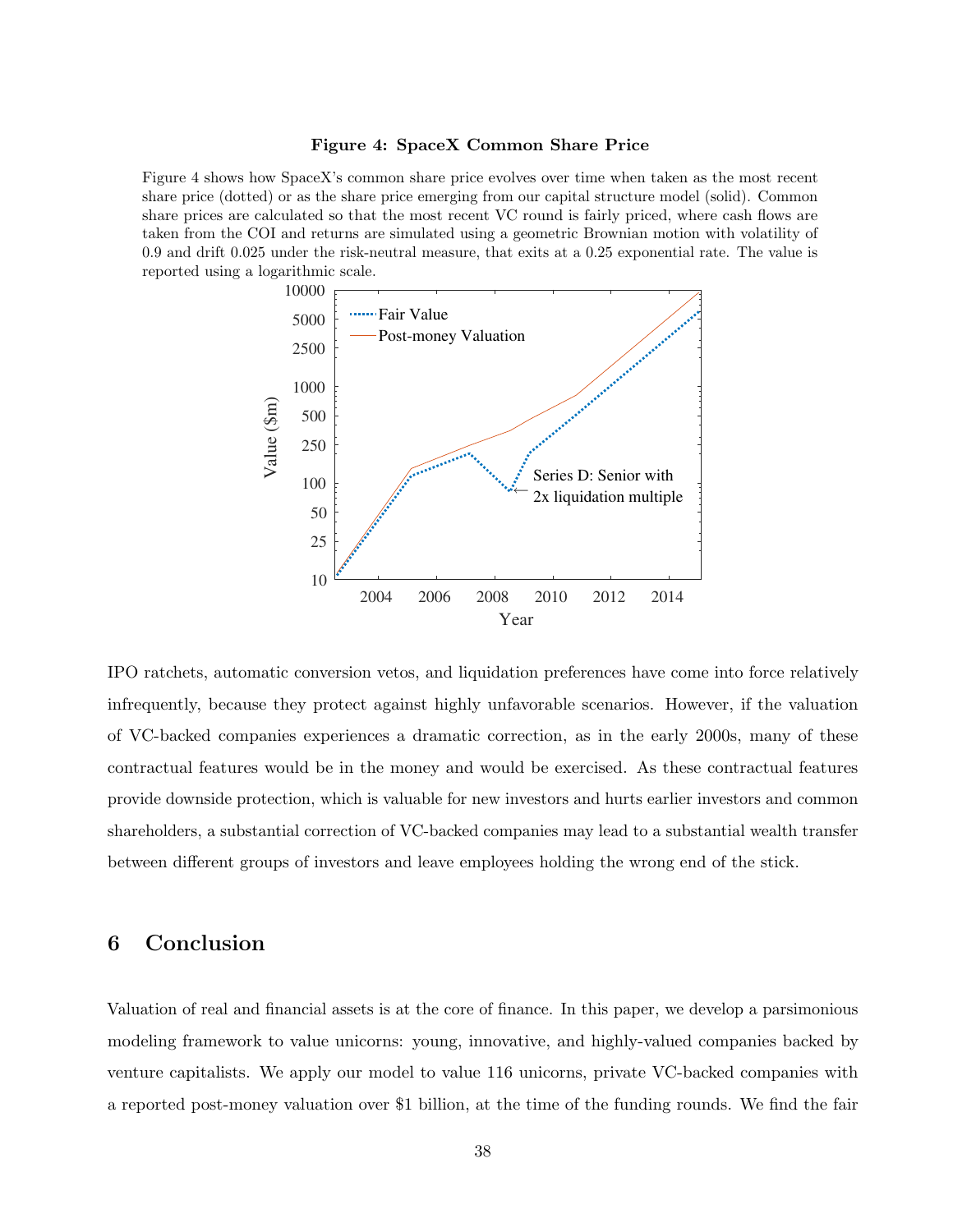value of these companies and the value of each of the securities they issued. The post-money valuation metric overvalues all unicorns, but the degree of overvaluation varies dramatically from one unicorn to another. While the average unicorn in our sample is overvalued by 48%, some unicorns are overvalued by only 11%–22%, while others are overvalued by more than 100%. Our results suggest that more attention should be paid to terms the contractual terms between investors and companies.

Our analysis can in principle be applied to all VC-backed companies, not only unicorns. Studying the valuation of early-stage VC-backed companies will enable us to understand which contractual terms are particularly important for an early stage company and guide the founders and investors. The valuation implications for all the VC-backed companies, like the implications for unicorns, are likely to be substantial and constitute an important avenue for future investigation.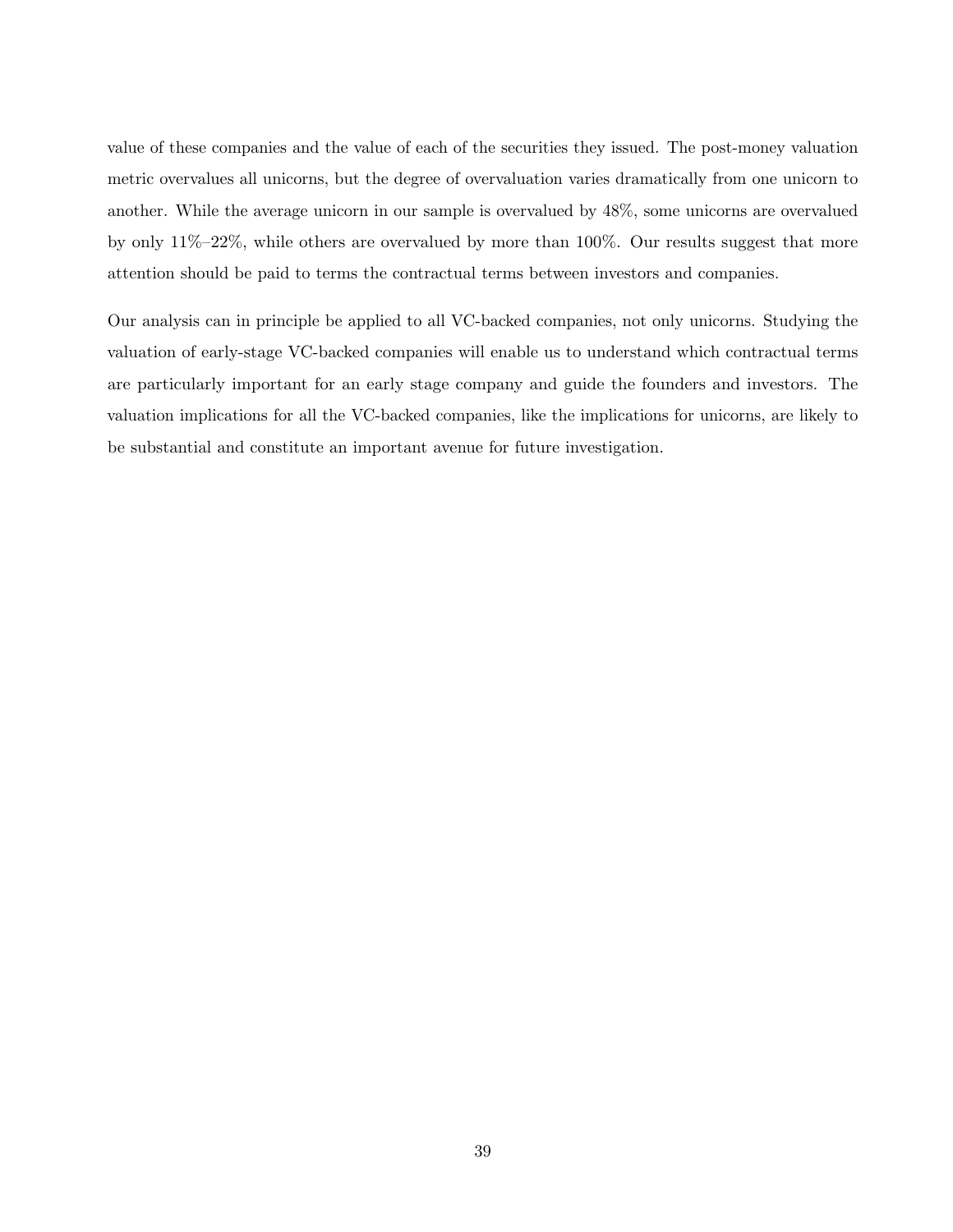## References

- Barber, Brad M, and Ayako Yasuda, 2017, Interim fund performance and fundraising in private equity, Journal of Financial Economics.
- Bengtsson, Ola, and S Abraham Ravid, 2015, Location specific styles and US venture capital contracting, Quarterly Journal of Finance 5, 1550012.
- Black, Fisher, and Myron Scholes, 1973, The pricing of options and corporate liabilities, Journal of Political Economy 1981, 637–654.
- Chakraborty, Indraneel, and Michael Ewens, 2017, Managing performance signals through delay: Evidence from venture capital, Management Science.
- Chernenko, Sergey, Josh Lerner, and Yao Zeng, 2017, Mutual funds as venture capitalists? evidence from unicorns, Working Paper, The Ohio State University.
- Chung, Ji-Woong, Berk A Sensoy, Lea Stern, and Michael S Weisbach, 2012, Pay for performance from future fund flows: The case of private equity, Review of Financial Studies 25, 3259–3304.
- Cochrane, John H, 2005, The risk and return of venture capital, Journal of Financial Economics 75, 3–52.
- Cumming, Douglas, 2008, Contracts and exits in venture capital finance, Review of Financial Studies 21, 1947–1982.
- Ewens, Michael, 2009, A new model of venture capital risk and return, Working Paper, Caltech.
- Gompers, Paul, Will Gornall, Steven N Kaplan, and Ilya A Strebulaev, 2017, How do venture capitalists make decisions?, Working Paper, Harvard University.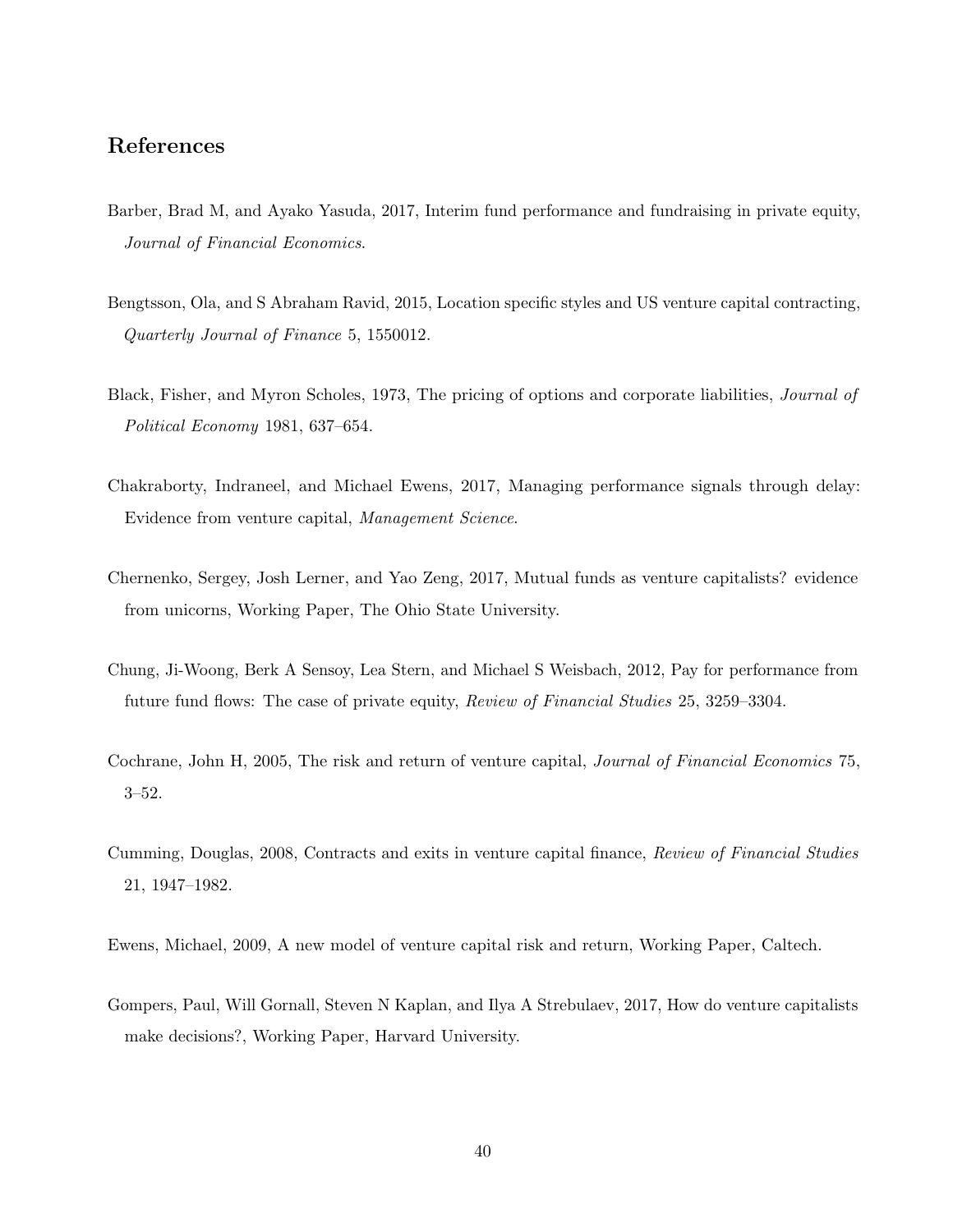- Gornall, Will, and Ilya A Strebulaev, 2015, The economic impact of venture capital: Evidence from public companies, Stanford University Working Paper.
- Harris, Robert S, Tim Jenkinson, and Steven N Kaplan, 2014, Private equity performance: What do we know?, The Journal of Finance 69, 1851–1882.
- Hellmann, Thomas, and Manju Puri, 2000, The interaction between product market and financing strategy: The role of venture capital, Review of Financial Studies 13, 959–984.
- $-$ , 2002, Venture capital and the professionalization of start-up firms: Empirical evidence, The Journal of Finance 57, 169–197.
- Hochberg, Yael V, Alexander Ljungqvist, and Yang Lu, 2007, Whom you know matters: Venture capital networks and investment performance, The Journal of Finance 62, 251–301.
- Hsu, David H, 2004, What do entrepreneurs pay for venture capital affiliation?, The Journal of Finance 59, 1805–1844.
- Jenkinson, Tim, Robert Harris, and Steven Kaplan, 2016, How do private equity investments perform compared to public equity?, Journal of Investment Management 14, 1–24.
- Kaplan, Steven N, and Antoinette Schoar, 2005, Private equity performance: Returns, persistence, and capital flows, The Journal of Finance 60, 1791–1823.
- Kaplan, Steven N, and Per Strömberg, 2003, Financial contracting theory meets the real world: An empirical analysis of venture capital contracts, The Review of Economic Studies 70, 281–315.
- Kaplan, Steven N, and Per ER Strömberg, 2004, Characteristics, contracts, and actions: Evidence from venture capitalist analyses, The Journal of Finance 59, 2177–2210.
- Korteweg, Arthur, and Stefan Nagel, 2016, Risk-adjusting the returns to venture capital, The Journal of Finance 71, 1437–1470.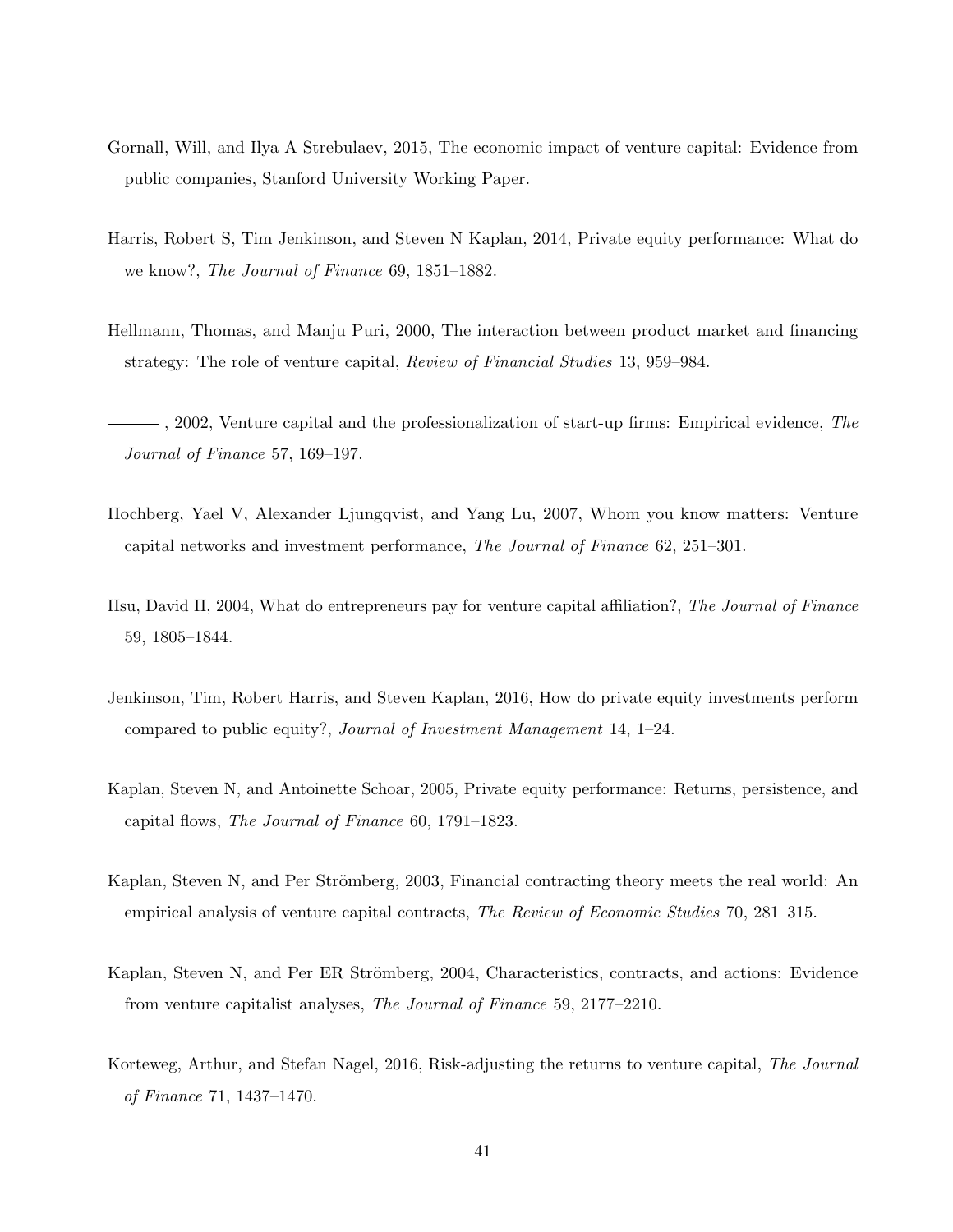- Korteweg, Arthur, and Morten Sorensen, 2010, Risk and return characteristics of venture capital-backed entrepreneurial companies, Review of Financial Studies 23, 3738–3772.
- Kupiec, Paul H, and Adama Kah, 1999, On the origin and interpretation of OAS, The Journal of Fixed Income 9, 82–92.
- Litvak, Kate, 2009, Venture capital limited partnership agreements: Understanding compensation arrangements, The University of Chicago Law Review 76, 161–218.
- Merton, Robert C., 1974, On the pricing of corporate debt: The risk structure of interest ratess, Journal of Finance 29, 449–470.
- Metrick, Andrew, and Ayako Yasuda, 2010, The economics of private equity funds, Review of Financial Studies 23, 2303–2341.
- Robinson, David T, and Berk A Sensoy, 2013, Do private equity fund managers earn their fees? compensation, ownership, and cash flow performance, Review of Financial Studies 26, 2760–2797.
- Stroebel, Johannes C, and John B Taylor, 2009, Estimated impact of the Fed's mortgage-backed securities purchase program, Discussion paper, National Bureau of Economic Research.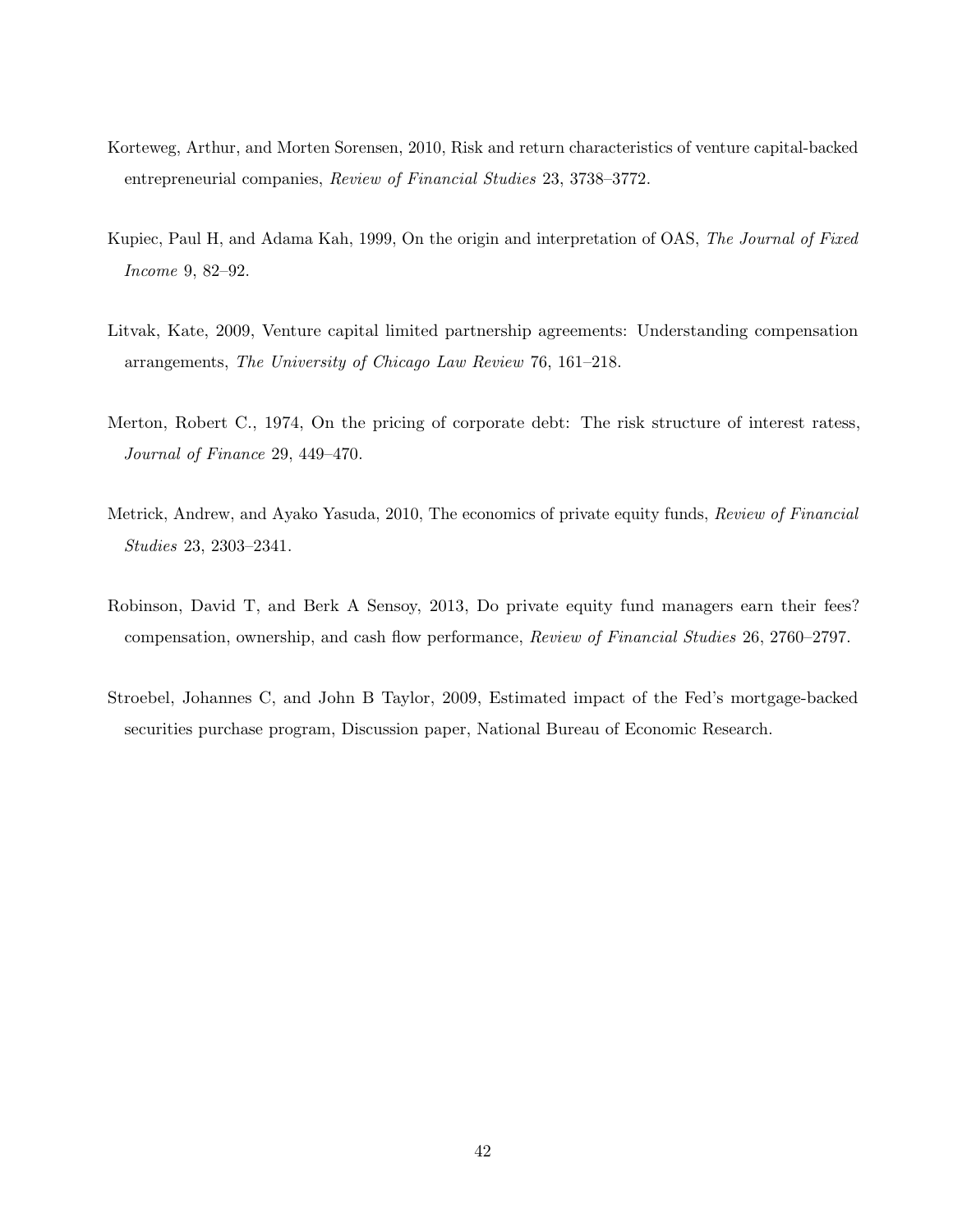#### Table 1: Impact of Contract Terms on Fair Value

Table 1 shows how contract terms impact the fair value that corresponds to a post-money valuation of \$1 billion. The table considers the fair value of the company that fairly prices a \$100 million investment with a post-money valuation of \$1b and different terms. The Company columns report the post-money valuation of the new round (PMV), the fair value of the company that makes that round fairly priced (FV), and the percentage by which the post-money valuation overstates the fair value  $(\Delta_V)$ . The Common Share columns report the value of a common share implied by the post-money valuation (PMV), the fair value of a common share if the round was correctly priced (FV), and the percentage the post-money valuation formula overstates the value of a common share  $(\Delta_C)$ . We simulate asset returns using a geometric Brownian motion with volatility,  $\sigma$ , 0.9 and drift,  $r_f$ , 0.025 under the risk-neutral measure, for a company which exits with annual Poisson intensity,  $\lambda$ , 0.25.

|                           |              | Company             |            |              | Common Share        |            |
|---------------------------|--------------|---------------------|------------|--------------|---------------------|------------|
| Scenario                  | <b>PMV</b>   | $\overline{\rm FV}$ | $\Delta_V$ | <b>PMV</b>   | $\overline{\rm FV}$ | $\Delta_C$ |
|                           | $(\text{m})$ | $(\text{\$m})$      |            | $(\text{m})$ | $(\mathbf{\$m})$    |            |
| <b>Baseline</b>           | 1,000        | 771                 | 30%        | $\mathbf{1}$ | 0.78                | 28%        |
| Liquidation Multiple      |              |                     |            |              |                     |            |
| 1.25X                     | 1,000        | 704                 | 42%        | $\mathbf{1}$ | 0.70                | 43%        |
| 1.5X                      | 1,000        | 637                 | 57%        | $\mathbf{1}$ | 0.62                | 61\%       |
| 2X                        | 1,000        | 514                 | 94%        | $\mathbf{1}$ | 0.48                | 110%       |
| Option Pool               |              |                     |            |              |                     |            |
| $0\%$                     | 1,000        | 810                 | 23%        | $\mathbf{1}$ | 0.78                | 28%        |
| 10%                       | 1,000        | 732                 | 37%        | $\mathbf{1}$ | 0.78                | 28%        |
| Seniority                 |              |                     |            |              |                     |            |
| Junior                    | 1,000        | 811                 | $23\%$     | $\mathbf{1}$ | 0.82                | $22\%$     |
| Senior                    | 1,000        | 736                 | 36%        | $\mathbf{1}$ | 0.74                | $35\%$     |
| Participation             |              |                     |            |              |                     |            |
| with no cap               | 1,000        | 652                 | 53%        | $\mathbf{1}$ | 0.64                | $57\%$     |
| with $2.5X$ cap           | 1,000        | 659                 | 52%        | $\mathbf{1}$ | 0.65                | $55\%$     |
| <b>IPO</b> Ratchet        |              |                     |            |              |                     |            |
| at $1X$                   | 1,000        | 639                 | $56\%$     | $\mathbf{1}$ | 0.62                | 60%        |
| at $1.25X$                | 1,000        | $572\,$             | 75%        | $\mathbf{1}$ | 0.54                | 84%        |
| at $1.5X$                 | 1,000        | 508                 | 97%        | $\mathbf{1}$ | 0.47                | 114%       |
| Automatic Conversion Veto |              |                     |            |              |                     |            |
| below 1X                  | 1,000        | 646                 | $55\%$     | $\mathbf{1}$ | 0.63                | 59%        |
| below $0.75X$             | 1,000        | 650                 | 54%        | $\mathbf{1}$ | 0.63                | $58\%$     |
| below $0.5X$              | 1,000        | 678                 | 48%        | $\mathbf{1}$ | 0.66                | $50\%$     |
| <b>Investment Amount</b>  |              |                     |            |              |                     |            |
| \$400 million in round 2  | 1,000        | 874                 | 14%        | $\mathbf{1}$ | 0.85                | 17%        |
| \$10 million in round 2   | 1,000        | 695                 | 44%        | $\mathbf{1}$ | 0.72                | $39\%$     |
| \$400 million in round 1  | 1,000        | 835                 | 20%        | $\mathbf{1}$ | 0.83                | $20\%$     |
| \$10 million in round 1   | 1,000        | 740                 | 35%        | $\mathbf{1}$ | 0.75                | 33%        |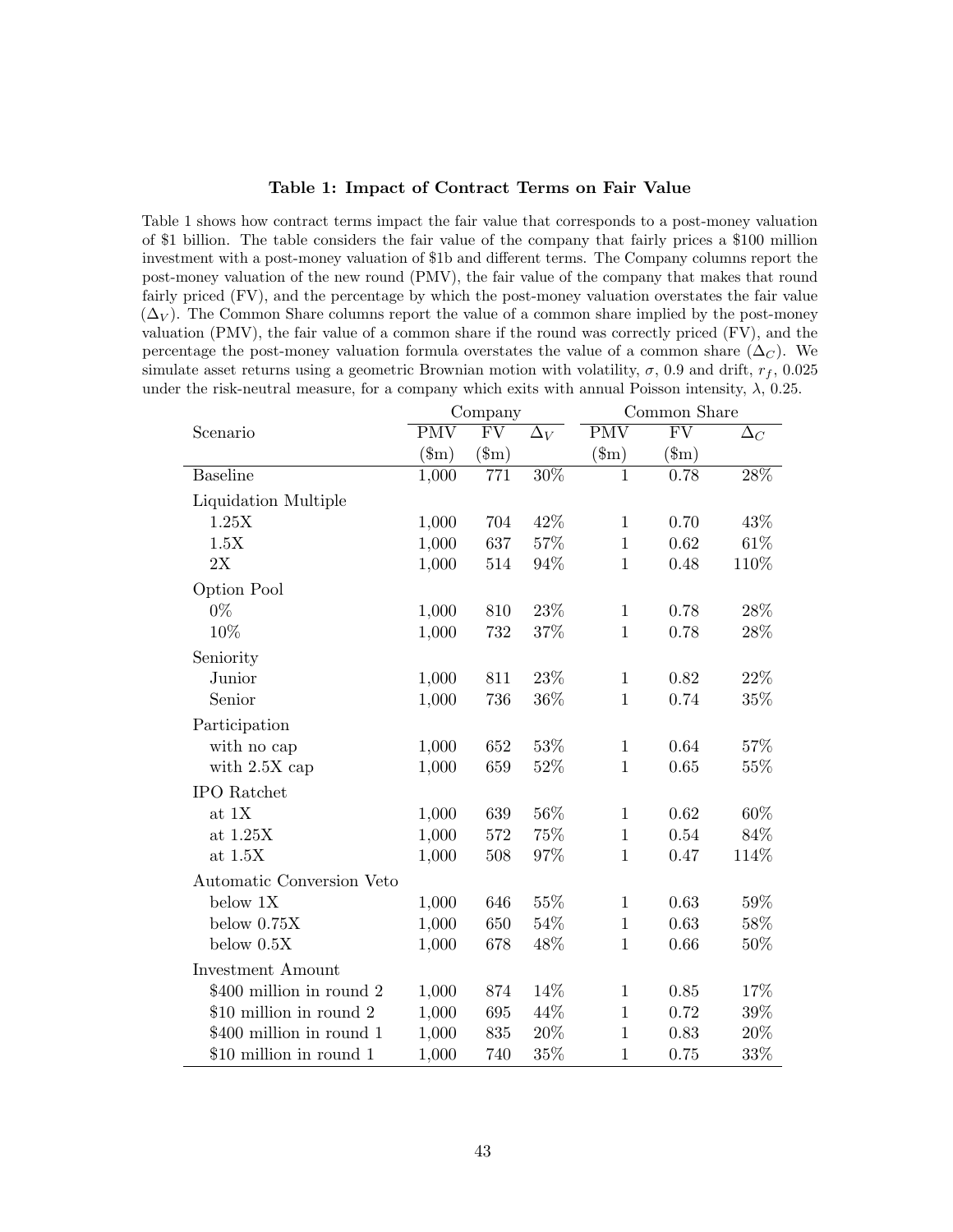#### Table 2: Square Financing Rounds as of October 2014

This table provides the financing Square received up to and including its \$150 million Series E round in October 2014. Round dates and (post-money) valuations are from CB Insights, public disclosures, and VentureSource. Investment amounts, share numbers, and payouts are from Square's COI. The minimum payout for sale/failure is set to the liquidation preference and for IPO is set to the IPO ratchet level, if any. PMV stands for post-money valuation, and OIP is for original issue price.

| Series                    | Issue    | PMV at                      | Amount         | <b>Shares</b>  | <b>OIP</b> | Minimum Payout |                          |
|---------------------------|----------|-----------------------------|----------------|----------------|------------|----------------|--------------------------|
|                           | Date     | $\text{Issue}~(\text{\$m})$ | $(\text{\$m})$ | $\mathbf{m}$ ) | $(\$)$     | Sale/Failure   | <b>IPO</b>               |
| Series E                  | Oct 2014 | 6,000                       | 150            | 10             | 15.46      | 15.46          | 18.56                    |
| Series D                  | Sep 2012 | 3,270                       | 222            | 20             | 11.01      | 11.01          |                          |
| Series C                  | Jun 2011 | 1,600                       | 103            | 18             | 5.80       | 5.80           |                          |
| Series B-2                | Mar 2011 | 233                         | 26             | 27             | 0.95       | 0.95           | $\overline{\phantom{a}}$ |
| Series B-1                | Dec 2010 | 136                         | 10             | 14             | 0.72       | 0.72           | $\overline{\phantom{a}}$ |
| Series A                  | Dec 2009 | 45                          | 10             | 47             | 0.22       | 0.22           |                          |
| Issued Common and Options |          |                             |                | 233            |            |                |                          |
| Unissued Options          |          | $\qquad \qquad -$           | -              | 19             |            |                |                          |

#### Table 3: Square's Security Values at October 2014

Table 3 lists the post-money valuation and fair value of each class of Square's shares, immediately following the company's October 2014, \$150 million Series E round. Each class of share is priced based on a fair value of Square that correctly prices the Series E round. The Share Price columns report the share price on a post-money valuation (PMV) and fair value (FV) basis. The Class Value columns repeat that for the entire class of shares. The final column the percentage the post-money valuation formula overstates the value of each class of share  $(\Delta)$ . We simulate asset returns using a geometric Brownian motion with volatility,  $\sigma$ , 0.9 and drift,  $r_f$ , 0.025 under the risk-neutral measure, for a company which exits with annual Poisson intensity,  $\lambda$ , 0.25.

| Security                  | <b>Shares</b>       | Share Price $(\$)$ |       |            | Class Value $(\text{m})$ | Δ     |
|---------------------------|---------------------|--------------------|-------|------------|--------------------------|-------|
|                           | $\lfloor m \rfloor$ | <b>PMV</b>         | FV    | <b>PMV</b> | FV                       |       |
| Series E                  | 10                  | 15.46              | 15.46 | 150        | 150                      | $0\%$ |
| Series D                  | 20                  | 15.46              | 7.17  | 312        | 145                      | 116\% |
| Series C                  | 18                  | 15.46              | 6.23  | 275        | 111                      | 148\% |
| Series B-2                | 27                  | 15.46              | 5.66  | 418        | 153                      | 173%  |
| Series B-1                | 14                  | 15.46              | 5.65  | 215        | 78                       | 174\% |
| Series A                  | 47                  | 15.46              | 5.63  | 723        | 263                      | 175%  |
| Issued Common and Options | 233                 | 15.46              | 5.62  | 3,608      | 1,311                    | 175%  |
| Unissued Options          | 19                  | 15.46              | 0.00  | 300        |                          |       |
|                           |                     |                    |       |            |                          |       |
| Total                     |                     | 15.46              | 6.00  | 6,000      | 2,211                    | 171\% |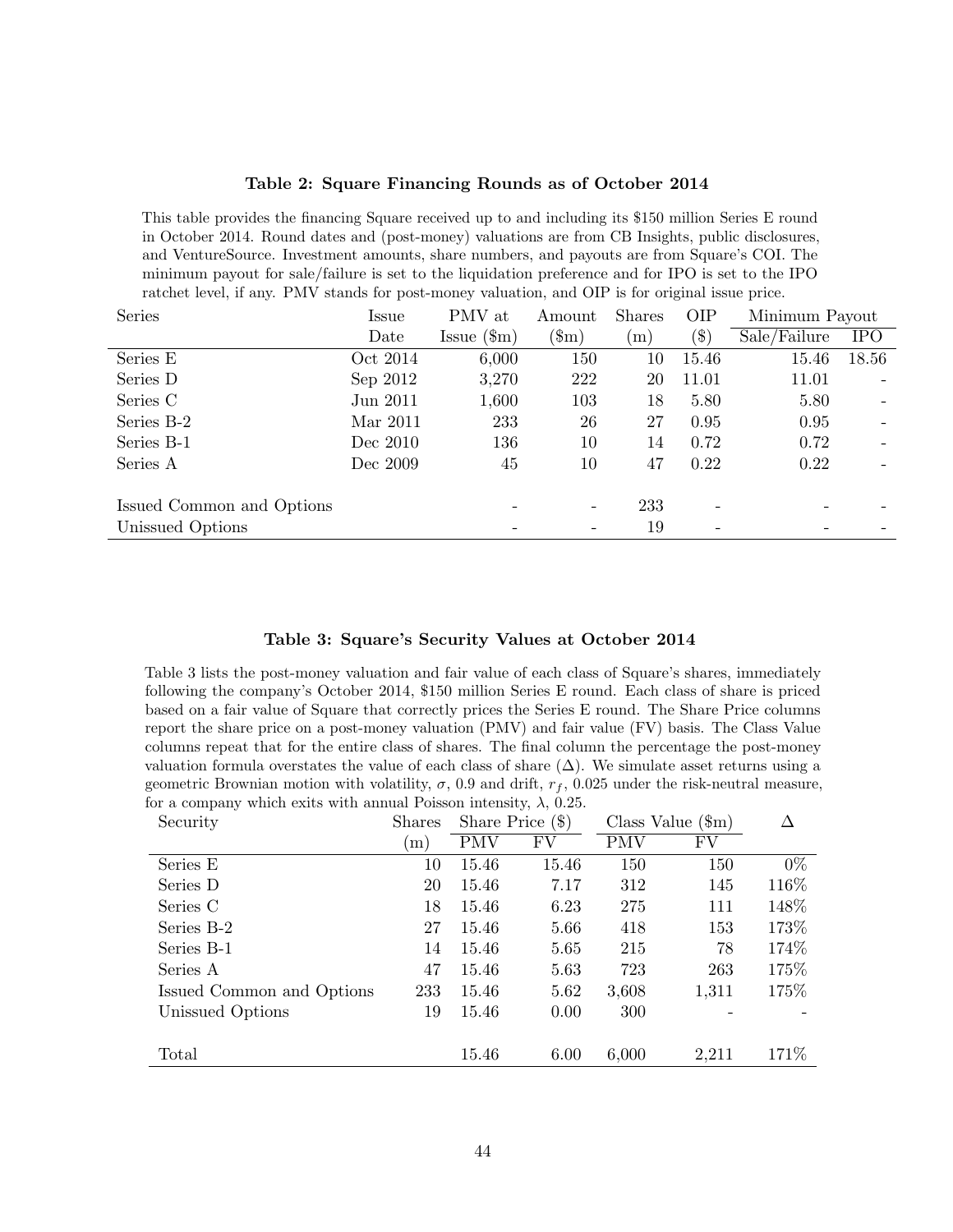## Table 4: Sample of Unicorns

This table provides summary statistics for our main sample and the entire sample, which consists of past and present U.S. unicorns founded after 1994 with a VC round after 2004. We compare this to the subsample of unicorns we have collected data on. All data are from VentureSource, except for the number of COIs, which is from our files.

|                               | Total Sample   | Main Sample    | COI Incomplete | COI Unavailable |
|-------------------------------|----------------|----------------|----------------|-----------------|
| Count                         | 146            | 116            | 18             | 12              |
|                               |                |                |                |                 |
| <b>Status</b>                 |                |                |                |                 |
| Private                       | 107            | 85             | 14             | 8               |
| <b>IPO</b>                    | 26             | 21             | 3              | $\overline{2}$  |
| Acquired                      | 11             | 8              | 1              | $\overline{2}$  |
| Failed                        | $\overline{2}$ | $\overline{2}$ | $\overline{0}$ | $\theta$        |
|                               |                |                |                |                 |
| Founded                       | 2007.4         | 2007.8         | 2006.6         | 2004.7          |
| Based in California           | 66\%           | 71\%           | 50\%           | 42\%            |
| Total financing $(\text{Im})$ | 737            | 716            | 1,040          | 487             |
| Number of rounds              | 6.6            | 6.8            | 6.6            | 4.8             |
| Number of COIs we have        | 11.3           | 12.4           | 11.6           | 0.0             |
|                               |                |                |                |                 |
| Last VC round                 |                |                |                |                 |
| Date                          | 2015.2         | 2015.2         | 2014.9         | 2015.5          |
| $PMV$ (\$m)                   | 2,854          | 2,687          | 5,307          | 1,152           |
| Round size $(\text{\$m})$     | 202            |                |                |                 |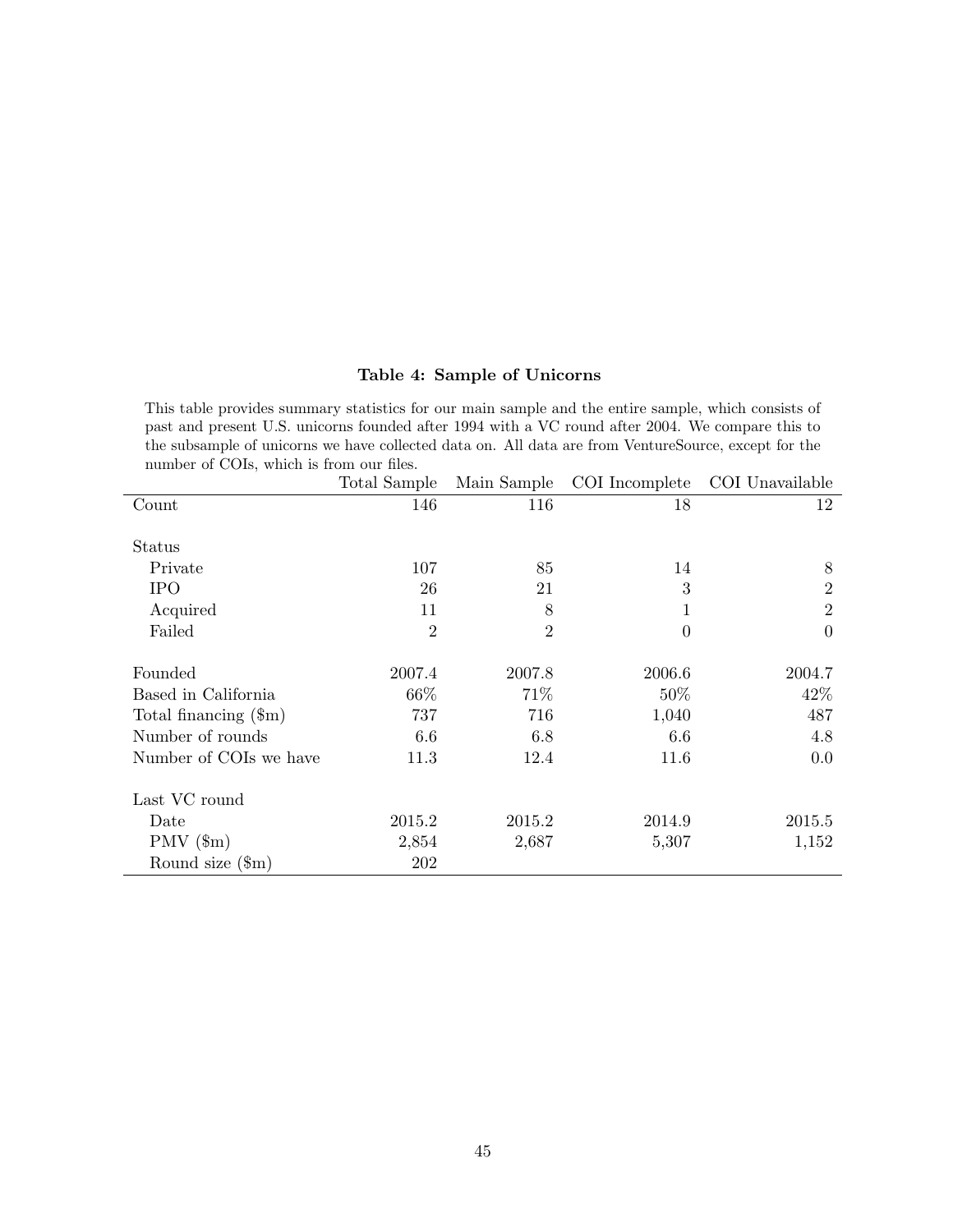| Preferred). Major protections are the protections given letter codes in the Code column: seniority<br>to all investors, a liquidation multiple greater than 1, participation, cumulative dividends, an IPO<br>ratchet, or if they are the most recent investor and are exempted from conversion in IPOs resulting<br>in returns below 0.5X returns.<br>Code<br>Count<br>Code<br>Mean<br>25th pct<br>50th pct<br>75th pct<br>Number of unicorns<br>116<br>Preferences Given to Latest Investors<br>$\%$ of shares new investors senior to<br>0.63<br>0.60<br>0.86<br>0.45<br>Senior to some investors<br>0.47<br>55<br>Senior to all investors<br>36<br>0.31<br>S<br>Liquidation multiple $> 1$<br>0.04<br>$\overline{5}$<br>m<br>0.09<br>Participation<br>11<br>$\mathbf{p}$<br>Cumulative dividends<br>$\mathbf d$<br>6<br>$0.05\,$<br>for those, level<br>0.08<br>0.08<br>0.06<br>0.09<br><b>IPO</b> Ratchet<br>0.15<br>17<br>r<br>for those, level<br>1.00<br>1.00<br>1.16<br>1.43<br>61<br>0.53<br>Any major protection<br>Preferences Given to at Least One Investor<br>Seniority<br>53<br>0.46<br>S<br>Liquidation multiple $> 1$<br>0.14<br>16<br>m<br>Participation<br>0.17<br>20<br>$\mathbf{p}$<br>Cumulative dividends<br>$\mathbf d$<br>12<br>0.10<br>for those, level<br>0.10<br>0.06<br>0.08<br>0.12<br><b>IPO</b> Ratchet<br>$20\,$<br>0.17<br>r<br>for those, level<br>1.27<br>1.00<br>1.23<br>1.50<br>77<br>0.66<br>Any major protection<br>Automatic Conversion Exemptions<br>Any exemption<br>80<br>0.69<br>for those, valuation needed $(\text{m})$<br>894<br>200<br>400<br>924<br>0.21<br>for those, valuation $/$ PMV<br>0.46<br>0.11<br>0.59<br>Require valuation<br>$26\,$<br>0.22<br>for those, valuation needed $(\text{\$m})$<br>2,097<br>848<br>1,792<br>3,190<br>for those, valuation $/$ PMV<br>0.57<br>1.03<br>1.06<br>1.50<br>Require proceeds<br>$0.69\,$<br>80<br>for those, proceeds needed $(\text{\$m})$<br>91<br>50<br>50<br>100<br>for those, proceeds / PMV<br>0.05<br>$0.02\,$<br>0.04<br>0.06<br>Exemption binds in $\langle 0.5X \text{ IPOs} \rangle$<br>$0.20\,$<br>23<br>$\mathbf{o}$ | of seniority classes (for example, 2 for a company with common equity and one class of Series A |  |  |  |
|-------------------------------------------------------------------------------------------------------------------------------------------------------------------------------------------------------------------------------------------------------------------------------------------------------------------------------------------------------------------------------------------------------------------------------------------------------------------------------------------------------------------------------------------------------------------------------------------------------------------------------------------------------------------------------------------------------------------------------------------------------------------------------------------------------------------------------------------------------------------------------------------------------------------------------------------------------------------------------------------------------------------------------------------------------------------------------------------------------------------------------------------------------------------------------------------------------------------------------------------------------------------------------------------------------------------------------------------------------------------------------------------------------------------------------------------------------------------------------------------------------------------------------------------------------------------------------------------------------------------------------------------------------------------------------------------------------------------------------------------------------------------------------------------------------------------------------------------------------------------------------------------------------------------------------------------------------------------------------------------------------------------------------------------------------------------------------------------------------------------------------------|-------------------------------------------------------------------------------------------------|--|--|--|
|                                                                                                                                                                                                                                                                                                                                                                                                                                                                                                                                                                                                                                                                                                                                                                                                                                                                                                                                                                                                                                                                                                                                                                                                                                                                                                                                                                                                                                                                                                                                                                                                                                                                                                                                                                                                                                                                                                                                                                                                                                                                                                                                     |                                                                                                 |  |  |  |
|                                                                                                                                                                                                                                                                                                                                                                                                                                                                                                                                                                                                                                                                                                                                                                                                                                                                                                                                                                                                                                                                                                                                                                                                                                                                                                                                                                                                                                                                                                                                                                                                                                                                                                                                                                                                                                                                                                                                                                                                                                                                                                                                     |                                                                                                 |  |  |  |
|                                                                                                                                                                                                                                                                                                                                                                                                                                                                                                                                                                                                                                                                                                                                                                                                                                                                                                                                                                                                                                                                                                                                                                                                                                                                                                                                                                                                                                                                                                                                                                                                                                                                                                                                                                                                                                                                                                                                                                                                                                                                                                                                     |                                                                                                 |  |  |  |
|                                                                                                                                                                                                                                                                                                                                                                                                                                                                                                                                                                                                                                                                                                                                                                                                                                                                                                                                                                                                                                                                                                                                                                                                                                                                                                                                                                                                                                                                                                                                                                                                                                                                                                                                                                                                                                                                                                                                                                                                                                                                                                                                     |                                                                                                 |  |  |  |
|                                                                                                                                                                                                                                                                                                                                                                                                                                                                                                                                                                                                                                                                                                                                                                                                                                                                                                                                                                                                                                                                                                                                                                                                                                                                                                                                                                                                                                                                                                                                                                                                                                                                                                                                                                                                                                                                                                                                                                                                                                                                                                                                     |                                                                                                 |  |  |  |
|                                                                                                                                                                                                                                                                                                                                                                                                                                                                                                                                                                                                                                                                                                                                                                                                                                                                                                                                                                                                                                                                                                                                                                                                                                                                                                                                                                                                                                                                                                                                                                                                                                                                                                                                                                                                                                                                                                                                                                                                                                                                                                                                     |                                                                                                 |  |  |  |
|                                                                                                                                                                                                                                                                                                                                                                                                                                                                                                                                                                                                                                                                                                                                                                                                                                                                                                                                                                                                                                                                                                                                                                                                                                                                                                                                                                                                                                                                                                                                                                                                                                                                                                                                                                                                                                                                                                                                                                                                                                                                                                                                     |                                                                                                 |  |  |  |
|                                                                                                                                                                                                                                                                                                                                                                                                                                                                                                                                                                                                                                                                                                                                                                                                                                                                                                                                                                                                                                                                                                                                                                                                                                                                                                                                                                                                                                                                                                                                                                                                                                                                                                                                                                                                                                                                                                                                                                                                                                                                                                                                     |                                                                                                 |  |  |  |
|                                                                                                                                                                                                                                                                                                                                                                                                                                                                                                                                                                                                                                                                                                                                                                                                                                                                                                                                                                                                                                                                                                                                                                                                                                                                                                                                                                                                                                                                                                                                                                                                                                                                                                                                                                                                                                                                                                                                                                                                                                                                                                                                     |                                                                                                 |  |  |  |
|                                                                                                                                                                                                                                                                                                                                                                                                                                                                                                                                                                                                                                                                                                                                                                                                                                                                                                                                                                                                                                                                                                                                                                                                                                                                                                                                                                                                                                                                                                                                                                                                                                                                                                                                                                                                                                                                                                                                                                                                                                                                                                                                     |                                                                                                 |  |  |  |
|                                                                                                                                                                                                                                                                                                                                                                                                                                                                                                                                                                                                                                                                                                                                                                                                                                                                                                                                                                                                                                                                                                                                                                                                                                                                                                                                                                                                                                                                                                                                                                                                                                                                                                                                                                                                                                                                                                                                                                                                                                                                                                                                     |                                                                                                 |  |  |  |
|                                                                                                                                                                                                                                                                                                                                                                                                                                                                                                                                                                                                                                                                                                                                                                                                                                                                                                                                                                                                                                                                                                                                                                                                                                                                                                                                                                                                                                                                                                                                                                                                                                                                                                                                                                                                                                                                                                                                                                                                                                                                                                                                     |                                                                                                 |  |  |  |
|                                                                                                                                                                                                                                                                                                                                                                                                                                                                                                                                                                                                                                                                                                                                                                                                                                                                                                                                                                                                                                                                                                                                                                                                                                                                                                                                                                                                                                                                                                                                                                                                                                                                                                                                                                                                                                                                                                                                                                                                                                                                                                                                     |                                                                                                 |  |  |  |
|                                                                                                                                                                                                                                                                                                                                                                                                                                                                                                                                                                                                                                                                                                                                                                                                                                                                                                                                                                                                                                                                                                                                                                                                                                                                                                                                                                                                                                                                                                                                                                                                                                                                                                                                                                                                                                                                                                                                                                                                                                                                                                                                     |                                                                                                 |  |  |  |
|                                                                                                                                                                                                                                                                                                                                                                                                                                                                                                                                                                                                                                                                                                                                                                                                                                                                                                                                                                                                                                                                                                                                                                                                                                                                                                                                                                                                                                                                                                                                                                                                                                                                                                                                                                                                                                                                                                                                                                                                                                                                                                                                     |                                                                                                 |  |  |  |
|                                                                                                                                                                                                                                                                                                                                                                                                                                                                                                                                                                                                                                                                                                                                                                                                                                                                                                                                                                                                                                                                                                                                                                                                                                                                                                                                                                                                                                                                                                                                                                                                                                                                                                                                                                                                                                                                                                                                                                                                                                                                                                                                     |                                                                                                 |  |  |  |
|                                                                                                                                                                                                                                                                                                                                                                                                                                                                                                                                                                                                                                                                                                                                                                                                                                                                                                                                                                                                                                                                                                                                                                                                                                                                                                                                                                                                                                                                                                                                                                                                                                                                                                                                                                                                                                                                                                                                                                                                                                                                                                                                     |                                                                                                 |  |  |  |
|                                                                                                                                                                                                                                                                                                                                                                                                                                                                                                                                                                                                                                                                                                                                                                                                                                                                                                                                                                                                                                                                                                                                                                                                                                                                                                                                                                                                                                                                                                                                                                                                                                                                                                                                                                                                                                                                                                                                                                                                                                                                                                                                     |                                                                                                 |  |  |  |
|                                                                                                                                                                                                                                                                                                                                                                                                                                                                                                                                                                                                                                                                                                                                                                                                                                                                                                                                                                                                                                                                                                                                                                                                                                                                                                                                                                                                                                                                                                                                                                                                                                                                                                                                                                                                                                                                                                                                                                                                                                                                                                                                     |                                                                                                 |  |  |  |
|                                                                                                                                                                                                                                                                                                                                                                                                                                                                                                                                                                                                                                                                                                                                                                                                                                                                                                                                                                                                                                                                                                                                                                                                                                                                                                                                                                                                                                                                                                                                                                                                                                                                                                                                                                                                                                                                                                                                                                                                                                                                                                                                     |                                                                                                 |  |  |  |
|                                                                                                                                                                                                                                                                                                                                                                                                                                                                                                                                                                                                                                                                                                                                                                                                                                                                                                                                                                                                                                                                                                                                                                                                                                                                                                                                                                                                                                                                                                                                                                                                                                                                                                                                                                                                                                                                                                                                                                                                                                                                                                                                     |                                                                                                 |  |  |  |
|                                                                                                                                                                                                                                                                                                                                                                                                                                                                                                                                                                                                                                                                                                                                                                                                                                                                                                                                                                                                                                                                                                                                                                                                                                                                                                                                                                                                                                                                                                                                                                                                                                                                                                                                                                                                                                                                                                                                                                                                                                                                                                                                     |                                                                                                 |  |  |  |
|                                                                                                                                                                                                                                                                                                                                                                                                                                                                                                                                                                                                                                                                                                                                                                                                                                                                                                                                                                                                                                                                                                                                                                                                                                                                                                                                                                                                                                                                                                                                                                                                                                                                                                                                                                                                                                                                                                                                                                                                                                                                                                                                     |                                                                                                 |  |  |  |
|                                                                                                                                                                                                                                                                                                                                                                                                                                                                                                                                                                                                                                                                                                                                                                                                                                                                                                                                                                                                                                                                                                                                                                                                                                                                                                                                                                                                                                                                                                                                                                                                                                                                                                                                                                                                                                                                                                                                                                                                                                                                                                                                     |                                                                                                 |  |  |  |
|                                                                                                                                                                                                                                                                                                                                                                                                                                                                                                                                                                                                                                                                                                                                                                                                                                                                                                                                                                                                                                                                                                                                                                                                                                                                                                                                                                                                                                                                                                                                                                                                                                                                                                                                                                                                                                                                                                                                                                                                                                                                                                                                     |                                                                                                 |  |  |  |
|                                                                                                                                                                                                                                                                                                                                                                                                                                                                                                                                                                                                                                                                                                                                                                                                                                                                                                                                                                                                                                                                                                                                                                                                                                                                                                                                                                                                                                                                                                                                                                                                                                                                                                                                                                                                                                                                                                                                                                                                                                                                                                                                     |                                                                                                 |  |  |  |
|                                                                                                                                                                                                                                                                                                                                                                                                                                                                                                                                                                                                                                                                                                                                                                                                                                                                                                                                                                                                                                                                                                                                                                                                                                                                                                                                                                                                                                                                                                                                                                                                                                                                                                                                                                                                                                                                                                                                                                                                                                                                                                                                     |                                                                                                 |  |  |  |
|                                                                                                                                                                                                                                                                                                                                                                                                                                                                                                                                                                                                                                                                                                                                                                                                                                                                                                                                                                                                                                                                                                                                                                                                                                                                                                                                                                                                                                                                                                                                                                                                                                                                                                                                                                                                                                                                                                                                                                                                                                                                                                                                     |                                                                                                 |  |  |  |
|                                                                                                                                                                                                                                                                                                                                                                                                                                                                                                                                                                                                                                                                                                                                                                                                                                                                                                                                                                                                                                                                                                                                                                                                                                                                                                                                                                                                                                                                                                                                                                                                                                                                                                                                                                                                                                                                                                                                                                                                                                                                                                                                     |                                                                                                 |  |  |  |
|                                                                                                                                                                                                                                                                                                                                                                                                                                                                                                                                                                                                                                                                                                                                                                                                                                                                                                                                                                                                                                                                                                                                                                                                                                                                                                                                                                                                                                                                                                                                                                                                                                                                                                                                                                                                                                                                                                                                                                                                                                                                                                                                     |                                                                                                 |  |  |  |
|                                                                                                                                                                                                                                                                                                                                                                                                                                                                                                                                                                                                                                                                                                                                                                                                                                                                                                                                                                                                                                                                                                                                                                                                                                                                                                                                                                                                                                                                                                                                                                                                                                                                                                                                                                                                                                                                                                                                                                                                                                                                                                                                     |                                                                                                 |  |  |  |
|                                                                                                                                                                                                                                                                                                                                                                                                                                                                                                                                                                                                                                                                                                                                                                                                                                                                                                                                                                                                                                                                                                                                                                                                                                                                                                                                                                                                                                                                                                                                                                                                                                                                                                                                                                                                                                                                                                                                                                                                                                                                                                                                     |                                                                                                 |  |  |  |
|                                                                                                                                                                                                                                                                                                                                                                                                                                                                                                                                                                                                                                                                                                                                                                                                                                                                                                                                                                                                                                                                                                                                                                                                                                                                                                                                                                                                                                                                                                                                                                                                                                                                                                                                                                                                                                                                                                                                                                                                                                                                                                                                     |                                                                                                 |  |  |  |
|                                                                                                                                                                                                                                                                                                                                                                                                                                                                                                                                                                                                                                                                                                                                                                                                                                                                                                                                                                                                                                                                                                                                                                                                                                                                                                                                                                                                                                                                                                                                                                                                                                                                                                                                                                                                                                                                                                                                                                                                                                                                                                                                     |                                                                                                 |  |  |  |
|                                                                                                                                                                                                                                                                                                                                                                                                                                                                                                                                                                                                                                                                                                                                                                                                                                                                                                                                                                                                                                                                                                                                                                                                                                                                                                                                                                                                                                                                                                                                                                                                                                                                                                                                                                                                                                                                                                                                                                                                                                                                                                                                     |                                                                                                 |  |  |  |
|                                                                                                                                                                                                                                                                                                                                                                                                                                                                                                                                                                                                                                                                                                                                                                                                                                                                                                                                                                                                                                                                                                                                                                                                                                                                                                                                                                                                                                                                                                                                                                                                                                                                                                                                                                                                                                                                                                                                                                                                                                                                                                                                     |                                                                                                 |  |  |  |
|                                                                                                                                                                                                                                                                                                                                                                                                                                                                                                                                                                                                                                                                                                                                                                                                                                                                                                                                                                                                                                                                                                                                                                                                                                                                                                                                                                                                                                                                                                                                                                                                                                                                                                                                                                                                                                                                                                                                                                                                                                                                                                                                     |                                                                                                 |  |  |  |
|                                                                                                                                                                                                                                                                                                                                                                                                                                                                                                                                                                                                                                                                                                                                                                                                                                                                                                                                                                                                                                                                                                                                                                                                                                                                                                                                                                                                                                                                                                                                                                                                                                                                                                                                                                                                                                                                                                                                                                                                                                                                                                                                     |                                                                                                 |  |  |  |
|                                                                                                                                                                                                                                                                                                                                                                                                                                                                                                                                                                                                                                                                                                                                                                                                                                                                                                                                                                                                                                                                                                                                                                                                                                                                                                                                                                                                                                                                                                                                                                                                                                                                                                                                                                                                                                                                                                                                                                                                                                                                                                                                     |                                                                                                 |  |  |  |

### Table 5: Prevalence of Special Contract Terms Among Unicorns

This table presents data on the prevalence of certain contractual terms in our sample. All data are from the most recent COI. Rounds is the number of equity rounds. Seniority classes is the number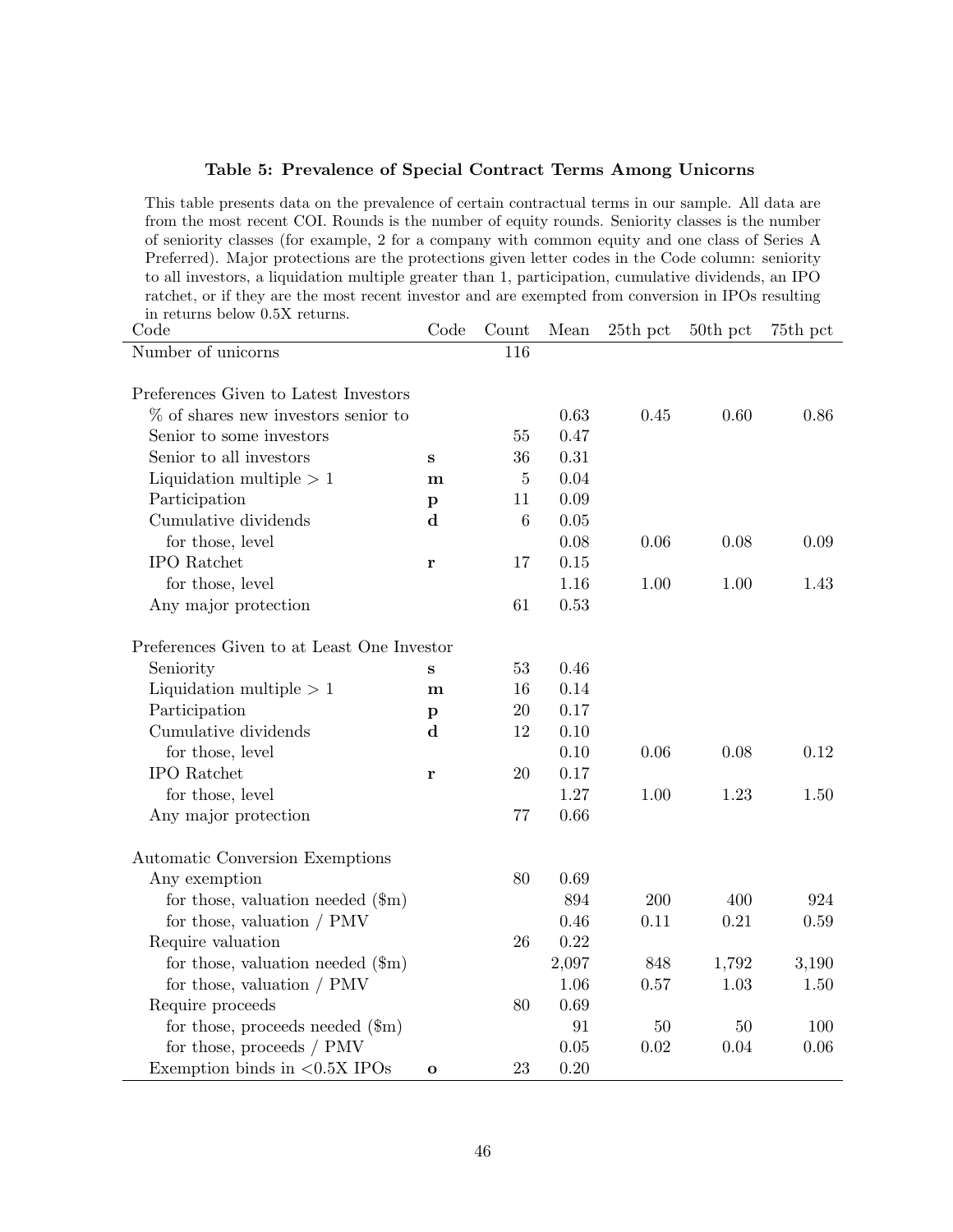#### Table 6: Returns to Most Recent Class of Preferred in Down Exits

Table 6 presents statistics on the distribution of returns realized by the most recent class of preferred investors in our main sample of 116 unicorns. We consider exits at a discount to each round's post-money share price. All data are from the most recent COI.

|                                         | Mean    | $25th$ pct | 50th pct | 75th pct |
|-----------------------------------------|---------|------------|----------|----------|
| Return to most recent round in M&A exit |         |            |          |          |
| at $10\%$ of PMV                        | 68\%    | 49\%       | 64\%     | 91\%     |
| at $25\%$ of PMV                        | $100\%$ | $100\%$    | 100\%    | 100%     |
| at $50\%$ of PMV                        | 106\%   | $100\%$    | 100\%    | 100%     |
|                                         |         |            |          |          |
| Return to most recent round in IPO exit |         |            |          |          |
| at $10\%$ of PMV                        | 45%     | 10\%       | 44\%     | 74\%     |
| at $25\%$ of PMV                        | 61%     | 25\%       | 28\%     | 100%     |
| at 50% of PMV                           | 73%     | 50%        | $50\%$   | 100%     |

#### Table 7: Summary of Unicorns' Fair Values and Post-money Valuations

Table 7 presents the post-money valuation (PMV), fair value (FV), the percentage PMV overstates FV ( $\Delta_V$ ), and the percentage PMV overstates the common share price ( $\Delta_C$ ) for the unicorns in our sample. This table presents the mean and percentiles of the distributions of values and overvaluations. Contractual terms are gathered from COIs. The Special Terms column uses the letter codes for contractual terms from Table 5. Model-implied values are the security prices that match a fairly priced round. We simulate asset returns using a geometric Brownian motion with volatility,  $\sigma$ , 0.9 and drift,  $r_f$ , 0.025 under the risk-neutral measure, for a company which exits with annual Poisson intensity,  $\lambda$ , 0.25.

|            | Count | Mean                    | Min                              | 25th pct                         | $50th$ pct | 75th pct                | Max          |
|------------|-------|-------------------------|----------------------------------|----------------------------------|------------|-------------------------|--------------|
| <b>PMV</b> |       | $1.16E+02$ $3.67E+09$   | $1.00E+09$ $1.17E+09$ $1.61E+09$ |                                  |            | $3.00E + 09$ 6.80E + 10 |              |
| TV.        |       | $116 \quad 2.87E + 0.9$ |                                  | $4.62E+08$ $8.34E+08$ $1.08E+09$ |            | $2.07E + 0.9$           | $6.06E + 10$ |
| DeltaV     | 116.  | 0.47777                 | 0.05209                          | 0.23481                          | 0.3622     | 0.54675                 | 2.0014       |
| DeltaC     | 116.  | 0.5464                  | $-3.33E-16$                      | 0.22464                          | 0.3713     | 0.63697                 | 2.6916       |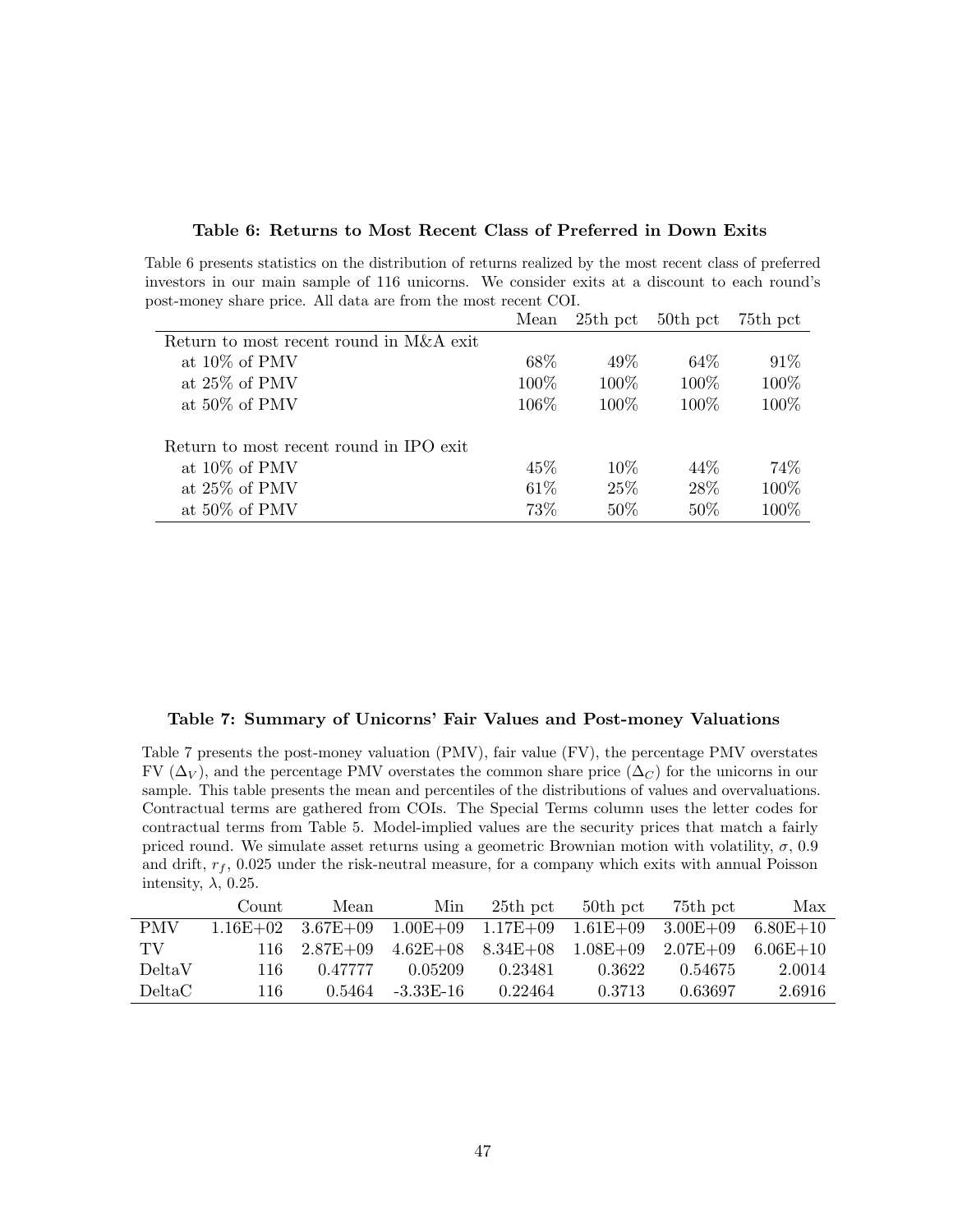Table 8: Detailed Unicorns' Fair Values and Post-money Valuations Table 8 presents company-level post-money valuations (PMV), fair values (FV), and overvaluations ( $\Delta_V$  and  $\Delta_C$ ) for the common share values and total values of the unicorns in our sample. Contractual terms are gathered from COIs. The Special Terms column uses the letter codes for contractual terms from Table 5. Model-implied values are the security prices that match a fairly priced round. We simulate asset returns using a geometric Brownian motion with volatility,  $\sigma$ , 0.9 and drift,  $r_f$ , 0.025 under the risk-neutral measure, for a company which exits with annual Poisson intensity,  $\lambda$ , 0.25.

|                     |            | Valuation (\$b)      |            |         |                | Common Price PS $(\$)$ | Special Terms |                    |                       |
|---------------------|------------|----------------------|------------|---------|----------------|------------------------|---------------|--------------------|-----------------------|
| Company             | Rd Date    | $\operatorname{PMV}$ | ${\rm FV}$ |         | $\Delta_V$ PMV | <b>FV</b>              |               | $\Delta_C$ Last Rd | Any Rd                |
| $23$ and $Me$       | Jun 2016   | 1.1                  | $0.8\,$    | 41\%    | 10.83          | 7.66                   | 41\%          | $\, {\bf S}$       | S                     |
| Actifio             | Jul 2015   | 1.1                  | $0.6\,$    | $93\%$  | 12.63          | $6.20\,$               | 104\%         | $\ln$              | $\ln$                 |
| Adaptive Biotech    | May 2015   | 1.0                  | $0.8\,$    | $27\%$  | 8.97           | 6.89                   | $30\%$        | $\, {\bf S}$       | $\, {\bf S}$          |
| Age of Learning     | Mar 2015   | 1.0                  | 0.7        | 44%     | 4.22           | $2.88\,$               | 47%           | $\, {\bf S}$       |                       |
| Airbnb              | Dec 2016   | 30.0                 | $26.1\,$   |         | 15% 105.00     | 94.96                  | 11\%          |                    |                       |
| Anaplan             | Dec 2015   | 1.1                  | $0.9\,$    | $23\%$  | 10.10          | 8.24                   | $23\%$        |                    |                       |
| AppDirect           | Sep 2015   | 1.4                  | $\rm 0.9$  | 46\%    | 19.67          | 13.19                  | 49%           | $\, {\bf S}$       | S                     |
| AppDynamics         | Jan 2016   | 1.9                  | $1.3\,$    | 47%     | 13.71          | 9.10                   | $51\%$        | <b>or</b>          | $\hbox{or}\hskip 1pt$ |
| Appnexus            | Aug 2016   | 1.5                  | 1.0        | 48\%    | 26.00          | 1.59                   | $64\%$        |                    | $\ln s$               |
| Apttus              | Feb 2016   | 1.6                  | $1.3\,$    | $23\%$  | 12.61          | $10.38\,$              | $22\%$        |                    |                       |
| Automattic          | Apr 2016   | 1.2                  | 0.9        | $31\%$  | 18.00          | 13.79                  | $30\%$        |                    | $\mathbf S$           |
| Avant               | Oct 2015   | 2.0                  | 1.6        |         | $26\%$ 102.44  | 78.06                  | $31\%$        |                    |                       |
| Better Place        | Dec $2011$ | $2.3\,$              | 1.1        | 114%    | 4.54           | 1.71                   | 165%          | $\cos$             | $\cos$                |
| <b>Bloom Energy</b> | Jun 2011   | 3.0                  | 2.7        | $12\%$  | 25.76          | 23.15                  | 11%           |                    | $\mathbf{l}$          |
| <b>Blue Apron</b>   | May 2015   | 2.1                  | 1.6        | $37\%$  | 13.33          | 9.99                   | $33\%$        | $\mathbf S$        | $\mathbf S$           |
| <b>Box</b>          | Jul 2014   | 2.6                  | 0.8        | $200\%$ | 20.00          | $5.42\,$               | $269\%$       | $\ln s$            | lprs                  |
| <b>Buzzfeed</b>     | Nov 2016   | 1.6                  | 1.1        | $53\%$  | 45.04          | 2.72                   | $65\%$        | $\rm{rs}$          | $_{\rm{rs}}$          |
| Cloudera            | May 2014   | 4.1                  | $3.5\,$    | $19\%$  | 30.92          | 26.72                  | $16\%$        |                    |                       |
| CloudFlare          | Jun 2015   | $\!3.2\!$            | 1.6        | 103%    | 6.13           | $3.04\,$               | 102%          | <b>OS</b>          | <b>OS</b>             |
| Compass             | Aug 2016   | 1.0                  | 0.8        | 18%     | 42.63          | 36.48                  | 17%           |                    |                       |
| Coupons.com         | May 2011   | 1.0                  | $0.8\,$    | 19%     | 10.99          | 9.16                   | 20%           |                    | $\mathbf S$           |
| Credit Karma        | Jun 2015   | $3.5\,$              | $2.8\,$    | $27\%$  | 14.07          | 11.49                  | $22\%$        |                    | $\mathbf S$           |
| Cylance             | Jun 2016   | 1.0                  | $0.7\,$    | 49%     | 22.23          | 14.65                  | $52\%$        | ${\rm O}$          | ${\rm O}$             |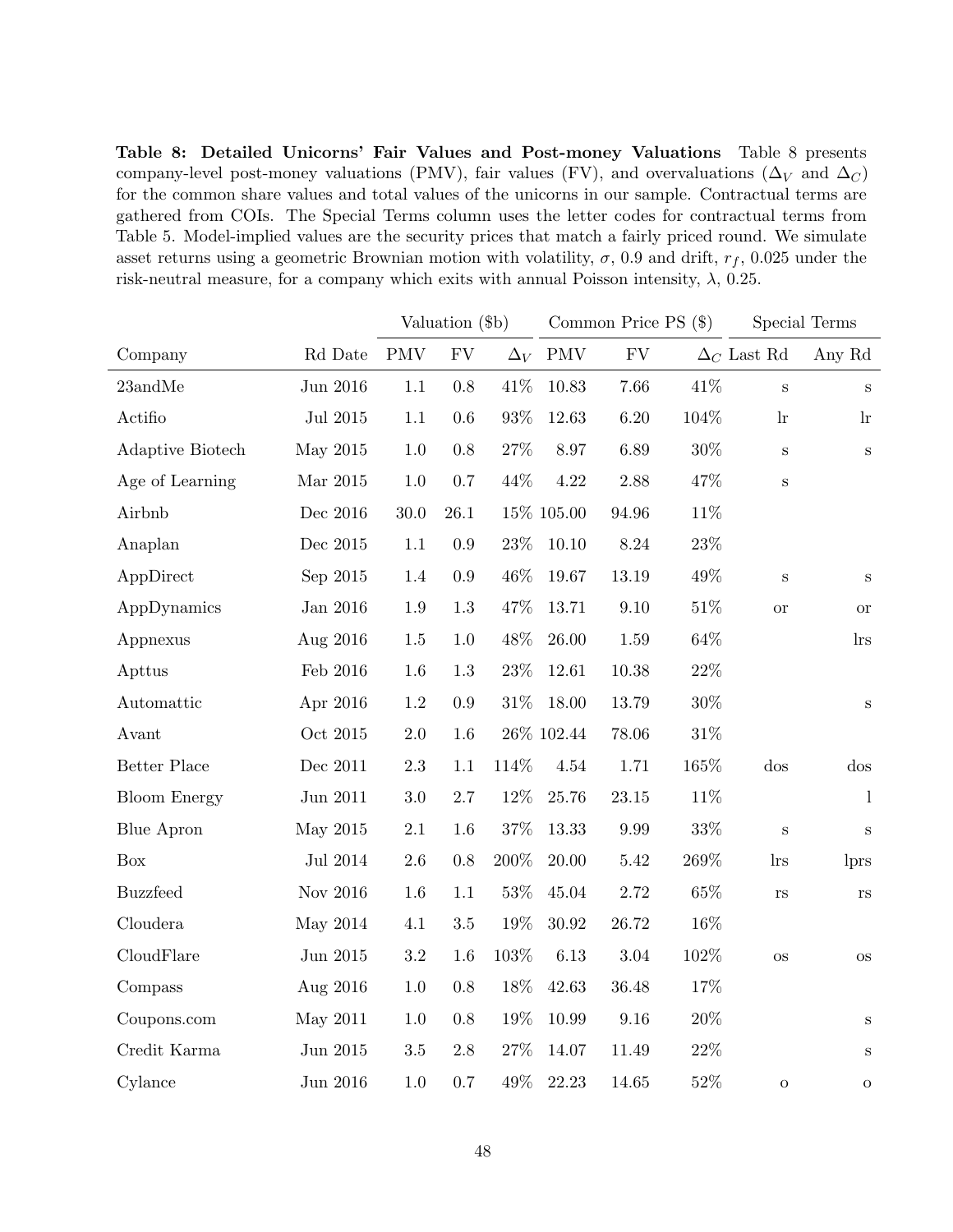|                       |              | Valuation (\$b) |            |            | Common Price PS $(\$)$ |            |        | Special Terms          |                        |  |
|-----------------------|--------------|-----------------|------------|------------|------------------------|------------|--------|------------------------|------------------------|--|
| Company               | Rd Date      | <b>PMV</b>      | ${\rm FV}$ | $\Delta_V$ | <b>PMV</b>             | ${\rm FV}$ |        | $\Delta_C$ Last Rd     | Any Rd                 |  |
| Datto                 | Oct $2015\,$ | 1.0             | 0.5        | 117%       | 85.27                  | 36.93      | 131%   | $\mathrm{d}\mathbf{r}$ | $\mathrm{d}\mathrm{r}$ |  |
| Demand Media          | Feb 2008     | 1.2             | 0.6        | 103%       | $6.00\,$               | 2.39       | 151%   | $\cos$                 | $\cos$                 |  |
| Docker                | Apr 2015     | 1.1             | 0.9        | $26\%$     | 24.44                  | 19.60      | 25\%   |                        |                        |  |
| DocuSign              | Apr 2015     | $3.0\,$         | $2.2\,$    | $35\%$     | 19.09                  | 14.04      | $36\%$ | $\, {\bf p}$           | $\ln$                  |  |
| Domo                  | Mar 2016     | 3.8             | $3.2\,$    | 19%        | 7.80                   | 6.78       | 15%    |                        | S                      |  |
| DraftKings            | Aug 2015     | $2.0\,$         | 1.5        | $35\%$     | 7.67                   | 5.36       | 43%    | ${\rm O}$              | <b>OS</b>              |  |
| Dropbox               | Jan 2014     | 10.4            | 8.6        | $21\%$     | 19.10                  | 16.44      | 16%    |                        |                        |  |
| Eventbrite            | Feb 2014     | 1.2             | 0.9        | $27\%$     | 16.38                  | 13.13      | 25\%   |                        | $\mathbf S$            |  |
| Evernote              | May 2015     | 1.7             | 1.1        | $54\%$     | 16.00                  | 10.11      | 58%    | ${\rm O}$              | dop                    |  |
| Fab.com               | Feb 2014     | 1.2             | 1.0        | 19%        | 7.48                   | $6.25\,$   | $20\%$ |                        |                        |  |
| Fanatics              | Feb 2016     | 2.7             | 1.7        | 64\%       | 9.00                   | 4.99       | $81\%$ | $\rm OS$               | <b>OS</b>              |  |
| FireEye               | Dec 2012     | 1.3             | 0.8        | $48\%$     | 10.53                  | $7.31\,$   | 44\%   |                        |                        |  |
| Flatiron Health       | Jan 2016     | 1.2             | 1.0        | $21\%$     | 6.56                   | $5.47\,$   | $20\%$ |                        |                        |  |
| Flipboard             | Jun 2015     | 1.3             | 0.7        | 96%        | 2.21                   | 1.03       | 114%   | $\ln$                  | $\ln$                  |  |
| Forescout Tech        | Nov 2015     | 1.0             | 0.6        | $73\%$     | 11.87                  | 6.18       | 92%    | $\rm OS$               | ops                    |  |
| Github                | Jul 2015     | 2.0             | 1.6        | $22\%$     | 11.17                  | 9.32       | $20\%$ |                        |                        |  |
| Good Technlgy.        | May 2014     | 1.2             | 0.5        | 156%       | 4.11                   | 1.34       | 207%   | pr                     | pr                     |  |
| Groupon               | Dec 2010     | 4.8             | 4.1        | 17%        | 31.59                  | 27.73      | 14%    | $\mathbf S$            | $\mathbf S$            |  |
| HomeAway              | May 2011     | 1.7             | 0.8        | 111%       | 16.33                  | 5.95       | 175%   | <i>lrs</i>             | dlprs                  |  |
| Hortonworks           | Jul 2014     | 1.4             | 1.1        | 32\%       | 12.19                  | 9.16       | 33%    |                        |                        |  |
| Houzz                 | May 2016     | $2.3\,$         | 1.8        | $28\%$     | 7.49                   | 6.06       | $24\%$ |                        |                        |  |
| Human Longevity       | Jun 2015     | $1.9\,$         | 1.5        | 23\%       | 12.78                  | $10.57\,$  | $21\%$ |                        |                        |  |
| Illumio               | Apr 2015     | 1.0             | $0.8\,$    | $30\%$     | $3.21\,$               | $2.50\,$   | 28\%   |                        |                        |  |
| Insidesales.com       | Jan 2017     | 1.7             | 1.4        | 25%        | 4.82                   | $3.92\,$   | 23\%   |                        |                        |  |
| Instacart             | Dec 2014     | $2.0\,$         | 1.6        | $23\%$     | 66.55                  | $55.17\,$  | 21\%   |                        |                        |  |
| Intarcia Therapeutics | Sep 2016     | $3.9\,$         | $2.8\,$    | 38\%       | 60.00                  | $43.10\,$  | 39%    | $\mathbf S$            | S                      |  |
| Intrexon              | Mar $2013\,$ | $1.1\,$         | 0.6        | 72\%       | 7.88                   | $3.56\,$   | 121\%  | $\rm{dps}$             | $\rm{dps}$             |  |

Table 8: Detailed Unicorns Fair Values and Post-money Valuations (Continued)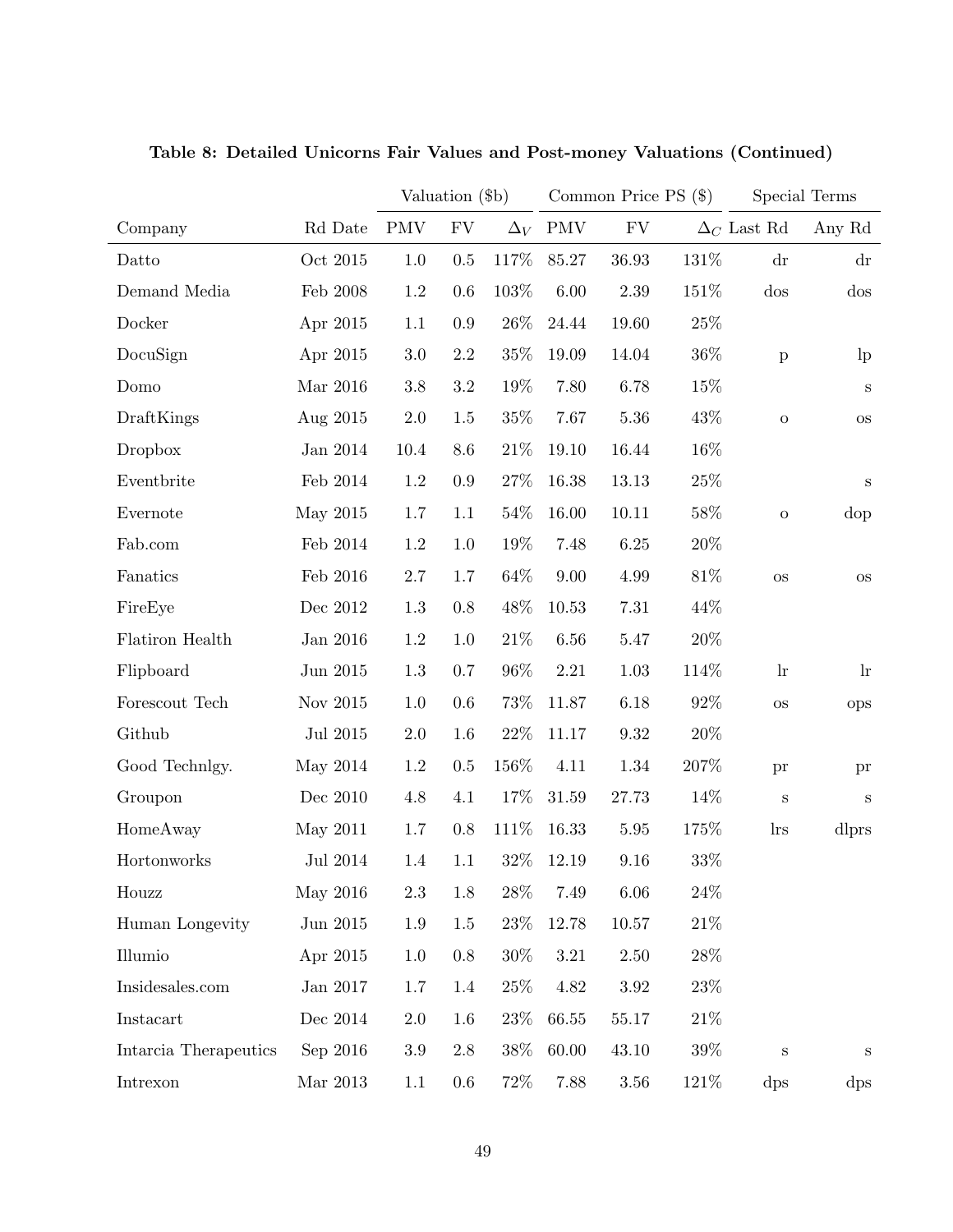|                 |                     |            | Valuation (\$b) |            | Common Price PS $(\$)$ |            |        | Special Terms          |                        |
|-----------------|---------------------|------------|-----------------|------------|------------------------|------------|--------|------------------------|------------------------|
| Company         | Rd Date             | <b>PMV</b> | ${\rm FV}$      | $\Delta_V$ | <b>PMV</b>             | ${\rm FV}$ |        | $\Delta_C$ Last Rd     | Any Rd                 |
| Jasper Wireless | Mar 2014            | 1.4        | 0.8             | 74%        | 15.25                  | 8.72       | 75%    | $\mathbf S$            | $\mathbf S$            |
| Jawbone         | Dec 2015            | 1.5        | 1.3             | $13\%$     | 1.95                   | 1.43       | 36\%   |                        | lps                    |
| Jet.com         | Jan 2016            | $1.6\,$    | 1.3             | $24\%$     | 4.99                   | 3.65       | $37\%$ | ${\rm O}$              | $d\sigma$              |
| JustFab         | Jul 2014            | 1.0        | $0.5\,$         | 110%       | 19.39                  | 6.65       | 192%   | prs                    | lprs                   |
| Kabam           | Aug 2014            | 1.0        | 0.6             | $62\%$     | 1.96                   | 1.13       | 74%    | $\rm OS$               | <b>OS</b>              |
| Kabbage         | Jun 2015            | 1.0        | 0.6             | $71\%$     | 18.52                  | 9.99       | 85%    | $\mathrm{d}\mathbf{s}$ | $\mathrm{d}\mathrm{s}$ |
| LendingClub     | Apr 2014            | 3.7        | $2.5\,$         | 50%        | 20.34                  | 13.92      | 46%    | $\, {\bf p}$           | $\, {\bf p}$           |
| LinkedIn        | $\rm Jun$ $\,2008$  | 1.0        | 0.6             | $61\%$     | 11.47                  | 7.09       | 62%    | ${\rm O}$              | $\mathbf O$            |
| Lookout         | Sep 2014            | 1.7        | 1.4             | $23\%$     | 11.42                  | 9.40       | $21\%$ |                        |                        |
| Lyft            | Dec 2015            | $5.5\,$    | 4.9             | 11\%       | 26.79                  | 24.40      | 10%    |                        |                        |
| Lynda.com       | Dec 2014            | 1.0        | 0.7             | $39\%$     | 4.75                   | $3.23\,$   | 47%    | $\mathbf r$            | $\bf r$                |
| Machine Zone    | Aug 2016            | 5.6        | 4.4             | 27\%       | 3.87                   | $3.13\,$   | 24\%   |                        |                        |
| Magic Leap      | Dec 2015            | 4.5        | $3.0\,$         | $50\%$     | 23.03                  | 14.08      | 64%    | $\rm OS$               | <b>OS</b>              |
| MarkLogic       | Apr 2015            | $1.2\,$    | 0.9             | $34\%$     | 11.61                  | 8.83       | $32\%$ |                        | S                      |
| Medallia        | Sep 2016            | $1.3\,$    | 1.0             | $28\%$     | 11.14                  | 8.73       | 28\%   |                        | S                      |
| MediaMath       | May 2014            | 1.1        | 0.6             | 79%        | 5.42                   | 2.97       | 82%    | $\rm OS$               | $\cos$                 |
| Moderna         | Aug 2016            | 4.7        | $3.9\,$         | $21\%$     | 8.78                   | 7.36       | 19%    | $\, {\bf S}$           | $\mathrm{d}\mathbf{s}$ |
| MongoDB         | Dec 2014            | 2.4        | 1.9             | $23\%$     | 16.72                  | 13.96      | $20\%$ |                        |                        |
| MuleSoft        | May 2015            | 1.5        | 1.1             | 40\%       | 11.23                  | 7.87       | 43%    | $\, {\bf p}$           | $\mathbf{p}$           |
| New Relic       | Apr 2014            | 1.5        | 1.0             | 47\%       | 28.93                  | 19.74      | 47%    |                        | S                      |
| Nextdoor        | Aug 2014            | 1.1        | $\rm 0.9$       | $25\%$     | 14.50                  | 11.76      | 23%    |                        |                        |
| <b>NJOY</b>     | Oct $2015\,$        | $1.3\,$    | $0.8\,$         | 47%        | $0.15\,$               | $0.09\,$   | $58\%$ | $\mathbf d$            | $\mathrm{d}\mathbf{s}$ |
| Nutanix         | Aug 2014            | $2.0\,$    | $0.8\,$         | 156\%      | 13.40                  | 4.47       | 200%   | $_{\rm rs}$            | $\ln s$                |
| OfferUp         | Aug 2016            | 1.3        | $0.9\,$         | 38\%       | 6.70                   | 4.85       | 38\%   | $\mathbf S$            | $\mathbf S$            |
| Okta            | $\rm{Jul}$ $\,2015$ | $1.2\,$    | 1.0             | 25%        | 12.02                  | 9.79       | 23\%   |                        |                        |
| OnLive          | Mar $2012\,$        | $1.9\,$    | 1.3             | 43\%       | 7.50                   | $5.17\,$   | 45%    | $\mathbf S$            | $\, {\rm ps}$          |
| Oscar           | Feb $2016$          | $2.7\,$    | 1.9             | 43\%       | 6.75                   | 4.53       | 49\%   | $\bf r$                | $\bf r$                |

Table 8: Detailed Unicorns Fair Values and Post-money Valuations (Continued)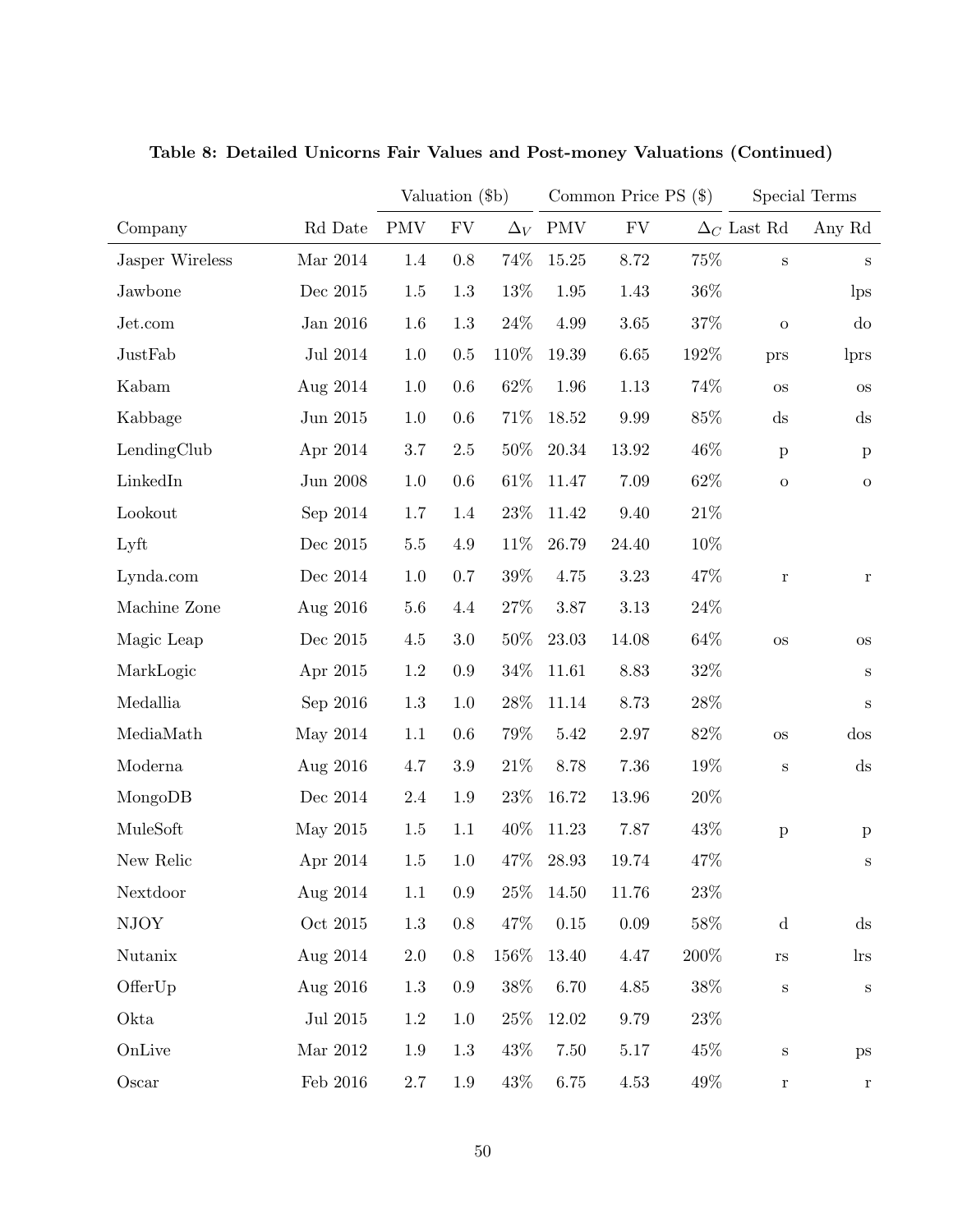|                     |                 | Valuation (\$b) |            |            |            | Common Price PS $(\$)$ | Special Terms |                    |               |
|---------------------|-----------------|-----------------|------------|------------|------------|------------------------|---------------|--------------------|---------------|
| Company             | Rd Date         | <b>PMV</b>      | ${\rm FV}$ | $\Delta_V$ | <b>PMV</b> | ${\rm FV}$             |               | $\Delta_C$ Last Rd | Any Rd        |
| Palantir            | Dec 2015        | $20.5\,$        | 17.8       | 15%        | 11.38      | 10.29                  | 11\%          |                    |               |
| Pinterest           | Apr 2016        | 11.4            | 9.4        | $21\%$     | 7.18       | 6.14                   | 17%           |                    |               |
| Pivotal             | May 2016        | $3.3\,$         | $2.2\,$    | 46\%       | 5.20       | $3.29\,$               | $58\%$        | <b>rs</b>          | <b>rs</b>     |
| Prosper             | Feb 2016        | 1.9             | 1.2        | 56\%       | 6.91       | $4.35\,$               | $59\%$        | $\mathbf O$        | ops           |
| Proteus Dgtl Hlth   | Apr 2016        | 1.5             | 1.1        | 33\%       | 15.80      | 11.11                  | 42\%          | $\, {\bf p}$       | ps            |
| <b>PURE</b> Storage | Mar 2015        | $2.9\,$         | $2.4\,$    | $21\%$     | 15.73      | 13.35                  | 18%           |                    |               |
| Quanergy Systems    | Mar 2016        | $1.6\,$         | 0.9        |            | 86% 115.42 | 61.95                  | $86\%$        | <b>OS</b>          | <b>OS</b>     |
| SimpliVity          | Mar $2015$      | $1.2\,$         | 0.8        | 41\%       | 5.23       | $3.55\,$               | 47%           | ${\rm O}$          | $\mathbf O$   |
| Snap                | Oct 2016        | 20.0            | 19.0       | $5\%$      | 30.72      | 30.72                  | $0\%$         |                    |               |
| Social Finance      | Jul 2015        | $3.6\,$         | 1.6        | 123%       | 15.78      | 5.41                   | $94\%$        | $\mathbf{o}$       | dlo           |
| SolarCity           | Mar 2012        | 1.9             | 0.7        | 178%       | 23.92      | 7.81                   | 206\%         | rs                 | rs            |
| Solyndra            | <b>Jul 2009</b> | 1.5             | 0.9        | $60\%$     | 3.96       | 1.48                   | 167%          | ops                | ops           |
| <b>SpaceX</b>       | Jan 2015        | 10.5            | 6.4        | 65%        | 77.46      | 46.26                  | $67\%$        | ${\rm O}$          | $\log$        |
| Sprinklr            | Jun 2016        | 1.8             | 1.4        | $34\%$     | 9.00       | 6.79                   | $33\%$        |                    | $\mathbf{p}$  |
| Square              | Sep 2014        | $6.0\,$         | 2.2        | 169%       | 15.46      | 5.62                   | 175%          | $\rm{rs}$          | rs            |
| Stemcentrx          | Aug 2015        | $7.1\,$         | $5.9\,$    | 19%        | 23.04      | 20.01                  | 15%           |                    | r             |
| Sunrun              | Aug 2014        | $1.3\,$         | 0.8        | 63\%       | 13.83      | 7.96                   | 74%           | <b>OS</b>          | <b>OS</b>     |
| TangoMe             | Mar 2014        | 1.1             | 0.8        | $39\%$     | 4.28       | 2.81                   | 52\%          | <b>OS</b>          | <b>OS</b>     |
| Tanium              | Dec 2015        | 3.7             | 2.8        | $31\%$     | 4.96       | $3.92\,$               | 27\%          |                    |               |
| The Honest Co       | Aug 2015        | 1.7             | $1.2\,$    | 40\%       | 45.76      | 32.35                  | 41%           | $\bf r$            | $\ln$         |
| Theranos            | Oct 2015        | $10.5\,$        | 8.0        | $31\%$     | 20.00      | 15.60                  | 28\%          | $\mathbf{p}$       | $\, {\rm ps}$ |
| Thumbtack           | Sep 2015        | 1.3             | 1.0        | $24\%$     | 8.51       | $6.95\,$               | 23\%          |                    |               |
| Twilio              | Apr 2015        | 1.1             | $0.9\,$    | $26\%$     | 11.31      | 8.96                   | 26\%          |                    |               |
| Twitter             | Nov 2011        | $9.3\,$         | 7.6        | 21\%       | 16.09      | 13.83                  | 16%           |                    | S             |
| Uber                | May 2016        | 68.0            | 60.6       | 12\%       | 48.77      | 45.17                  | $8\%$         |                    | $\ln$         |
| Udacity             | Nov 2015        | 1.0             | 0.7        | 35\%       | 7.55       | 5.65                   | $34\%$        | $\mathbf S$        | $\rm S$       |
| Unity Software      | Apr 2016        | 1.5             | 1.1        | 37\%       | 14.18      | $10.33\,$              | 37%           |                    |               |

Table 8: Detailed Unicorns Fair Values and Post-money Valuations (Continued)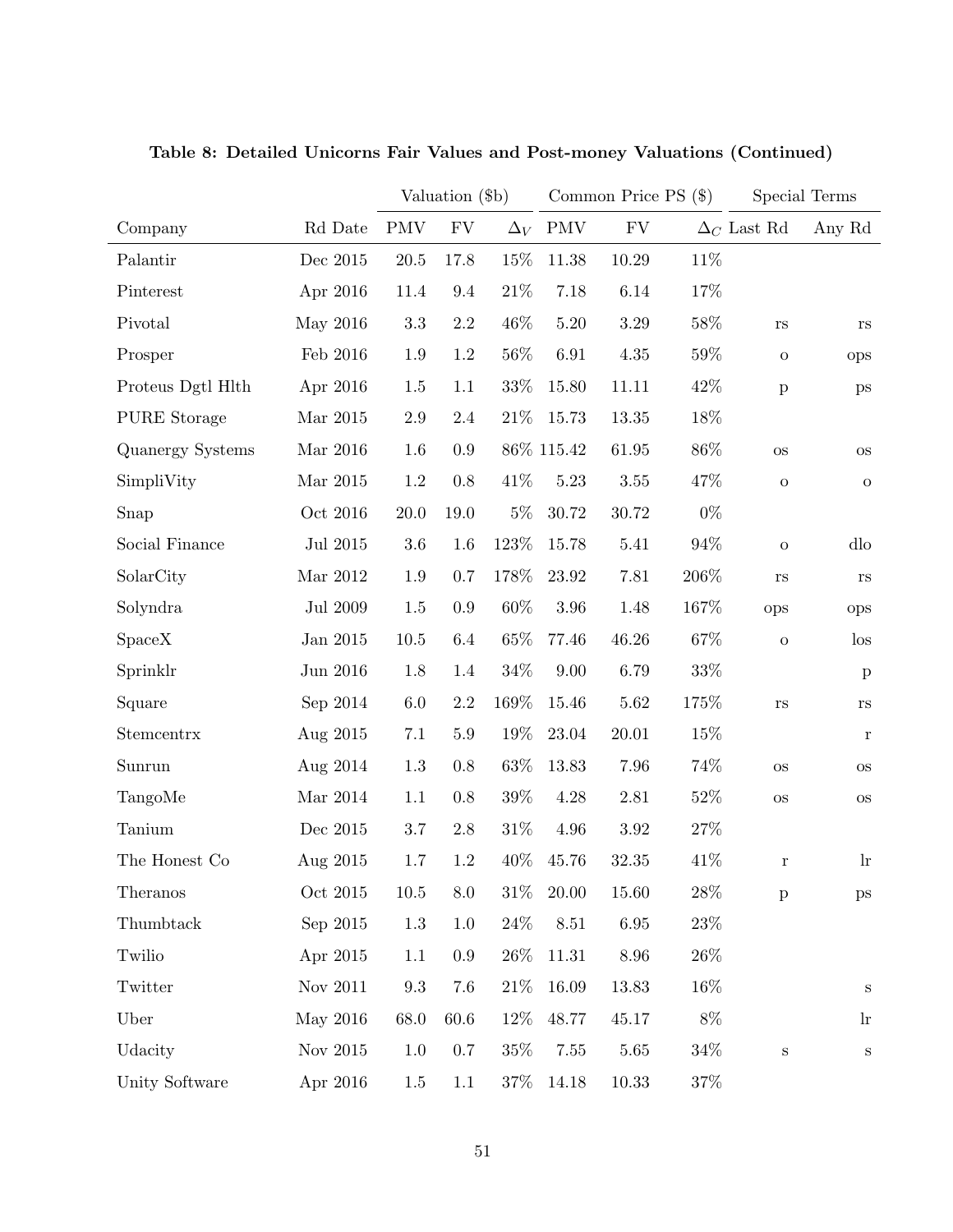|              |            |            | Valuation (\$b) |            |       | Common Price $PS$ (\$) |      |                    | Special Terms |
|--------------|------------|------------|-----------------|------------|-------|------------------------|------|--------------------|---------------|
| Company      | Rd Date    | <b>PMV</b> | FV              | $\Delta_V$ | PMV   | FV                     |      | $\Delta_C$ Last Rd | Any Rd        |
| Vox Media    | Sep $2015$ | 1.1        | 0.7             | 48\%       | 7.34  | 4.44                   | 66\% | $\mathbf{p}$       | $\mathbf{p}$  |
| Warby Parker | Apr 2015   | 1.2        | 1.0             | $25\%$     | 11.49 | 9.30                   | 24\% |                    |               |
| WeWork       | Mar 2017   | 18.0       | 15.3            | $18\%$     | 51.81 | 45.62                  | 14%  |                    | S             |
| WhatsApp     | Jul 2013   | $2.7\,$    | 1.7             | 60%        | 6.53  | 4.19                   | 56\% | $\, {\bf p}$       | $\mathbf{p}$  |
| Workday      | Oct 2011   | 1.8        | 1.2             | $52\%$     | 13.26 | 8.71                   | 52\% | $\rm S$            | ps            |
| Zenefits     | May 2015   | 4.5        | 3.7             | $20\%$     | 14.90 | 12.76                  | 17%  |                    |               |
| ZenPayroll   | Dec 2015   | 1.1        | 0.9             | 26\%       | 5.02  | 4.04                   | 24\% |                    |               |
| Zocdoc       | Jul 2015   | 1.8        | 1.3             | $35\%$     | 29.29 | 21.60                  | 36\% |                    |               |
| Zoox         | Sep 2016   | 1.6        | 1.1             | 39%        | 7.34  | 5.15                   | 42\% |                    |               |
| Zscaler      | Jul 2015   | 1.1        | 0.5             | 112\%      | 5.98  | 2.47                   | 142% | lor                | lor           |
| Zulily       | Nov 2012   | 1.1        | 0.8             | 38%        | 2.07  | 1.51                   | 37%  |                    |               |
| Zynga        | Apr 2011   | 8.0        | 6.4             | $24\%$     | 14.03 | 11.77                  | 19%  | S                  | S             |

Table 8: Detailed Unicorns Fair Values and Post-money Valuations (Continued)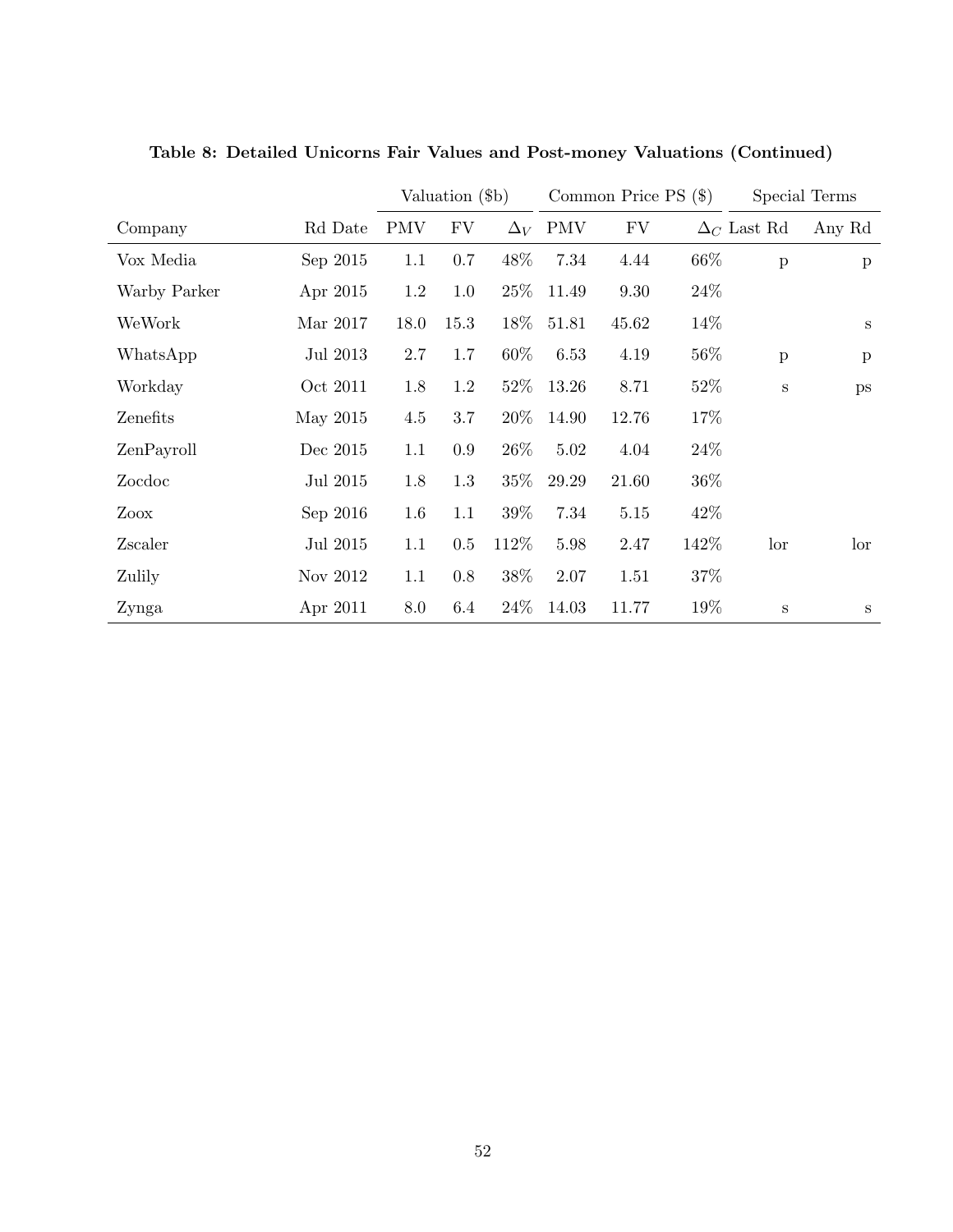## Table 9: Valuations Under Robustness Checks

Table 9 shows how the mean, median, and quartiles of overvaluation change in different scenarios. These statistics are calculated across a sample of 116 unicorns using data from COIs. We estimate overvaluation by simulating asset returns using a geometric Brownian motion with volatility,  $\sigma$ , 0.9 and drift,  $r_f$ , 0.025 under the risk-neutral measure, for a company which exits with annual Poisson intensity,  $\lambda$ , 0.25.

|                                     | Mean   | Min   | 25th pct | 50th pct | 75th pct | Max     |
|-------------------------------------|--------|-------|----------|----------|----------|---------|
| <b>Baseline</b>                     | 48\%   | $5\%$ | 23%      | 36%      | 55%      | 200%    |
| <b>Valuation Errors.</b>            |        |       |          |          |          |         |
| Real PMV 20% above reported         | 52%    | $5\%$ | 25\%     | $37\%$   | 59%      | $208\%$ |
| Real PMV 20% below reported         | 40%    | $5\%$ | $21\%$   | $34\%$   | 49%      | 107%    |
| <b>Investment Amount.</b>           |        |       |          |          |          |         |
| Taken from COI.                     | 47\%   | $5\%$ | 23\%     | 35%      | 57%      | 173%    |
| <b>Unissued Options.</b>            |        |       |          |          |          |         |
| 0% ESOP                             | 41\%   | $0\%$ | 17%      | 30%      | 48\%     | 184%    |
| 10% ESOP                            | $55\%$ | 11%   | $30\%$   | 44%      | 62%      | 217%    |
| <b>Option Strike Prices.</b>        | 54\%   | 10%   | $30\%$   | 43%      | 62%      | 148%    |
| Debt.                               |        |       |          |          |          |         |
| 5\% Leverage                        | 39\%   | $5\%$ | $20\%$   | 30%      | 45\%     | 121\%   |
| 10% Leverage                        | $32\%$ | $5\%$ | 18%      | $26\%$   | 39%      | 103%    |
| Indifference to Future Financing.   |        |       |          |          |          |         |
| Cramdowns 10% of the time           | 40\%   | $5\%$ | 21\%     | 32%      | 47\%     | 108%    |
| Cramdowns 25% of the time           | 30%    | $5\%$ | 18%      | $26\%$   | $37\%$   | 66\%    |
| Hold up in IPOs.                    |        |       |          |          |          |         |
| Exercised $50\%$ of the time        | 43\%   | $5\%$ | 23\%     | 32\%     | 46%      | 200%    |
| Never exercised                     | 39\%   | $5\%$ | 22\%     | $27\%$   | 39\%     | 190%    |
| Volatility.                         |        |       |          |          |          |         |
| $\sigma=0.5$                        | 77%    | $5\%$ | 20%      | $31\%$   | 64%      | 1022\%  |
| $\sigma = 0.7$                      | $59\%$ | $5\%$ | 24\%     | $36\%$   | 63%      | 415%    |
| $\sigma = 1.1$                      | 40\%   | $5\%$ | 22\%     | 34\%     | 48\%     | 120\%   |
| Exit Rate.                          |        |       |          |          |          |         |
| $\lambda=0.5$                       | $63\%$ | $5\%$ | $25\%$   | $39\%$   | 70%      | 385%    |
| $\lambda = 0.125$                   | $37\%$ | $5\%$ | 20%      | 28\%     | 41\%     | 238\%   |
| M&A and IPO Exits.                  |        |       |          |          |          |         |
| $p^{IPO}(X) = \mathbb{I} [X > $1b]$ | 60%    | $5\%$ | 35%      | 49%      | 66\%     | 641\%   |
| $p^{IPO}(X) = 50\%$                 | 48%    | $5\%$ | 24\%     | 38\%     | 58\%     | 142\%   |
| IPO Proceeds.                       |        |       |          |          |          |         |
| IPO proceeds of $0.1X(T)$           | 50%    | $5\%$ | 25\%     | 43%      | 63\%     | 156%    |
| IPO proceeds of $0.5X(T)$           | 47%    | $5\%$ | 23\%     | 34%      | 53%      | 171%    |
| Risk-free Rate.                     |        |       |          |          |          |         |
| $r_f = 0\%$                         | 55%    | $5\%$ | $26\%$   | 41\%     | 63%      | 284\%   |
| $r_f = 5\%$                         | 42%    | $5\%$ | $22\%$   | 33\%     | 49\%     | 140\%   |